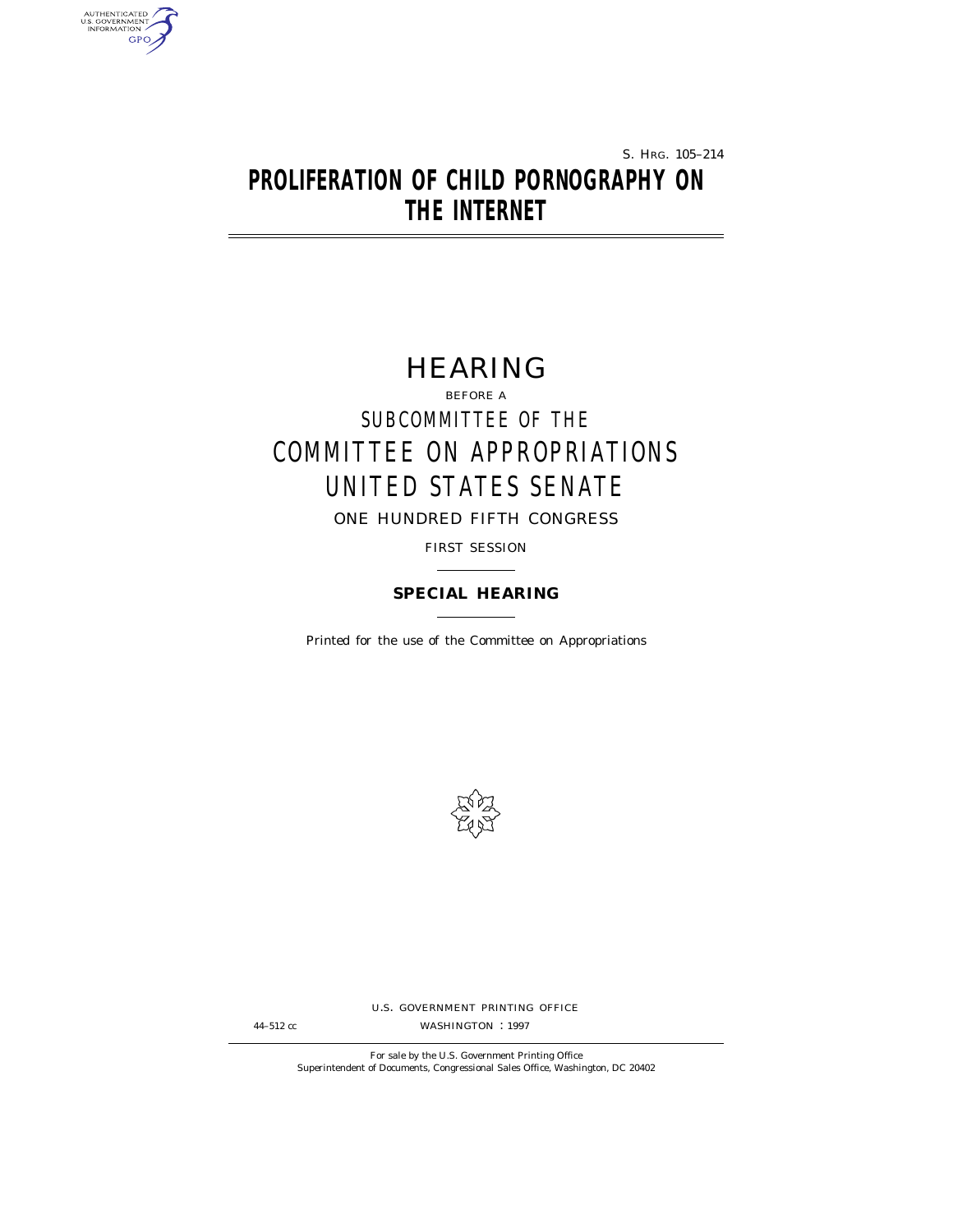# COMMITTEE ON APPROPRIATIONS

TED STEVENS, Alaska, *Chairman*

THAD COCHRAN, Mississippi ARLEN SPECTER, Pennsylvania PETE V. DOMENICI, New Mexico CHRISTOPHER S. BOND, Missouri SLADE GORTON, Washington MITCH McCONNELL, Kentucky CONRAD BURNS, Montana RICHARD C. SHELBY, Alabama JUDD GREGG, New Hampshire ROBERT F. BENNETT, Utah BEN NIGHTHORSE CAMPBELL, Colorado LARRY CRAIG, Idaho LAUCH FAIRCLOTH, North Carolina KAY BAILEY HUTCHISON, Texas

ROBERT C. BYRD, West Virginia DANIEL K. INOUYE, Hawaii ERNEST F. HOLLINGS, South Carolina PATRICK J. LEAHY, Vermont DALE BUMPERS, Arkansas FRANK R. LAUTENBERG, New Jersey TOM HARKIN, Iowa BARBARA A. MIKULSKI, Maryland HARRY REID, Nevada HERB KOHL, Wisconsin PATTY MURRAY, Washington BYRON DORGAN, North Dakota BARBARA BOXER, California

STEVEN J. CORTESE, *Staff Director* LISA SUTHERLAND, *Deputy Staff Director* JAMES H. ENGLISH, *Minority Staff Director*

SUBCOMMITTEE ON COMMERCE, JUSTICE, AND STATE, THE JUDICIARY, AND RELATED **AGENCIES** 

JUDD GREGG, New Hampshire, *Chairman*

TED STEVENS, Alaska PETE V. DOMENICI, New Mexico MITCH MCCONNELL, Kentucky KAY BAILEY HUTCHISON, Texas BEN NIGHTHORSE CAMPBELL, Colorado

ERNEST F. HOLLINGS, South Carolina DANIEL K. INOUYE, Hawaii DALE BUMPERS, Arkansas FRANK R. LAUTENBERG, New Jersey BARBARA A. MIKULSKI, Maryland ROBERT C. BYRD, West Virginia (ex officio)

*Subcommittee Staff* JIM MORHARD KEVIN LINSKEY PADDY LINK DANA QUAM

SCOTT GUDES *(Minority)* EMELIE EAST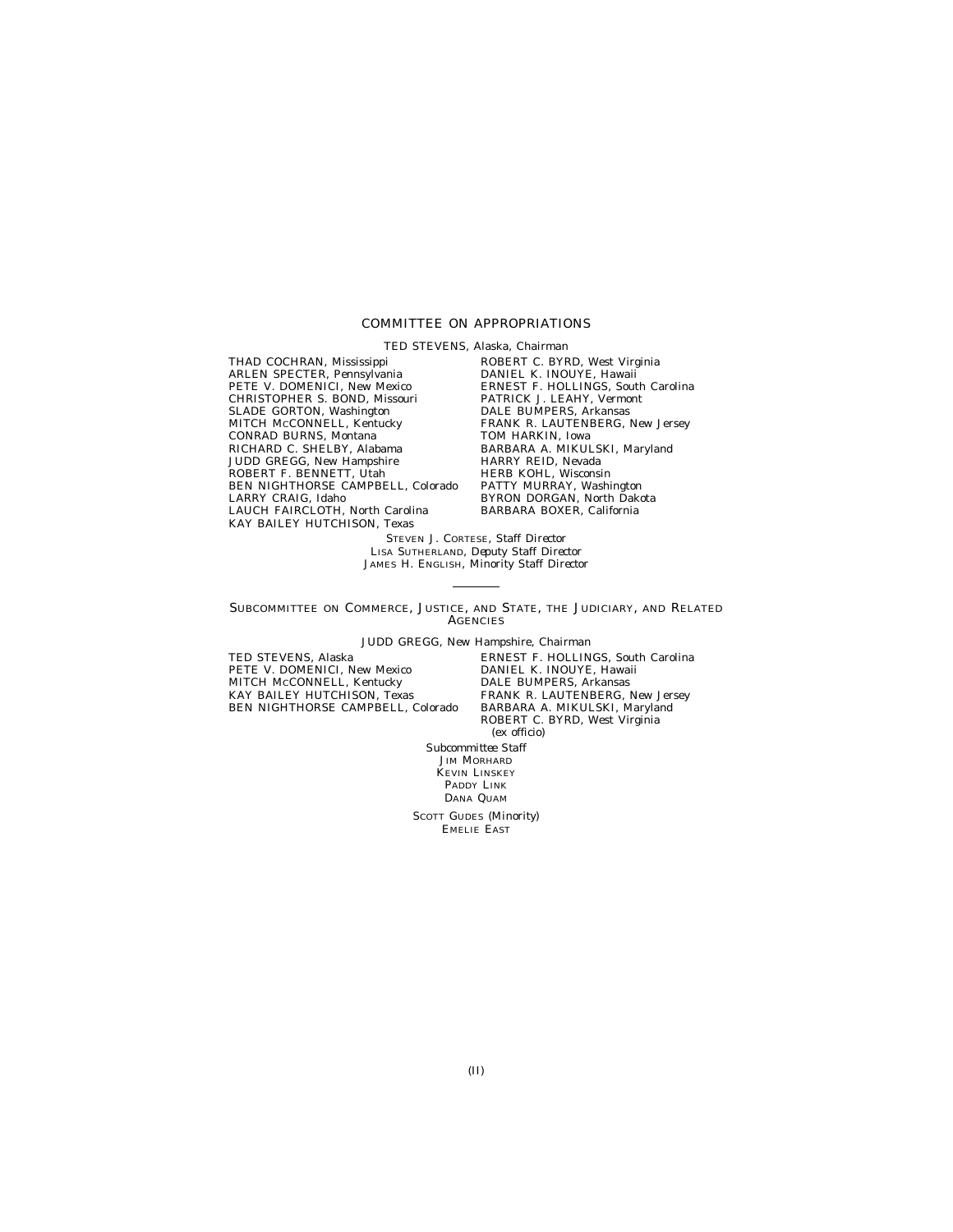# **CONTENTS**

# NONDEPARTMENTAL WITNESSES

|                                                                            | Page           |
|----------------------------------------------------------------------------|----------------|
| Statement of Ernest E. Allen, president and CEO, National Center for Miss- |                |
|                                                                            |                |
|                                                                            |                |
|                                                                            | $\overline{2}$ |
|                                                                            | 9              |

# DEPARTMENT OF JUSTICE

# FEDERAL BUREAU OF INVESTIGATION

| 19 |
|----|
| 22 |
| 23 |
| 25 |
| 25 |
| 26 |
| 26 |
| 26 |
| 27 |
| 28 |
| 28 |
| 29 |
| 29 |
| 29 |
| 29 |
| 31 |
| 36 |
| 36 |
| 37 |
| 38 |
| 38 |
| 39 |
| 39 |
| 39 |
| 40 |
| 43 |
| 43 |
| 44 |
| 44 |
| 44 |
| 44 |
|    |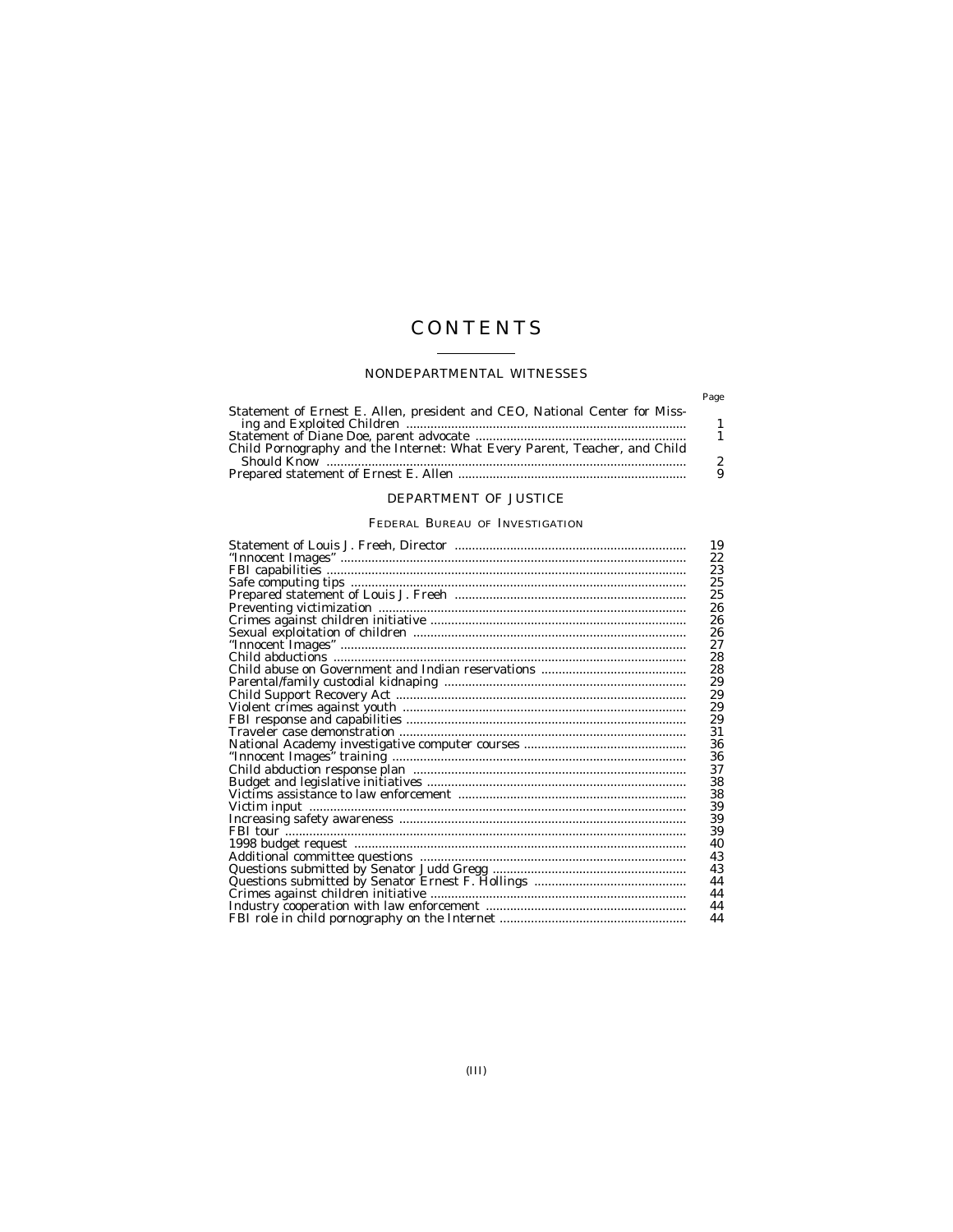# **PROLIFERATION OF CHILD PORNOGRAPHY ON THE INTERNET**

# **TUESDAY, APRIL 8, 1997**

U.S. SENATE,

SUBCOMMITTEE ON COMMERCE, JUSTICE, AND STATE, THE JUDICIARY, AND RELATED AGENCIES, COMMITTEE ON APPROPRIATIONS, *Washington, DC.*

The subcommittee met at 10 a.m., in room SD–192, Dirksen Senate Office Building, Hon. Judd Gregg (chairman) presiding. Present: Senators Gregg and Hollings.

# NONDEPARTMENTAL WITNESSES

## **STATEMENTS OF:**

# **ERNEST E. ALLEN, PRESIDENT AND CEO, NATIONAL CENTER FOR MISSING AND EXPLOITED CHILDREN**

**DIANE DOE, PARENT ADVOCATE**

Senator GREGG. This hearing today involves the issue of child pornography and solicitation of children for sex over the Internet, and it is an attempt to address an issue which I think is growing and which we as a Nation must be more concerned about.

Currently, there is a large community of individuals, unfortunately, who share pornographic pictures of children and actively seek sexual relations with minors using the Internet. When my children were young, I would tell them never to talk to strangers, and I think that is something many parents say to their children: ''Don't talk to strangers.'' Well, unfortunately, today the stranger is in your house and coming into your house through the Internet. The question is: How can we address that?

I am interested in this hearing not only relative to the efforts that the law enforcement community is making to stop these illegal activities and illicit activities, but also for recommendations from the Federal Bureau of Investigation [FBI] and the National Center for Missing and Exploited Children regarding avenues of prevention and protection which all of us can tell our own children.

At this time there are 6 million children in the United States who have ready access to the Internet, but by the year 2002 it is expected that there will be approximately 20.2 million children using the Internet. Unless precautionary measures are taken, the number of children who are exploited by sexual predators on the Internet will grow.

Time and again, the U.S. Supreme Court has ruled that any pictures depicting a child in a sexually explicit way are illegal. Dis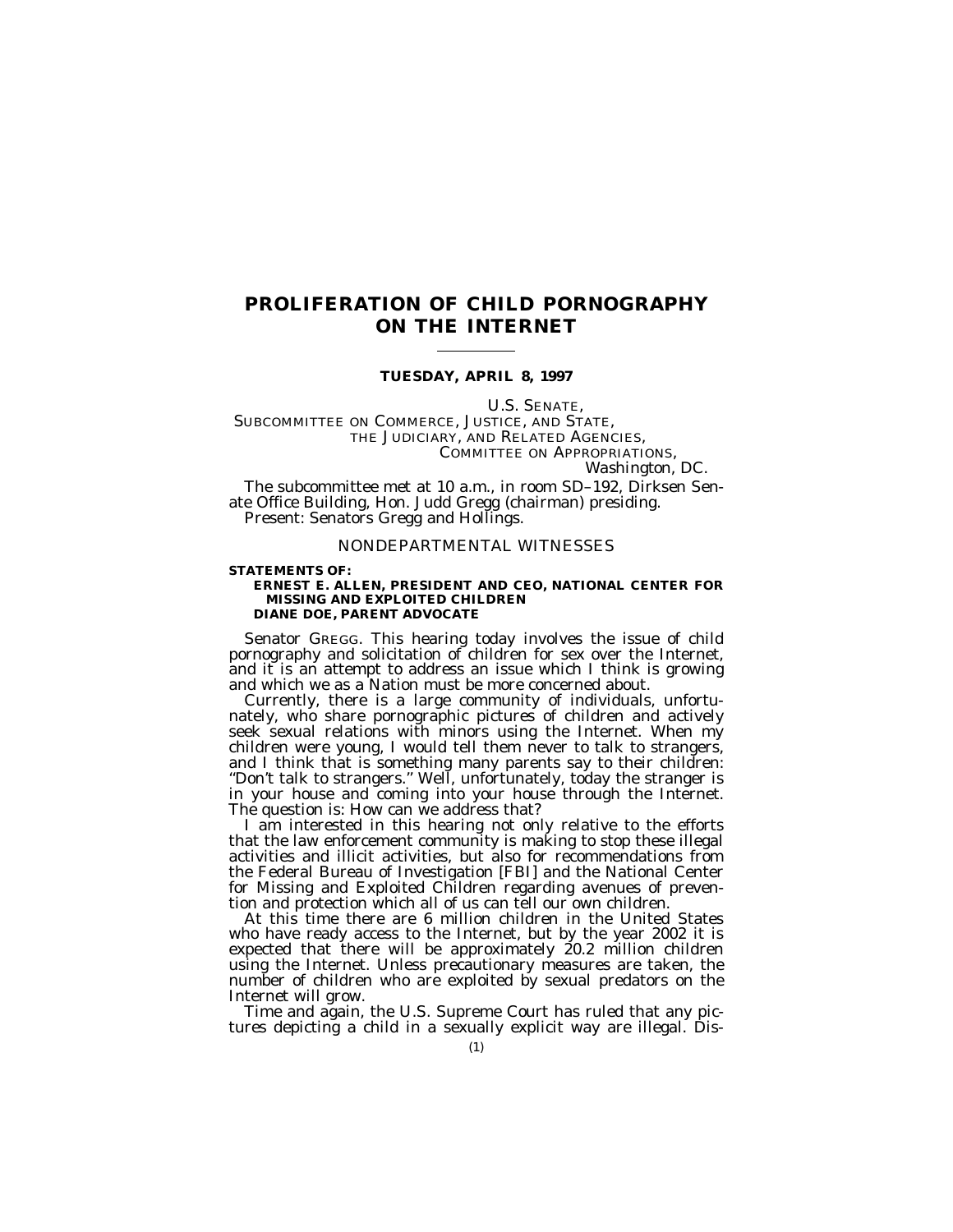semination of it is also illegal. My interest in this subject is to facilitate the enforcement of laws that are already in place, to investigate the need for new laws, and to protect our children from indi-

viduals who are breaking those laws. Enforcement of the law is only one way that we can protect our children from sexual exploitation on the Internet. We, as a Nation, need to educate ourselves, our children, and our communities about ways to avoid contacts with sexual predators or child pornographers who are online. Parents need to become more involved in their children's use of the Internet. It is an important source of information and a stimulation that can be enjoyed by just about anyone. However, it can be a dangerous place where children are in contact with and can converse with strangers whose names and identities are hidden and protected. Parents and teachers need to be aware of both aspects of the information highway and to proceed with caution.

I have found that there is little material available to parents and teachers to offer guidance on how to monitor children's use of the Internet. It is for this reason that I have drafted a booklet, which we have with us today which is entitled, ''Child Pornography and the Internet: What Every Parent, Teacher, and Child Should Know'' which I will place in the record. The purpose of this booklet is to simply assist parents in how to deal with children using the Internet. It is my hope that this outreach will help educate parents and children and will assist us in saving children from becoming victims of this vast anonymous activity on the Internet, which is so predatory.

I welcome any recommendations with regard to prevention strategies from the FBI and the National Center for Exploited Children, or any other interested group, and I feel that it is important that our Nation work together to help stop these insidious crimes.

[The information follows:]

#### CHILD PORNOGRAPHY AND THE INTERNET: WHAT EVERY PARENT, TEACHER, AND CHILD SHOULD KNOW

## *What is Child Pornography?*

Child pornography is the real or virtual depiction of a child posing in or performing a sexual act. Some of the pictures available on the Internet are of real children and some are digitally enhanced to look like children. All of these pictures are illegal.

Child pornography is not protected by the First Amendment to the Constitution. Time and again, the U.S. Supreme Court has acknowledged our nation's right to protect our children from sexual exploitation. In addition, the Supreme Court has held that the Constitution does not protect the right to possess child pornography in one's own home.

## *How Does the Internet Play a Part in the Distribution of Child Pornography?*

By the early 1990's, the cottage trade of child pornography was almost nonexistent, due to the U.S. Postal Service's commitment to catching child pornographers who distribute material through the U.S. mail. Today, the accessibility to the Internet has played a significant role in resurrecting the child pornography industry. Child pornography produced as far back as the 1960's is now being re-released. The Internet also has created a demand for new material. In addition, there is a substantial amount of written material containing graphic descriptions of child sexual abuse that is distributed over the Internet. Pedophiles have essentially created a virtual community where they can support each other and further validate the distribution of child pornography.

Currently, the avenue for distribution of sexually exploitative material is through chat rooms visited primarily by pedophiles and child pornographers. In these chat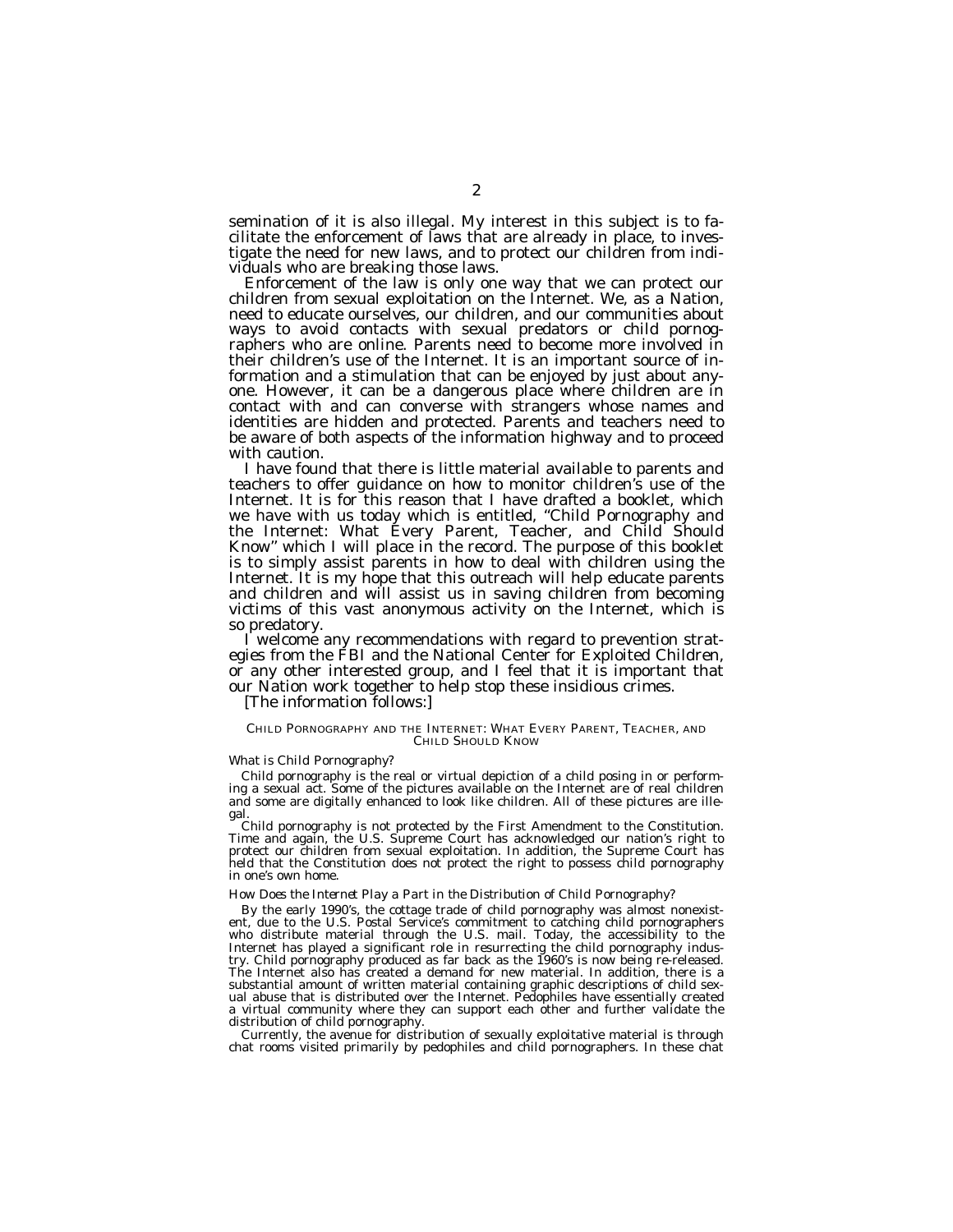rooms, the offenders speak freely about their desire to trade pictures. Anyone who taps into the chat room is immediately solicited for pictures of themselves or of other children, who are depicted in a pornographic manner. In addition, pedophiles will often share the names of children with whom they currently have a relationship. In this way, pedophiles will ''pass around'' their victims.

Many times, children are solicited by child pornographers or pedophiles who tap into ''kids-only'' chat rooms and pose as children themselves. Some offenders will overtly solicit sexual favors from users they know to be children. Others seek to develop relationships with children in the chat room, encouraging them to meet and, then, sexually violating them.

# *Children Who Have Been Exploited by Cyberspace ''Buddies''*

Unfortunately, not every child is informed about the dangers of meeting up with strangers they meet over the Internet. Following are a few true stories that depict the very real dangers that exist on the Information Superhighway.

- —August 1996—A 35-year-old Long Island, New York, man was charged with using America Online to lure a 14-year-old boy into an illicit sexual encounter. The offender met the boy via a chat room, arranged a liaison, and had sexual contact while the boy's parents were out.
- —April 1996—A 66-year-old Tampa, Florida, man was charged with attempting lewd conduct with a child and arrested on charges of cruising the Internet for illicit purposes by soliciting a teenager for oral sex. The man allegedly transmitted a pornographic picture over the Internet and was arrested in Tampa at what he thought was a rendezvous with a 15-year-old girl.
- —March 1996—A 32-year-old former Mississippi disc jockey was sentenced to six years in prison for using his personal computer to arrange a sexual liaison with someone he thought was a 13-year-old boy. The man pleaded guilty to transporting child pornography by computer and traveling across state lines for a sexual encounter with a child.
- —October 1995—A 29-year-old Keizer, Oregon, man was convicted of third-degree rape for having sex with a 14-year-old girl he met on the Internet. The girl encountered the man while using her father's computer to exchange messages with other teenagers via computer bulletin boards and the Internet. The man, who is married and has two children, developed a relationship with the girl and eventually moved from Internet communications to lengthy telephone conversations with her.
- —August 1995—A 40-year-old Fort Lauderdale, Florida, man was charged with sexual battery after he persuaded a 15-year-old-girl he met on-line to run away and meet him in Orlando, Florida, where he raped her in a hotel room. He then took the girl to his Fort Lauderdale home where she used his computer to contact a friend who then helped her to flee.

#### *What is Being Done to Catch These Offenders?*

In 1993, the kidnapping of a Maryland boy led police and the Federal Bureau of Investigation (FBI) to two suspects who allegedly had used their computers to contact and sexually abuse and solicit several juveniles along the Atlantic seaboard. Further investigations into these suspects' activities led the FBI to the discovery of wide usage of the Internet by child pornographers and pedophiles to distribute child pornography and to solicit minors for sexual encounters.

This discovery prompted the FBI to launch an investigation, dubbed ''Innocent Images.'' This initiative is an undercover operation coordinated by the Child Exploitation and Obscenity Section of the Justice Department's Criminal Division to identify and develop criminal cases against individuals who use America Online to recruit minors for sex or who use it to distribute child pornography.

The undercover agents go on-line, posing as children, and tap into chat rooms that are designed for children only or are known to be places where child pornographers contact each other to swap pictures. The agents wait until they are solicited and when they are contacted, they launch an investigation against those individuals who are actively distributing child pornography or are actively soliciting minors for sex.

At this time, Innocent Images has produced over 80 convictions. Unfortunately, there are potentially thousands of individuals who go on-line every day with the express purpose of soliciting child pornography or sex with minors.

The FBI will be increasing its efforts to combat Internet child pornography as part of its new Office for Crimes Against Children. This office will work to prevent a variety of crimes against our nation's children; one of its primary focuses will be to prevent child pornography over the Internet.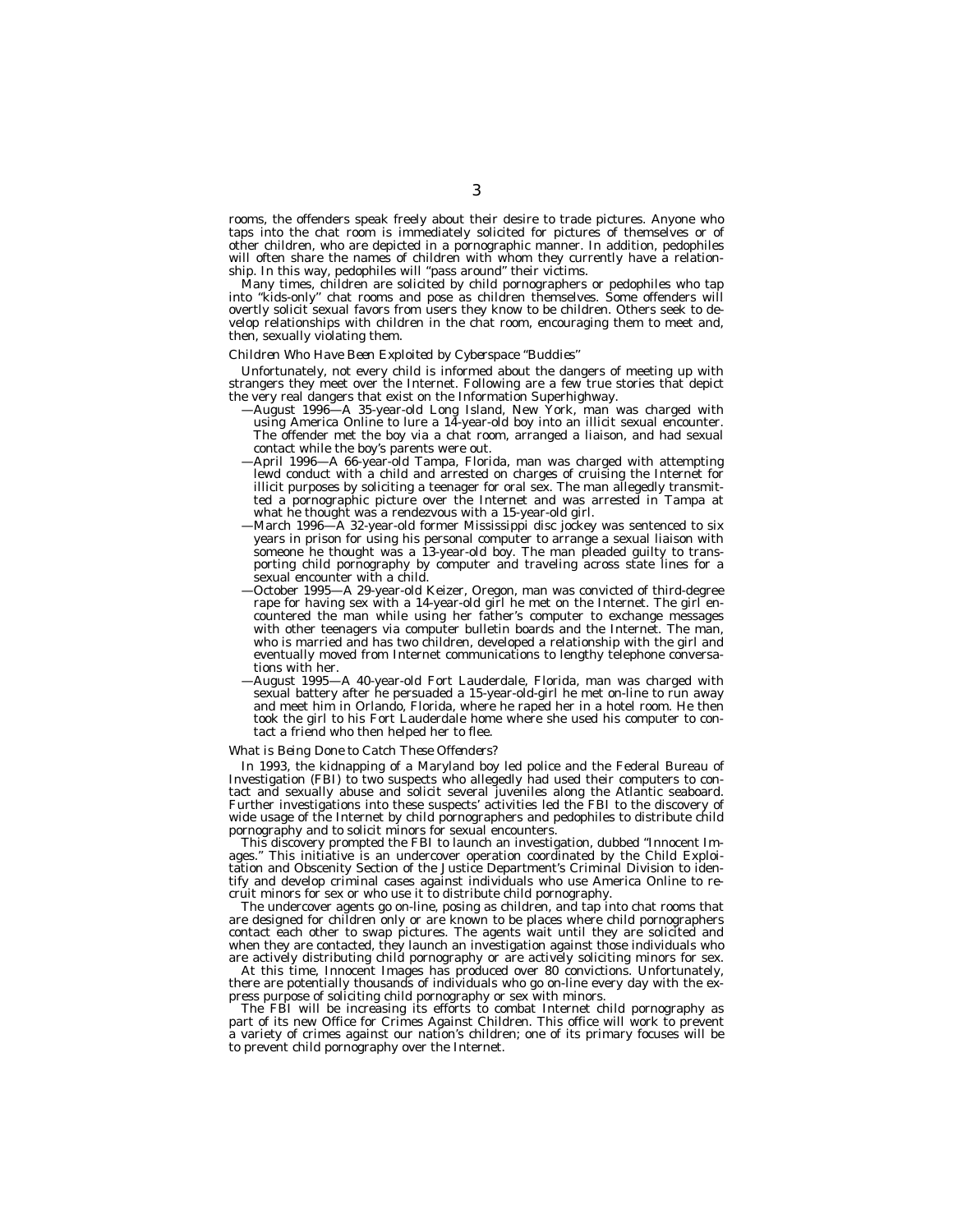# *What Can Parents, Teachers, and Children Do to Avoid the Dangers of Cyberspace? Kids:*

Be aware that there are people on-line who are looking to harm you. Notify your parents or teacher and the police if you receive any kind of solicitation that is sexual or threatening in nature or that simply makes you feel uncomfortable. Do not respond to this kind of message.

Never give out your name, address, phone number, the name of your school, or other personal information to anyone on-line without your parent's permission.

Never agree to meet anyone who has contacted you on-line without your parent's permission. Thousands of children are abducted each year by strangers whom the children mistakenly trusted.

You have a responsibility to yourself and your community to report any on-line contact that may be harmful to you or another child.

#### *Parents:*

You should talk to your children about the information contained in this pamphlet. Both parents and kids should be educated about the types of predators to avoid. Be sure that your children are aware that not all ''friends'' whom they meet on the Internet will be well-meaning.

Consider using a pseudonym for your child on the Internet. Contact your service provider about how to unlist your child's name from its E-mail list.

Should your child request to meet in person a friend whom he or she has met on-line, make sure that the meeting is in a public place and you accompany your child to the meeting.

Household computers should be kept in a common area, such as a family room or the kitchen. It is easier to be involved in your child's exploration of the Internet and see what kinds of people he or she is meeting when the computer is not in the privacy of a child's bedroom.

Parents should learn more about computers and how to access the chat rooms and Websites that your children visit often. Most parents will never know as much about computers as their kids do; however, anyone can learn the basics. If you need help logging on, or finding what you're looking for, ask your kids to help you. This is a good way to let them know that you care about their interests and what they do when they go on-line.

Encourage your children to tell you about anything that they receive on-line that makes them feel uncomfortable. Contact the local authorities or your regional FBI office if you find that your child has received inappropriate sexual or threatening material via E-mail or on-line chat rooms. Do not allow your child to respond to this type of contact.

Remember that, even in cyberspace, the most vulnerable children are those with low self-esteem. Encourage your children to find friends and interests outside of the Internet.

If your child spends an inordinate amount of time on the Internet, or is on-line late into the night, this may be an indication that there is a problem.

#### *Teachers:*

Keep an eye on your students' explorations on the Internet. Supervision of usage can be the best prevention.

Contact your local authorities or regional FBI office immediately if any of your students receives inappropriate sexual or threatening material via the Internet. Do not allow your students to respond to this type of contact.

#### *Parents and teachers:*

There is a variety of software available for parents to help filter out chat rooms and Websites that are inappropriate for your children. You may want to contact your on-line service company to inquire about the type of protections that it offers. It is important to be aware, however, that these filters do not offer 100 percent protection against the invasion of predatory individuals who may seek out your child. For instance, none of the filters can provide protection against explicit material transmitted by E-mail. All of the above suggestions are still viable protections that can be used in addition to an on-line filter.

#### *Who to Contact and What to Do if Your Child is Solicited On-line*

First, contact the local police. In some towns, the local Police Department is equipped to investigate computer crimes such as on-line solicitation of a minor.

Second, contact your regional FBI office. The listing for this office should be in your local phone book.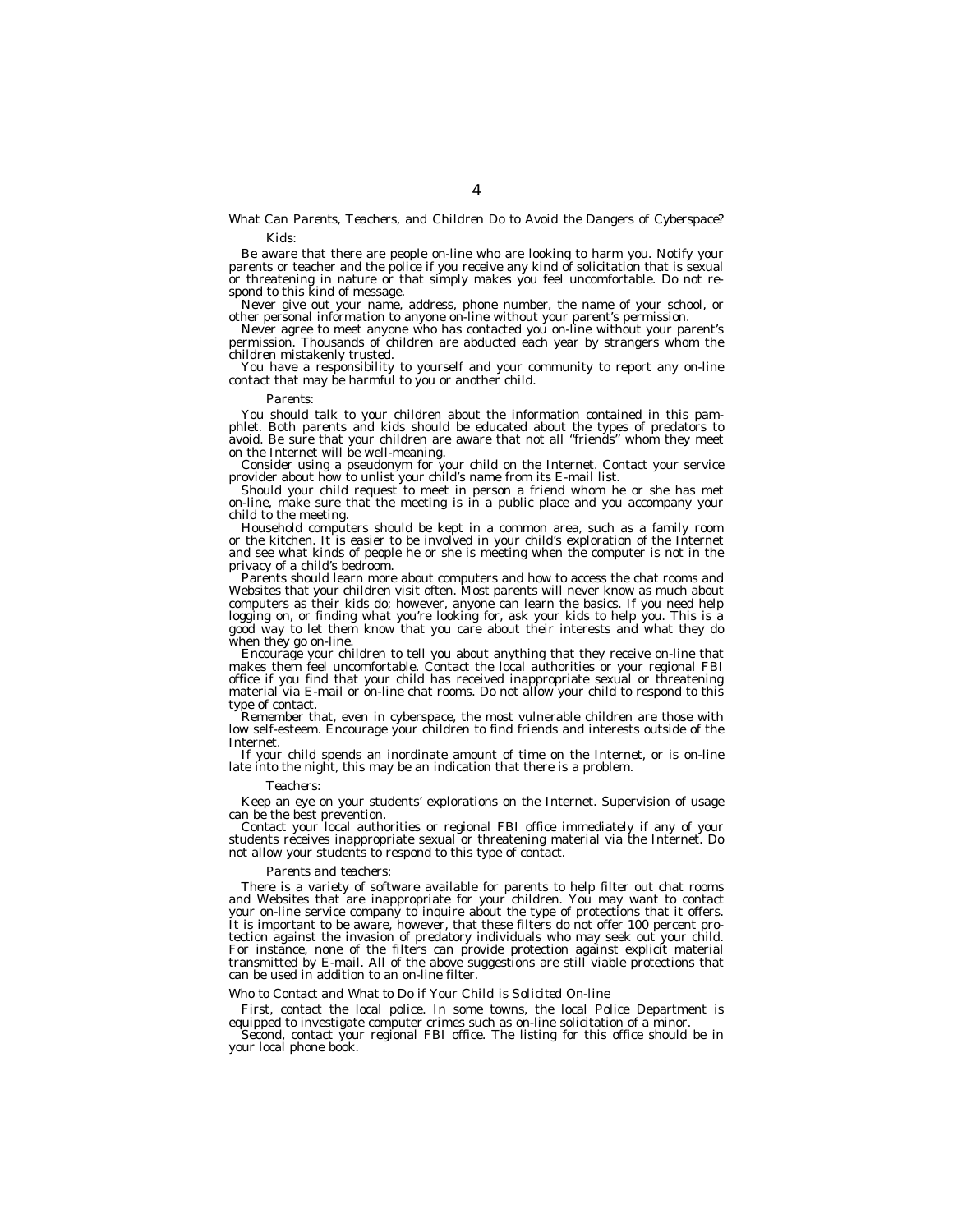Third, contact the National Center for Missing and Exploited Children (NCMEC) at 1–800–843–5678. The NCMEC can be a great source of information and support. In addition, the Center works closely with the Department of Justice's Office of Ju-

venile Justice and Delinquency Prevention to prevent the exploitation of children. Fourth, contact your on-line service provider and let them know that someone is using its service to transmit or solicit child pornography or solicit sexual material or services from your child.

In addition, you may want to contact your school and your children's friends' families who also have access to the Internet. Let them know how your child was contacted and what to avoid. It is important that everyone in your community be educated as to how to avoid sexual predators on-line.

#### *Where to Find More Information About Protecting Your Kids From Exploitation*

The National Center for Missing and Exploited Children. Toll free phone number: 1–800–843–5678. E-mail: 74431.177@compuserve.com.

The National Crime Prevention Council Presents McGruff & Scruff and the CRIME DOGS. Toll free phone number: 1–800–WE PREVENT. Website: http://www.lois.net/crimedog/.

Office of Juvenile Justice and Delinquency Prevention. Website: http:// www.ncjrs.org/ojjhome.htm.

The Child Abuse Yellow Pages. Website: http://idealist.com/cayp/.

Senator GREGG. Now I would yield to the ranking member, Senator Hollings, for his comments.

Senator HOLLINGS. Mr. Chairman, let me thank you for setting the hearing. Last year we enacted the Telecommunications Act of 1996, and at the time we treated in depth this problem of pornography on the Internet. Under the leadership then of Senator Exon of Nebraska, we moved forward, and I thought we had a good, balanced, constitutional proviso to prevent this pornography. But it has already been set on appeal, and it is being taken up by the courts.

In the meantime, of course, as you have mentioned, we have got the National Center for Missing and Exploited Children that has four divisions around the country, one in my State. They are doing an outstanding job, and I think we will find out again from the witnesses here that the problem is real. I do not think we are behind the curve, but I think maybe we are just in time. And I think we have got to really do everything we can to possibly support not only the center and other entities, but particularly our own Federal programs, the FBI, and others, who are already working in the field. I appreciate very much the hearing.

Senator GREGG. Thank you, Senator Hollings.

Our first two witnesses, if they would come up to the bench, are: Ernest Allen, who is the president and CEO of the National Center for Missing and Exploited Children; and Diane Doe. We would ask the press relative to Ms. Doe, relative to filming Ms. Doe, if you could show some restraint. She is going to tell a personal story, and she has been very generous and brave, I think, to come forward. But she has asked, to the extent possible, to have some anonymity for the sake of her family, and I think that is a reasonable request.

Mr. Allen, if you could give us your thoughts on this issue?

Mr. ALLEN. Thank you, Mr. Chairman and Senator Hollings. I have submitted a formal statement.

Senator GREGG. Yes; and that will be made part of the record. Mr. ALLEN. Thank you very much. What I would like to do is

briefly summarize. Let me begin by thanking you for your leadership and for the support of this committee. The national center, as you know, for the past 13 years has served as the congressionally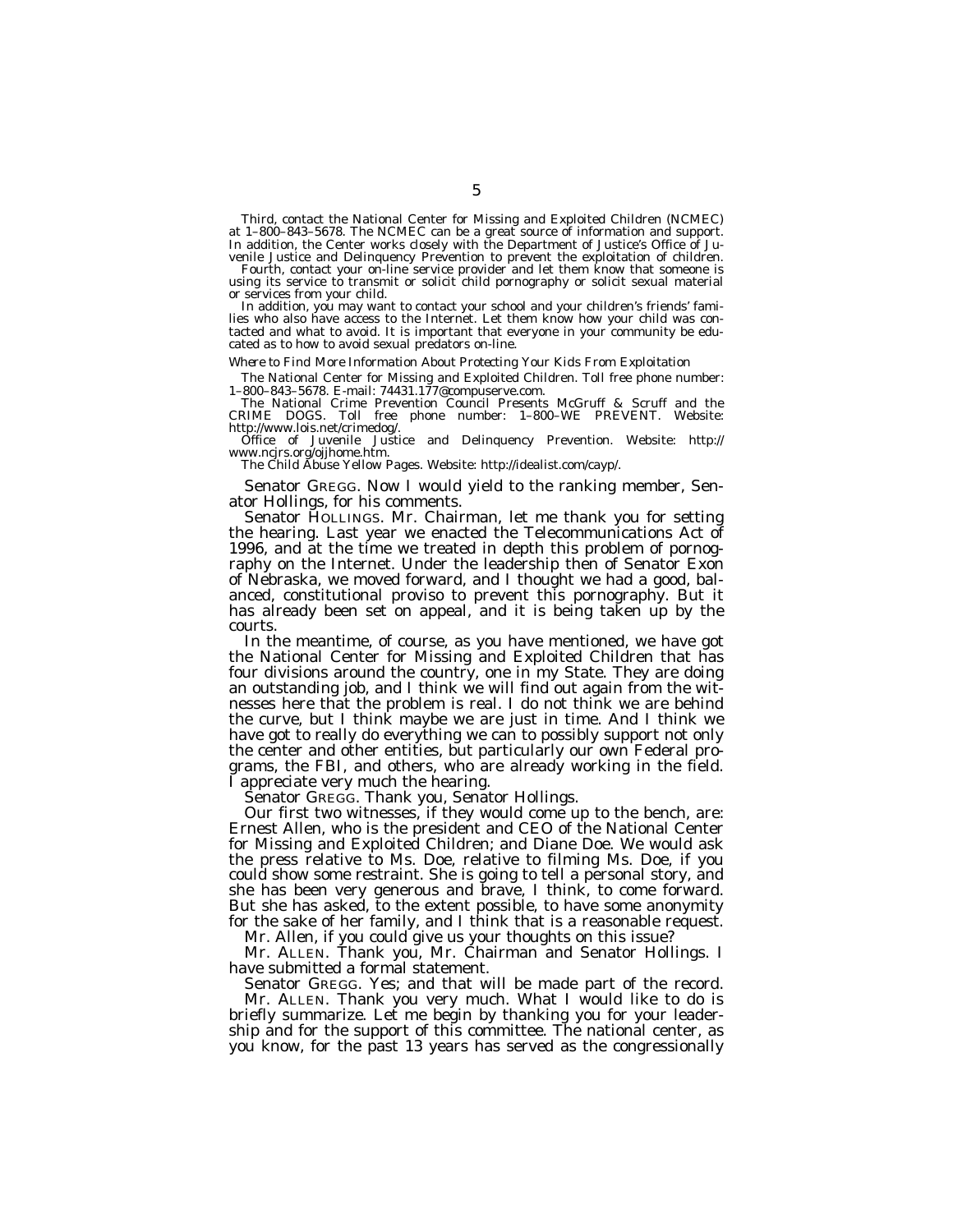designated national resource center and clearinghouse on the missing children issue. We are grateful for your support and for Senator Hollings' support over those years, and we believe that we have made important strides in protecting children.

But a coequal part of our mission and our function is to address the whole area of child sexual exploitation. We have done that in a number of ways. For the past decade, we have operated the National Child Pornography Tipline in conjunction and cooperation with the U.S. Customs Service. Leads received through that tipline are provided to our Federal law enforcement partners, to the FBI, to the Customs Service, to the Postal Inspection Service, and to the Justice Department's Child Exploitation and Obscenity Section.

We are also expanding our role in the area of helping exploited children, and just in the last Congress, the Treasury Appropriations Subcommittee of this committee provided financial support to create at the center an exploited child unit which would do in exploited child cases what we do currently on missing child cases, working with State and local law enforcement, and we are grateful for your support in that area as well.

So what we are attempting to do is to focus on two primary areas of victimization in terms of the Internet and the online world. The first is the enticement of children online, and we are aware of 50 or 60 such cases. There are not thousands. We think there are more than we know about, but the Internet, technology, cyberspace, can be a tool used by pedophiles, just as other sorts of tools are used, to win the confidence of the child, to gain access to the child, and then to victimize the child.

Mr. Chairman, as you point out, there is a second area of focus is the whole issue of child pornography on the Internet and online. Since the *Ferber* decision of the Supreme Court in the 1980's indicating that child pornography is not protected speech, we think that some very significant things have happened. Through the leadership and the work of Federal law enforcement, particularly the Customs Service and the Postal Inspection Service, child pornography is largely gone from the shelves of adult bookstores. And through the crackdown of the Postal Inspection Service, child pornography through the mails is far less a problem than it was earlier.

The problem, however, today is that it has become more covert, more insidious, and better networked as pedophiles and those who prey upon children have sought the relative anonymity of the Internet, of the online services in cyberspace, to trade images and information to gain access to children and then to victimize children.

So what we have tried to do as an organization is attack the problem in three ways. The first is through basic prevention education. As you were doing, Mr. Chairman, with your publication, we have tried to do the same thing as well, to reach out to families. Families and children do not truly appreciate that in this powerful and important medium there are some risks. A lot of parents do not know what their children are doing online, and they have a false sense of security: My child is at home; he is in his room; he is doing something positive and productive that is going to help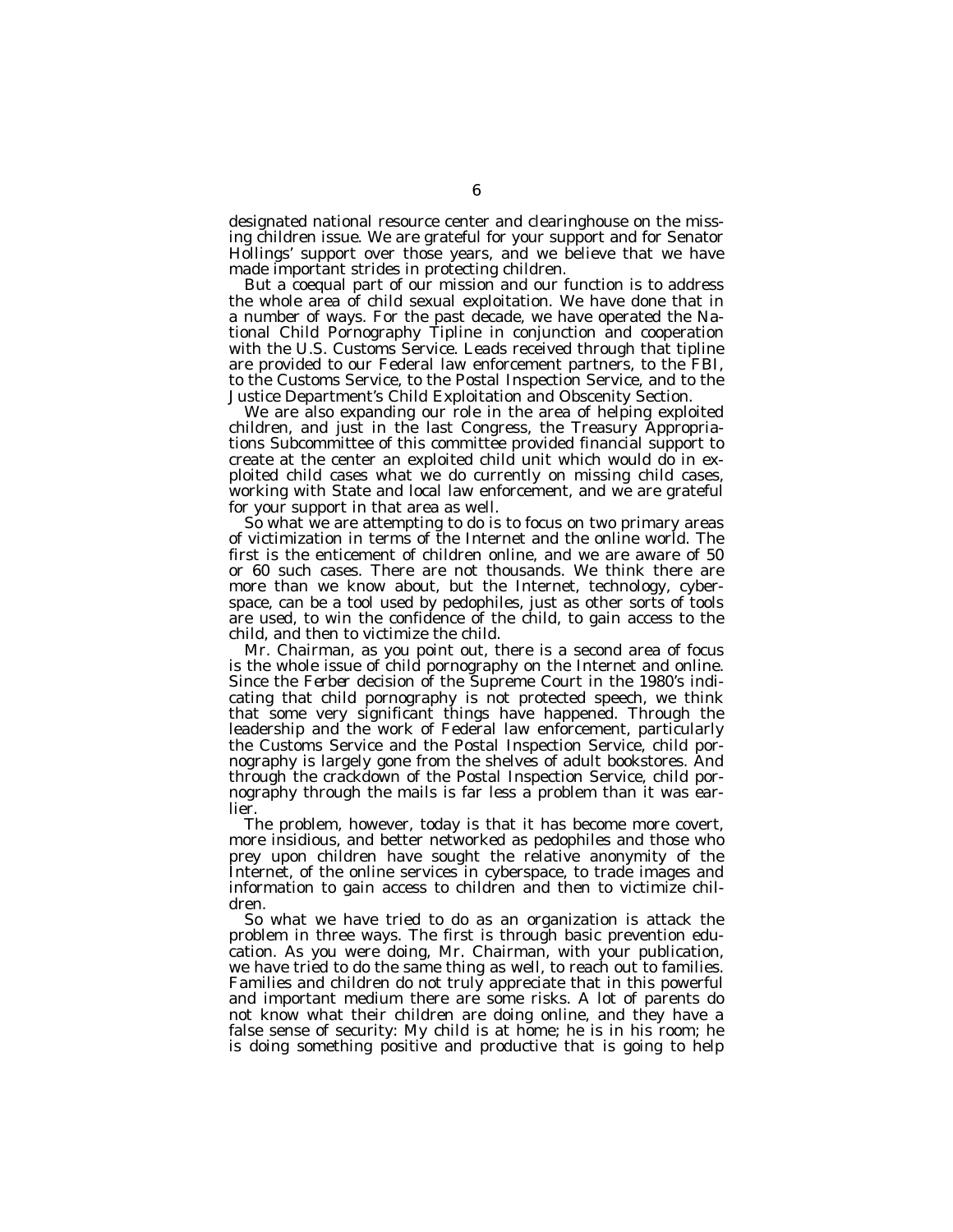him in the future. And for a lot of kids, there is a world of unreality. It is like a glorified computer game.

What we have tried to do-and we have disseminated almost 2 million of these—is we have produced a publication called ''Child Safety on the Information Highway.'' I know the members of the committee have seen this. Our attempt is to provide positive information to parents and kids about how to use this important tool responsibly and safely.

Second, in partnership with Federal law enforcement, we have created mouse pads. The goal of the Federal Government is to wire every school in America for the Internet by the year 2000. Our goal is to make sure that every PC and modem located in a school that is wired to the Internet has one of these mouse pads with, again, safety information, positive information about the use of the Internet. As you will note, on the mouse pads, there is the logo of the national center, in addition to the FBI, Customs, and the Postal Inspection Service. So those are the kinds of outreach things we are trying to do.

A second part of our strategy has been to support and encourage the development and use of technology tools—access controls to give parents the ability to limit where their kids can get and the vulnerability to their kids online. And I think important progress is being made.

But today I would like to focus on the third part of our strategy, and I think I can tell you that we are making great progress as a Nation, but there is a lot more to do. And that is just basic enforcement. The reality is child pornography is not protected speech, and regarding the whole debate over privacy rights, the reality is those who are misuing the Internet—those who are misusing cyberspace for illegal purposes—need to be identified, need to be prosecuted. We need to pierce that veil of anonymity.

I want to commend Director Freeh and the leadership of Federal law enforcement because I think we have made important progress. The innocent images task force has brought to the Nation's attention the fact that there is such a problem. Important prosecutions are being made. People are being identified.

The Customs Service has established a new child pornography unit, an expanded effort for Customs that is focusing on this problem. They are making important progress.

One of the great areas of need, however, in our judgment, in addition to expanding that Federal presence and the Federal resources, is to build expertise and specialized units at the State and local level. The reality is, while this is a global medium, the victims are local. And victim families and victim children are victimized by this medium just as they have been victimized in the past by pedophiles in other ways.

Unfortunately, there are not a lot of specialized units out there in local law enforcement. There are some significant exceptions the San Jose high-tech crimes unit. There is a very important effort here in the Washington, DC, metropolitan area. But there are a lot of police departments that still do not even have personal computers and modems.

One of the things that the center is trying to do as part of our public-private partnership is to encourage corporations to donate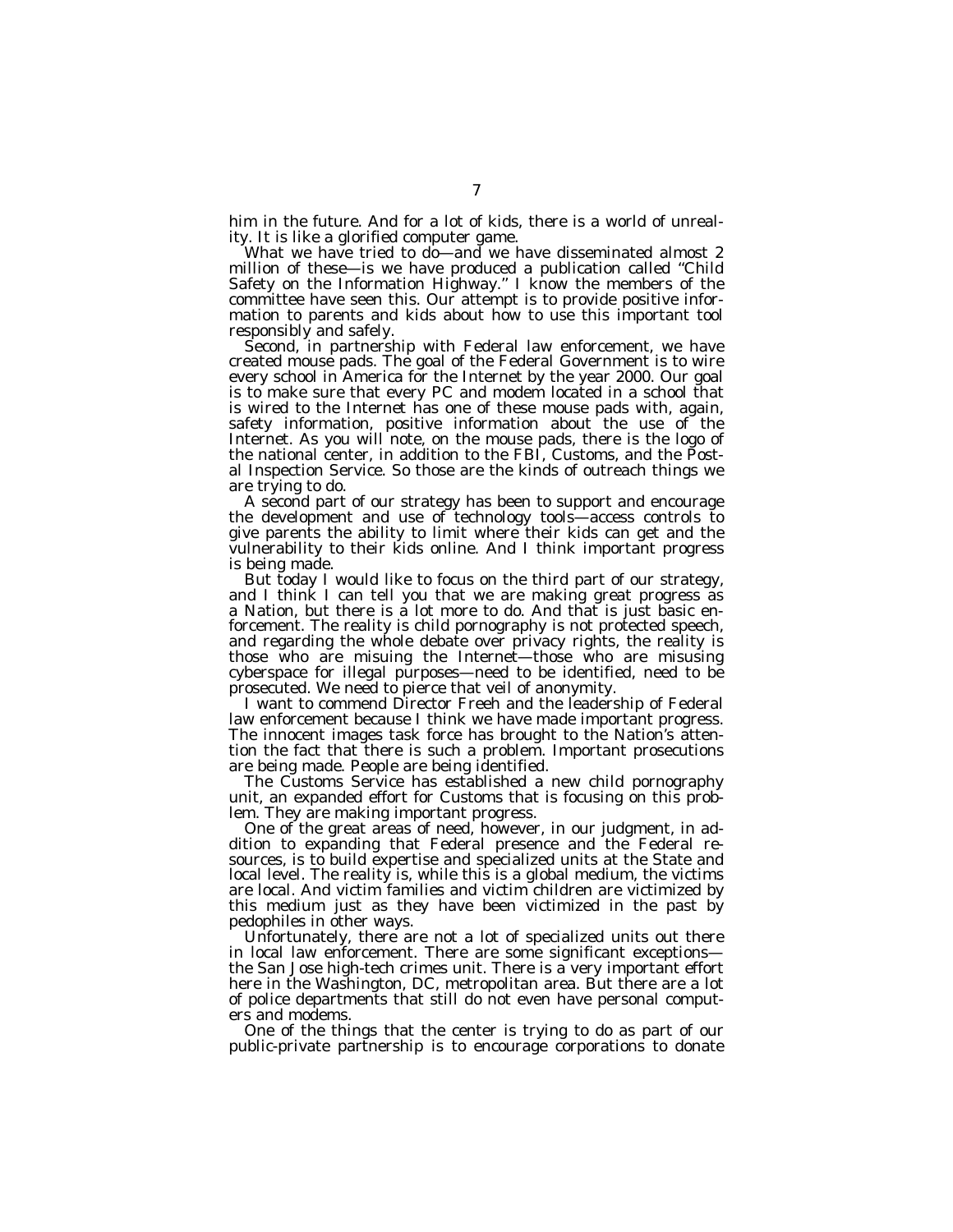computers, as they upgrade their technology, to the center so that we can place it in local police departments around the country. We have done that with almost 400 computers already, and we have just begun.

So, Mr. Chairman, you asked for recommendations, and I would like to make sort of summary recommendations in four basic areas.

One, for all the progress that has been made, it is our judgment that Federal law enforcement needs more help. Federal law enforcement needs more resources, greater attention to this problem. There is an important role for Federal leadership in this arena because of the nature of the medium, because it is a national and multinational medium. So we would like to see more resources directed to personnel and technology, to the FBI, to the Customs Service, to the Postal Inspection Service.

Second, we would encourage more resources at the State and local level, resources including training, resources to build specialized expertise, specialty units, so that we can expand on this whole area of multigovernmental, multidisciplinary response to the problem.

We have encouraged the creation of multidisciplinary teams involving law enforcement, prosecution, and social services. We think that is something that needs to be emulated. And, Senator Hollings, our center in South Carolina has really taken the lead in making South Carolina the first State in the Nation to build a multidisciplinary team statewide, attacking the problem of missing and exploited children.

Third, we think there needs to be greater attention to the victims. You are going to hear from Diane, and there are thousands of stories like Diane's out there across America. In these cases, somebody has to interview the victims. Somebody has got to talk to these children because there is a common denominator in these cases, and that is, these guys do not just do it once. They are not monogamous. They tend to victimize lots of kids, and what we have discovered is that if you interview children properly, if you talk to the kids about what happened to them, you discover there are other victims and there are many more cases. So the key role for local authorities, local law enforcement, local officials is there.

Then, finally, we think we need to do more, as you are doing, in the area of aggressive public education. Our consistent message is that the Internet is an important resource, a positive resource. We encourage parents and children to explore and use it, but we need to also send the message that there are risks, and we need to send the message to those who would prey upon children online that there is no sanctuary in cyberspace, that illegal activity on the Internet or at the shopping mall or at the school or anywhere else is just as illegal and law enforcement is going to come after them and get them.

# PREPARED STATEMENT

That is, I think, the sense of my recommendations, and those are my comments.

[The statement follows:]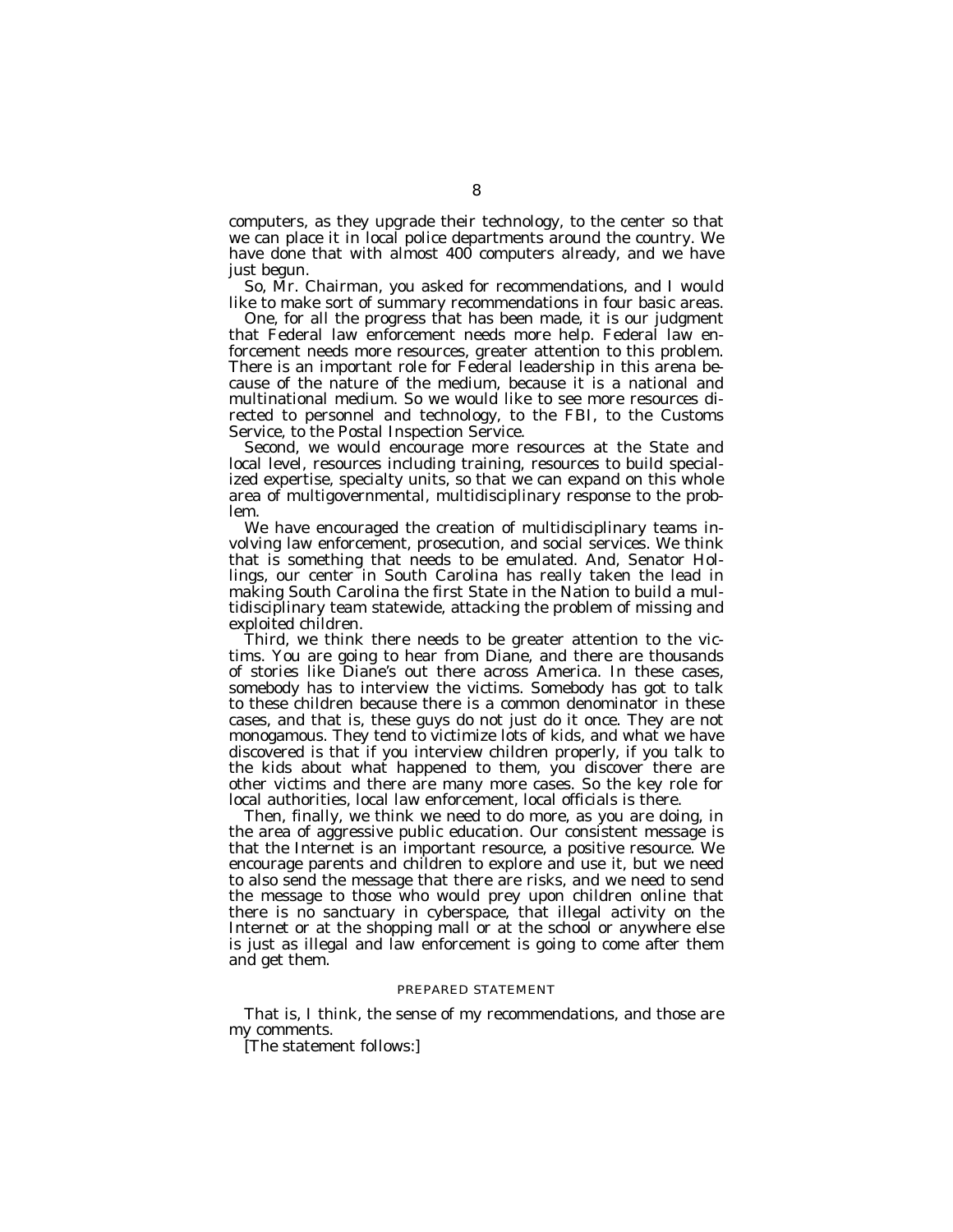#### PREPARED STATEMENT OF ERNEST E. ALLEN

Mr. Chairman and members of this Committee, as President of the National Center for Missing and Exploited Children, I want to thank you for the opportunity to present testimony regarding child sexual exploitation on the Internet. I also want to thank you for your commitment to child protection and your visionary leadership

on this vital and growing issue.<br>Let me begin by first briefly describing the National Center for Missing and Exploited Children (NCMEC). Established in 1984, NCMEC is a private, nonprofit or-<br>ganization working with the U passed by the U.S. Congress, NCMEC provides assistance to parents, law enforce-ment, public and private agencies, legislators, and other professionals handling cases of missing children and child sexual exploitation. Since June 1987, NCMEC has also worked in cooperation with the U.S. Customs Service to operate the National Child Pornography Tipline, and in 1994 NCMEC partnered with the Inter-active Services Association to create and publish the brochure, ''Child Safety on the Information Highway." We have distributed over one million copies of this publica-<br>tion in the past  $2\frac{1}{2}$  years, making it one of our most successful publications ever. tion in the past  $2\frac{1}{2}$  years, making it one of our most successful publications ever.<br>The brochure includes general guidelines for parents, as well as specific tips for<br>child online users—"My Rules for Online Safety.

Nineteen ninety-six was an important year for NCMEC and the issue of child sex- ual exploitation. Last year, Congress earmarked additional funding for the creation of a special division at NCMEC to provide information and technical assistance spe-<br>cifically in cases of sexual exploitation. The Exploited Child Unit (ECU) will provide the same kind of assistance to families and law enforcement in sexual exploitation cases that NCMEC provides in missing child cases. The ECU will develop technology and other resources to assist law enforcement in all areas of child sexual exploitation, including emerging issues such as online exploitation and international child sex tourism. It will serve as a primary point of contact on this issue and provide informational support for local, state, and federal investigators, forward incoming leads to appropriate law enforcement agencies, and provide needed support and information to victims and other concerned citizens. The ECU will also be working in close partnership with the U.S. Secret Service, Forensics Division, to provide case analysis and lead enhancement for state and local investigations.

Gary Costello, a 25-year veteran of the Montgomery County, Maryland Police Department, will head the unit. During his career in law enforcement, Mr. Costello conducted more than 700 child sexual exploitation and child pornography investigations, interviewing more than 500 child victims, and interrogating more than 200 offenders. Mr. Costello headed the Washington Metropolitan Council of Governments Child Exploitation Committee. Although the Unit will not officially open until this summer, he is already busy assembling his team and providing a wide range of services to law enforcement officers involved in the investigation of child sexual exploitation. The Unit is also working with our education and training division on a program NCMEC has developed to place donated computer hardware and software departments nationwide. Many police departments in America still do not have PC's and modems. This lack of technology hinders their understanding of the criminals they pursue as well as their efforts to apprehend them. Through this program, NCMEC's corporate and business sponsors donate computers and software programs to NCMEC, which we then in turn place in police departments with demonstrated needs. To date, we have placed 3 computers in law enforcement departments across the country. The computer placement program hopes to bridge the technology gap. The ECU is NCMEC's newest and brightest star, and we are excited and enthusiastic about improving our services in this vital area.

You invited me to speak to you today about an issue that is as complex as it is important. Child sexual victimization is a persistent and pervasive problem, crossing all racial, geographic, and socio-economic barriers. According to a 1996 U.S. Department of Justice study, 78 percent of violent state prison inmates convicted of sexual assault had abused a child, and three in 10 of these offenders committed their crimes against multiple victims. Children are the most vulnerable victims of sexual exploitation. A 1992 report by the National Victim Center revealed that 61 percent of rape victims are less than 18, and 32 percent of all rape victims are 12 to 17 years old. The National Clearinghouse on Child Abuse and Neglect estimates

 $1\,\mathrm{For}$  a copy of "Child Safety on Information Highway" or for further information on any of the issues discussed herein please contact the National Center for Missing and Exploited Children at  $1-800-$ THE-LOST or (703)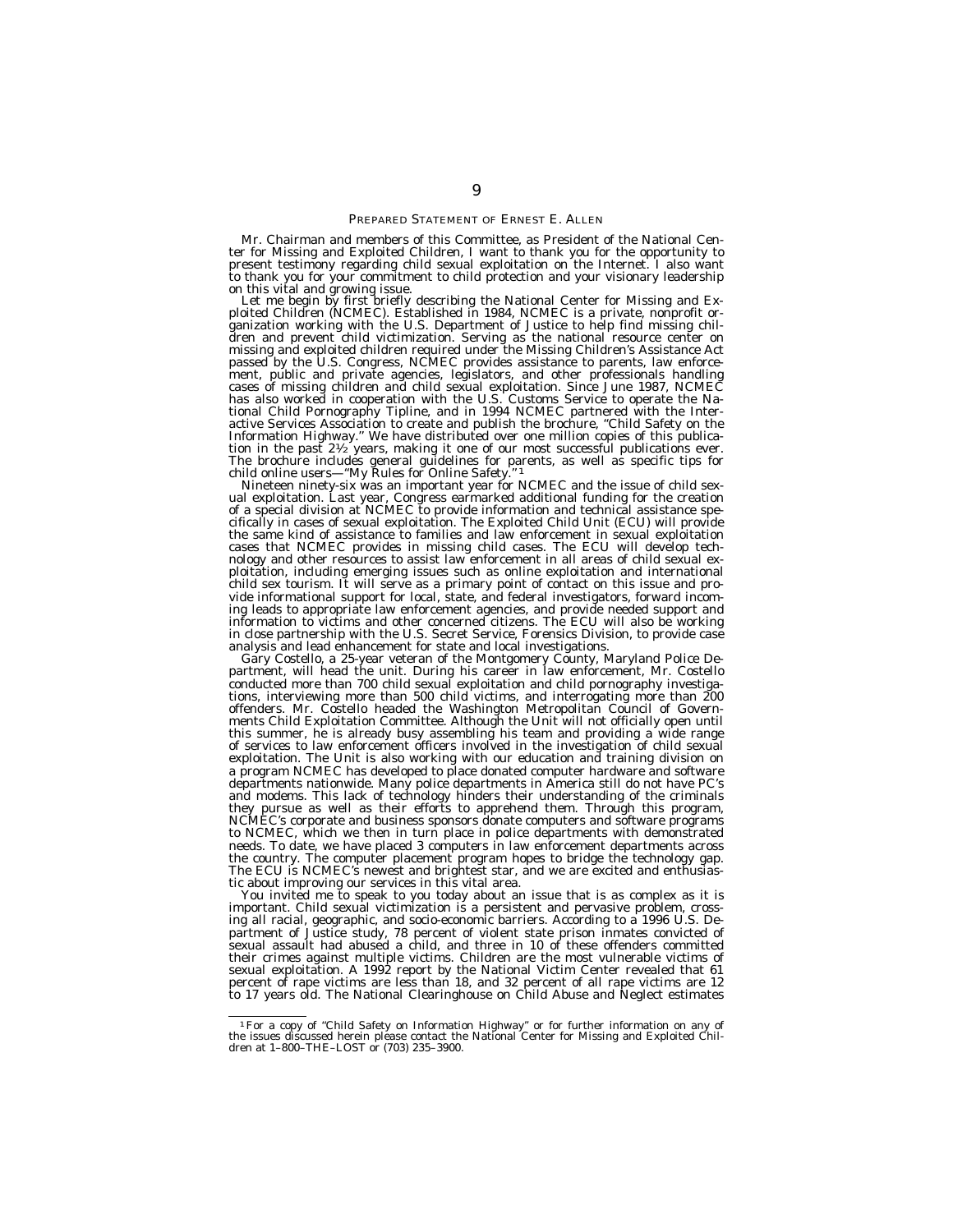that in 1994, there were at least 406,000 reported cases of child sexual abuse. This number is enhanced when considered with the FBI assertion that rape and child molestation are the most underreported crimes, with less than 10 percent of these offenses are ever disclosed. Even when cases are reported to law enforcement, the online aspect may not be mentioned in the interview or make it into the officer's official report. The officer may report it as a simple sexual assault or child pornography case. As a result, it is nearly impossible to estimate how many children are sexually victimized on or through cyberspace. Since 1994, NCMEC has been notified of 18 cases of child sexual exploitation that involved online access, and has learned of 18 more through the media or other non-profit organizations. Most of the cases reported to NCMEC involve children who have run away from home, ostensibly to meet "friends" they've "met" over the Internet. We suspect total numbers of online exploitation to be much higher.

exploitation to be much higher. Child pornography is an insidious form of child exploitation—it is a frozen record of the sexual victimization of a child. This record follows the victim throughout life, often re-emerging when they are adults and respected members of society, as happened to a 30-year-old man in San Diego in 1995. Seventeen years after the moles-tation and years of therapy and family support, the victim was leading a normal and productive life—until pornographic pictures of him taken at thirteen resurfaced on the Internet and were distributed in his community. Devastated, the young man

suffered the humiliation and exploitation of the abuse all over again.<br>Law enforcement officials report that nearly all child molesters also collect child<br>pornography. Child molesters use child pornography for a variety of Internet should be a troubling indication of the potential and current sexual exploitation of America's children.

Child sexual exploitation on the Internet takes various forms. Some child molest-ers use on-line chat rooms to openly solicit sexual favors from on-line users they know to be children. Others are more subtle, establishing ''friendships'' with the children that later lead to meetings and sexual victimization. In 1996, a school textbook salesman, identified online as ''Coach N.H.,'' befriended a person he believed to a 14-year-old boy in an America Online chat room. He encouraged the ''boy'' to talk about his problems, and within minutes was engaging the ''boy'' in an explicit sexual discussion and sending pornographic pictures of adults, children, and young men having sex. After several more conversations, Coach N.H. asked if he could<br>visit the "boy" and described in detail what he wanted to happen when he did. The ''boy'' agreed and the pedophile eagerly boarded a plane and flew across country for the meeting. To his surprise, he was greeted, not by an enthusiastic teenager, but by a team of local police. He was arrested and charged with five counts of attempted sexual exploitation of a child. Federal authorities later added other charges. The ''boy'' had actually been a local police detective. This case demonstrates the dedication and determination with which child molesters pursue their online victims.

Still other pedophiles use the Net to communicate with other child molesters, discussing and exchanging child pornography and children they have sexually abused. Law enforcement, academic researchers, journalists, and on-line users have all documented the other types of child sexual exploitation occurring in cyberspace. This past January, a 21-year-old student at a New York University was arrested by state authorities for transmitting three dozen sexually explicit photos of children, including pictures of children as young as 18 months old engaged in sex acts. A 1995 Carnegie Mellon University study found that over a year and a half period, 83.5 percent of digitized pictures stored on Usenet groups were pornographic in nature. The study also asserted that pedophilic, hebephelic, and paraphiliac images accounted for approximately 3 million downloaded images from an ''adult'' online bulletin board. Testifying before the Senate Judiciary Subcommittee on Security and Terrorism in 1995, Postal Inspector Paul Hartman testified that he had previously been convinced that pedophiles were members of an underground subculture with no formal lines of communication—until he discovered the prolific use of computers to exchange information and discuss their sexual desires. Intuitive common sense supports this sad reality: what more inviting place for a child molester than the anonymous, immediate, private, interactive network? Sadly, time in prison does not necessarily deter or prevent this behavior. Last month in Minnesota a 57-year-old prisoner in a medium-security state prison was arrested by federal agents for receiving and distributing child pornography on the Internet. His private collection contained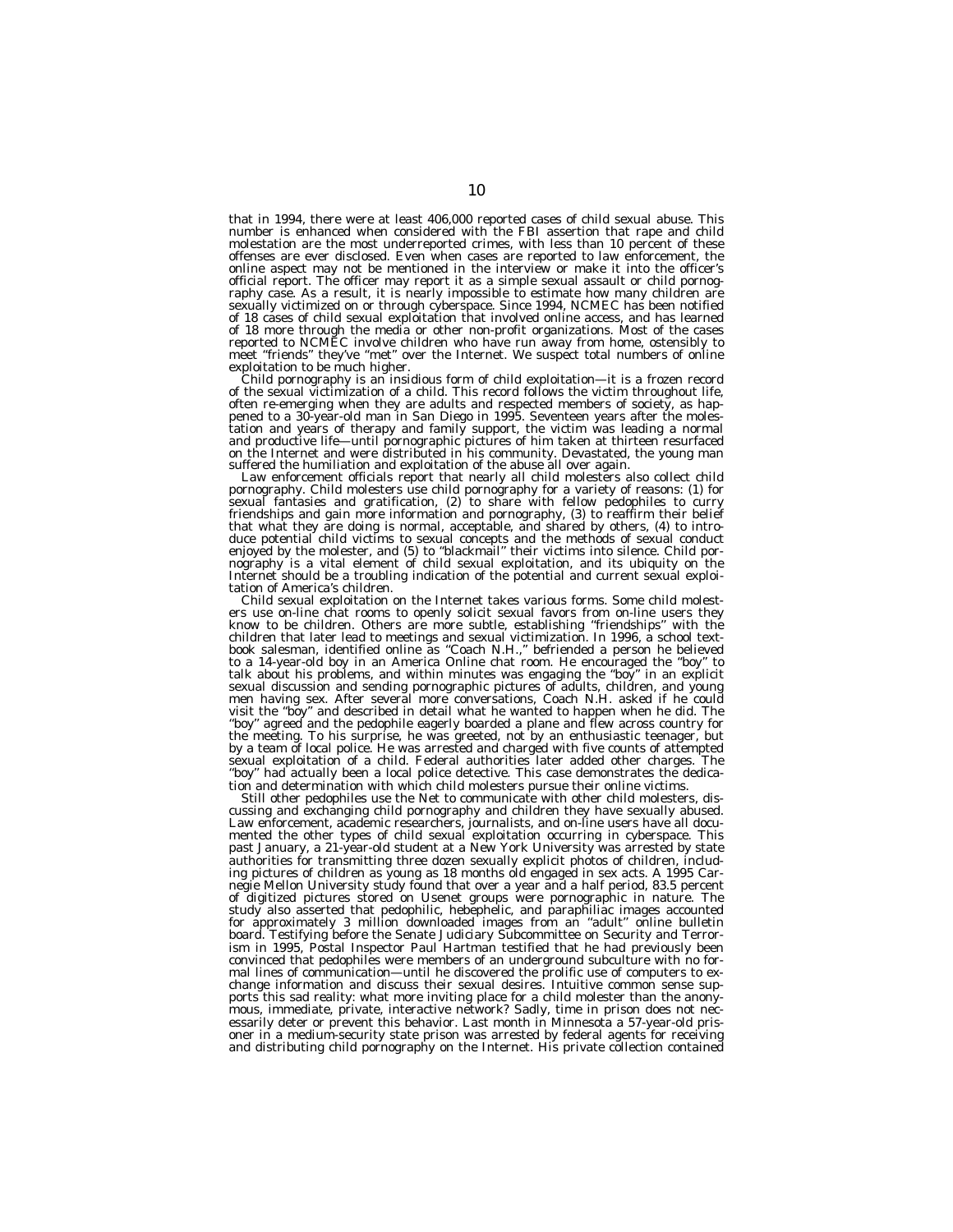287 pictures of minors engaged in sexual conduct he had downloaded from the Internet through a prison computer. Again, a demonstration of the persistence of these offenders.

Many commentators have been concerned with possible Constitutional implica- tions of any regulation or policing of the Internet. This is an understandable concern; the First Amendment represents a fundamental principle of American society. The freedom to speak and exchange information without government censorship is a cherished value of our culture. It has long been a truth, however, that not all forms of speech receive the same degree of Constitutional protection. The U.S. Supreme Court has consistently held that child pornography does not receive protec-tion under the First Amendment due to the unique nature of the harm it inflicts upon the victims it portrays.2 Possession, transmission and distribution of these materials are likewise unprotected and are criminal under both federal and state laws. Similarly, soliciting a minor for sexual purposes is not covered by the First Amend-ment's protections and is a crime in all jurisdictions. Many states also have enhanced penalties for solicitation of a minor as opposed to an adult. Of course, child molestation is itself also a crime in all jurisdictions. Therefore, pedophilia and the distribution of materials to facilitate such exploitation find no safe haven in the First Amendment.

During the Senate Judiciary Committee hearings, fourteen-year-old Donelle Gruff testified to how she was stalked by a man she met through a bulletin board chat room. Four months later, that man was still running his bulletin board, and presumably still preying on young girls. The Gruffs were told that law enforcement<br>could not act due to lack of evidence, despite copies of the pornographic materials<br>and messages sent to Donelle during the stalking. Such fru standing is not uncommon. There are indeed current state and federal laws crim-inalizing the behavior of the man who stalked Donelle. Unfortunately, much of law enforcement, like much of America, is uncertain as to how or even if these laws apply to cyberspace. Law enforcement must be educated regarding these situations and their legal alternatives for prosecution, so as to encourage and dispose them to more active pursuit of these cases.

Patrolling the cyber frontier is time-consuming work requiring substantial knowl- edge of computers and telecommunications technology. The FBI ''Innocent Images'' Task Force has demonstrated that a well-trained, effective federal cybercop unit can affect the environment of cyberspace. Investigators from the U.S. Customs Service and the U.S. Postal Service have also had considerable success in apprehending in-dividuals distributing child pornography. Recent federal searches and prosecutions have shown the federal government's commitment to this issue and its ability to catch these offenders.

State and local authorities have also been participating in policing cyberspace, and their role is an equally important one. Local law enforcement officers are often the first point of contact for a victimized child and family, and as members of the communities they police, they have a vested interest in protecting all of their neighborhoods, including the virtual ones. Unfortunately, state and local law enforcement in America presently are generally ill-equipped to tackle this task. Training, fund-

ing, and resources are needed to create an effective localized units of cybercops.<br>We believe there is a real place for state and local involvement in online exploitive there is a real place for state and local involvement ted online, as intercepted by a federal agent. As a result, oftentimes it is not nec-<br>essary for the federal prosecuting authorities to interview victims. While this may<br>be sound investigative policy and an efficient use o approach limits what information we are able to gather about these individuals and their victims; if the case is rejected for federal prosecution, it effectively disappears from the statistical database. State and local authorities could provide more comprehensive background and on-going investigations as to what the state of Internet exploitation is, particularly on local online bulletin boards. There are several police departments across the country that have already formed such units and are struggling with resource constraints, such as the San Jose, CA high-tech crimes unit and a similar unit in Montgomery County, MD. With federal assistance, the state and local authorities could play an enhanced and important role in the investigation, prosecution, and resolution of these cases. The threat of getting caught must be so real and immediate that predatory child molesters recognize and are intimidated by it. It should be scarier to them than the current Net is to our children.

<sup>&</sup>lt;sup>2</sup> New York v. Ferber, 458 U.S. 747 (1982). Pornography depicting adults rather than children still retains Constitutional protection under this narrow ruling.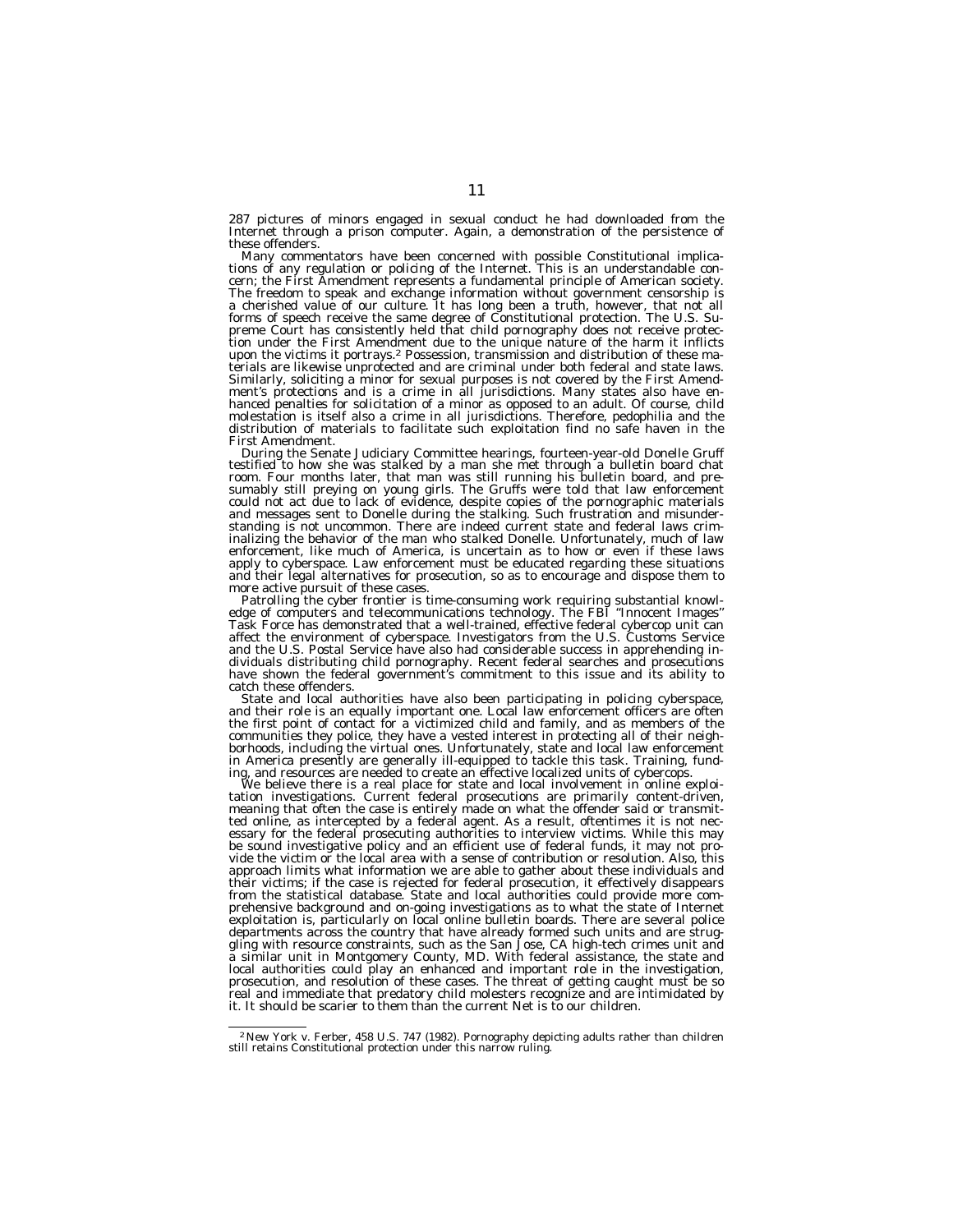Much has been made over parental control technology and parental responsibility<br>for child safety in cyberspace. Some industry leaders have touted parental control<br>devices as the final answer to the dilemma, and makers of p have echoed this optimistic call. Parental control and parental responsibility are indeed vital to an effective response to cyberspace exploitation, but again, they alone cannot solve the problem. In an ideal world, parents would have complete knowl-edge at all times regarding the safety, well-being, and disposition of their children. Certainly, no one can reasonably suggest that this could ever be a reality however, even for the best, most concerned and attentive parent, and not all parents are con-

cerned and attentive.<br>For parents that do play a dynamic, active role in the lives of their children, pa-For parents that do play a dynamic, active role in the lives of their children, parental control devices enable them to greatly limit the potential harm to their family if used properly. They allow parents to block access on the title of the area, much like channel blocking for cable television. Parents need to understand however, that the screening mechanisms utilized by these services may be evaded by determined pedophiles who simply misspell or encrypt their<br>chat room or bulletin board names (i.e. "childpoorn" rather than "childporn", or<br>"dadsndaughters"). Some parental control devices are able to communication knowledge than their school-age children. The generation gap is fre-<br>quently accompanied by a technological gap. This technological gap is important and<br>a far cry from the blinking clock on the VCR: some pare

any city or neighborhood and explaining why the same precautions are necessary<br>on the Internet or in bulletin boards. It is vital to ensure that children understand<br>that while the majority of people online are perfectly ni uals, many are not who they say they are. Remind children that because they can't see the person, it is easy for the person to misrepresent themselves. Warn children against giving out any identifying information, including their name, to anyone they<br>meet online, without first getting permission from an adult, and encourage them to<br>use an online pseudonym. Children should be told never wise, they should never arrange a face-to-face meeting with someone they've ''met'' online, without prior parental permission, and without being accompanied by an adult. Parents should consider locating the computer in a family area, rather than a child's room, and should monitor online time closely. Also, parents and educators need to realize that children may be accessing computers at friends' houses, public libraries, and ''Net Cafes,'' and should be prepared to discuss these issues in relation to those locations as well. Parents may want to designate a trusted adult outside the immediate family that the children can confide in about online issues and problems if they are uncomfortable or reluctant to discuss these issues with their parents. Finally, and most importantly, adults need to get involved in their children's online "life"—talk to the children about what they're doing online, who they've met, what interesting things and sites they've discovered. Supervision and communication are the keys to online safety.

While some young cyberspace explorers are talented and experienced computer hackers, many more are simply children wandering along the information highway and investigating rooms that pique their curiosity. Children, particularly teenagers, are bound to be curious about sex and the mysterious and forbidden discussions relating to it. However, curiosity shouldn't result in sexual exploitation. It is vitally important to recognize that child molesters have traditionally preyed on the most vulnerable victims they can find: children with low self-esteem, uneasy social skills, and a need for acceptance. This sad tradition persists in cyberspace. Unfortunately, these are also the children least likely to have parents who are actively involved in their lives. We cannot ignore the persistent vulnerability of these children. Children need to be educated directly about all aspects of the Internet, and encouraged to come forward when they encounter something that makes them uncomfortable or frightened. As with all child protection measures, education and communication are vital to helping our children help themselves. Parents need to talk to their children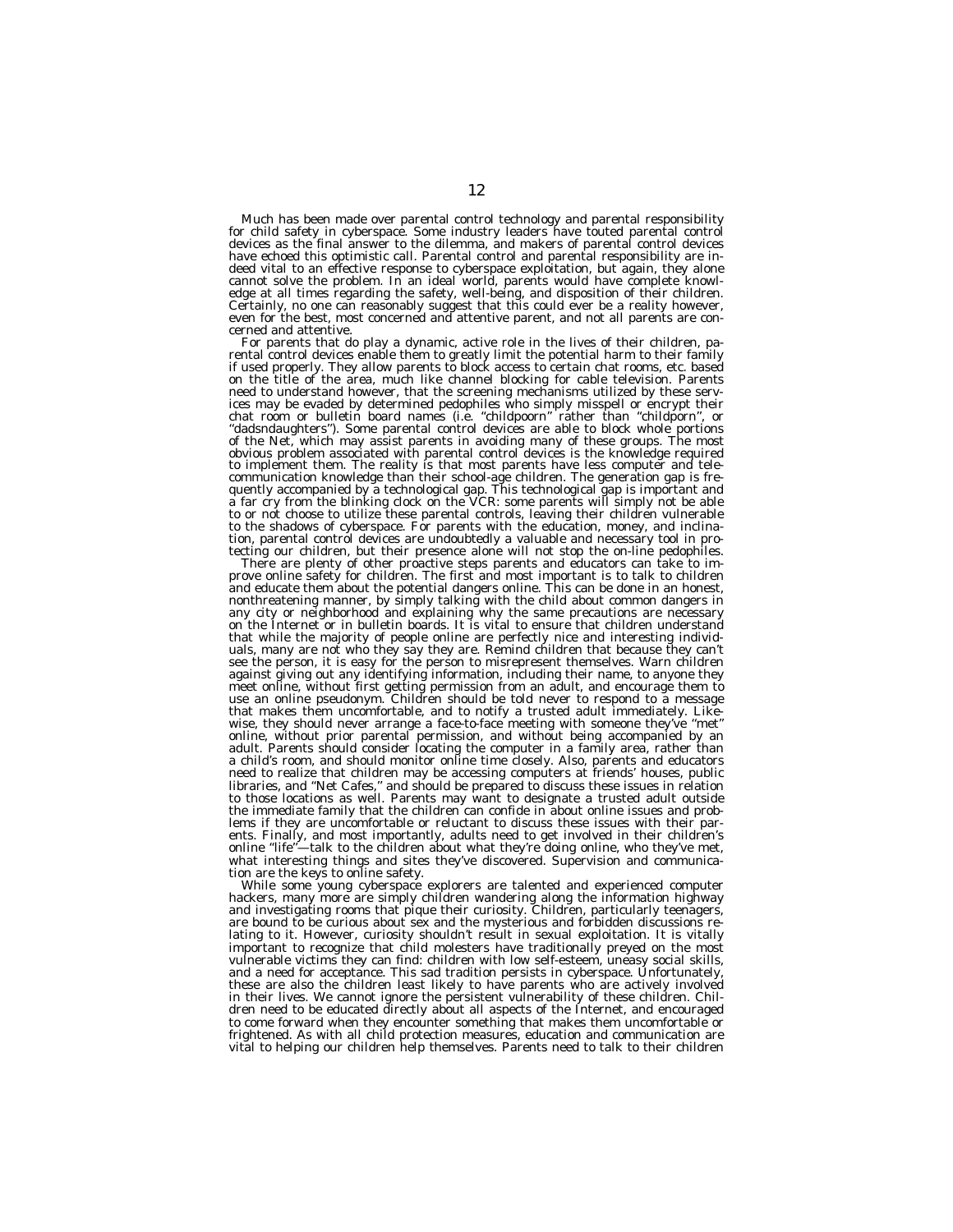about the information superhighway and responsible uses of it. Schools also should take a responsible, proactive approach to this technology, especially since many children are receiving their first glimpse of the Internet at school. On-line companies need to address this audience, perhaps by exploring means by which scared and embarrassed children can report violations directly to the service. If we are to introduce our children to this new technology and encourage their use of it, we must also arm them with the necessary education to protect them from the dangerous underworld of this exciting frontier.

The on-line world is perhaps one of the most promising and equalizing influences of the future. It allows us to exchange information in ways and at speeds only imagined a few decades ago. It has the potential to help us better understand each other and our world. NCMEC encourages parents and children to explore cyberspace. However, as with other aspects of life, there are some risks. This does not have to be a zero-sum situation: the protection of our children need not come at the expense of this expanding technology. We need to work together as society to create a dynamic, responsive, holistic approach to a problem that is as diffuse as the Internet itself. A proactive stance by industry, coupled with greater awareness and commitment on the part of the parents will go far to eliminating the child molesters' access to children. Better law enforcement training and funding for policing cyberspace will also threaten the secure playground pedophiles have found there. Cooperation among federal and state legislators to fill gaps in existing laws and prioritize emphasis on the prosecution of these cases will send a "zero tolerance" message to those tempted to victimize our children. Finally, intelligent and open discussion and education of our children regarding the benefits and dangers of life on the information superhighway will empower them to protect themselves from such exploitation. Any meaningful solution to the problem of the sexual exploitation of children in cyberspace will require a multi-faceted, long-term effort by all parties involved. America is the telecommunications world leader; surely together we can make the technology we create and explore safe for our children.

Senator GREGG. Thank you, Mr. Allen. That is an excellent presentation. It gives us a lot to work with.

Ms. Doe, I appreciate your coming today. I think this is very courageous of you. I recognize that something like this has to be tremendously trying and emotional, and certainly what you have been through has been terribly emotional. The fact that you have the courage to come here today and talk about it is very impressive, but also—more importantly—very helpful to a lot of people. So we thank you for coming. I do appreciate the fact the press is willing to show you the courtesy of some anonymity. I think that is important. So if you could give us your thoughts, we would appreciate those.

Ms. DOE. Thank you. Mr. Chairman and members of the committee, I greatly appreciate this opportunity to come before you and tell my story. I hope that my being here will be helpful to you and that you will take meaningful action on this important issue as a result of this hearing.

One morning just over 2 years ago, right after I had arrived at my job, a detective called and asked that I meet with him at the sheriff's office, that my 11-year-old son had been the victim of a crime. Once I arrived at the sheriff's office, I was escorted to a small room where I was advised that my son had been sexually molested many times over the past year by four teachers, that these molestations were videotaped, and that these tapes were copied and mailed all over the country.

This group of men had molested three other boys in addition to my son. The ringleader lived in my neighborhood and had first befriended my son on the local basketball court. Next, he invited him over and paid him to wash his truck. After that, the man invited my son into his house and began victimizing him. He repeated this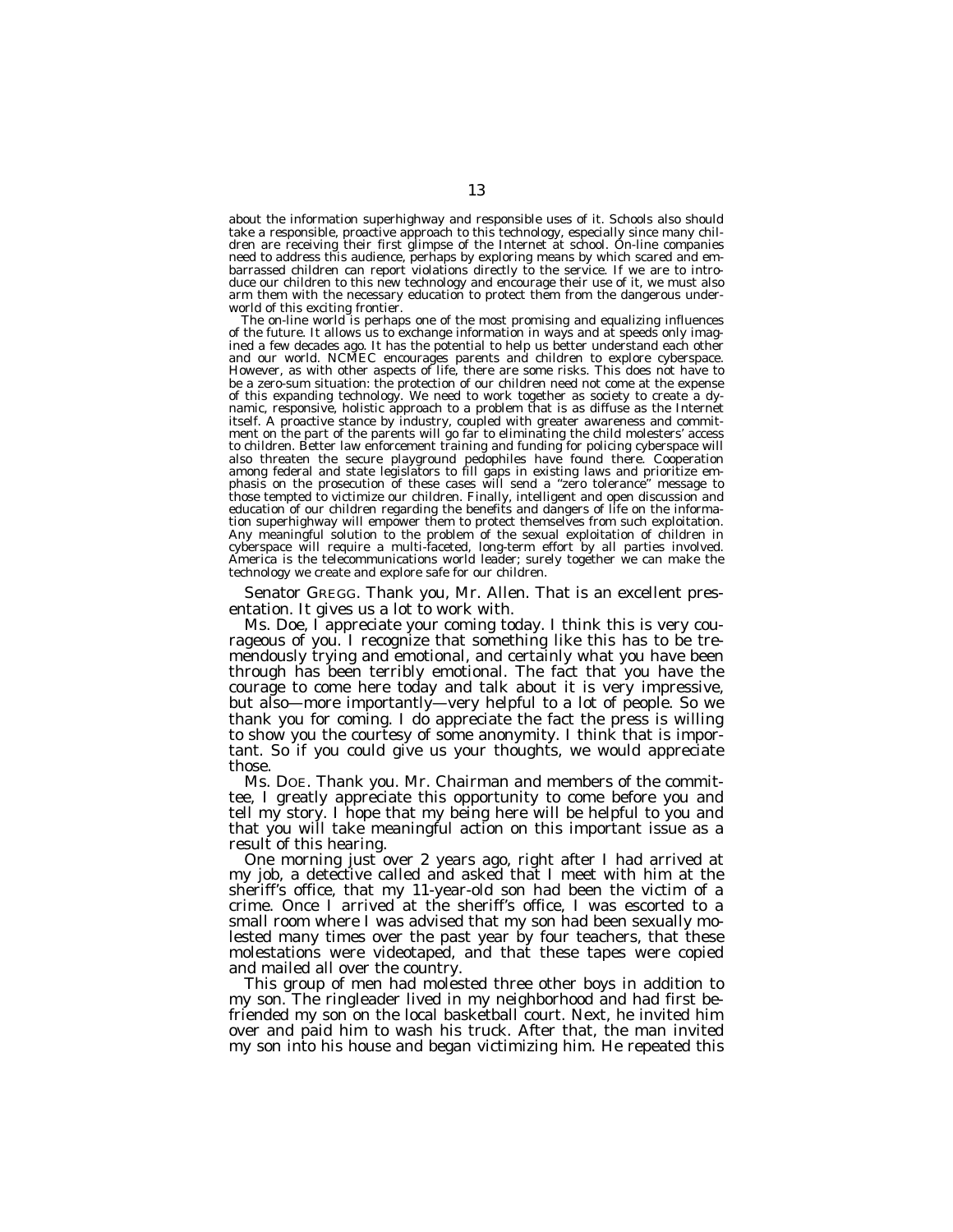technique with two other boys in our neighborhood, giving them all money and telling them to be quiet. For over 1 year, my son said nothing because of his fear and shame.

The teachers made contact with one another by way of a Prodigy chat room run by a pedophile in Arizona. They used this room to make the arrangements for their visits, giving detailed descriptions of the contents of these pornographic tapes, and arranged for the sale and distribution of the tapes. The ring was finally broken up when Customs agents found the man in Arizona and he had the tapes of my son on his premises.

The man confessed to his own crimes, told the agents about the head of the ring in my State, and received probation in exchange for his information. While the mastermind in my State says he did not violate Federal law because he did not download in order to transmit these images, the pedophiles who reviewed and received the tapes did download the images and messages. All of the men pleaded guilty and received at least 20 years in prison from both State and Federal prosecutions.

I can only speak for my own case, but I thought it was handled very well by all the authorities. I could tell it was more difficult for the State authorities since they had to rely on the evidence from the Federal case, and they sometimes complained that Customs was not turning over all of their information. Both my State officials and the Federal Customs agents seemed very committed to my case and did what I wanted most: put those men away for a very long time without my son having to testify and relive his abuse.

Although the Customs agents were able to confiscate most of the tapes and disks, we believe there is still at least one missing tape. There is no way of knowing if someone in another part of the country, or even abroad, had been casually surfing the Internet, come across the images, copied them, and used them for their own pleasure or gain. We do know that because of the easy access into any of these chat rooms, my son's image could appear at any time, anywhere.

Due to the pervasive reach of the Internet, the fear of these pictures and his identity being brought out around the world at any time, whether next week or 10 years from now, is overwhelming to my son. What happens if or when one of his classmates accidentally clicks into one of these forbidden areas and sees my son's pictures? Please do not even suggest that there are ways to block minors from entering these areas or that this responsibility is up to the parents to monitor what their children are doing on the computer. Parents do need to be more aware of what is out there and should have a means to control what is available to their children on the Internet. This is an almost impossible task. My family does not even own a computer, yet its easy accessibility greatly contributed to the further violations of my son.

All these so-called securities, precautions, and blocks are not effective on their own. If they were, we might not be here today. There is not a child anywhere who could not get past the no-access codes. And there is not a pedophile out there that will not find new ways to entice innocent young victims.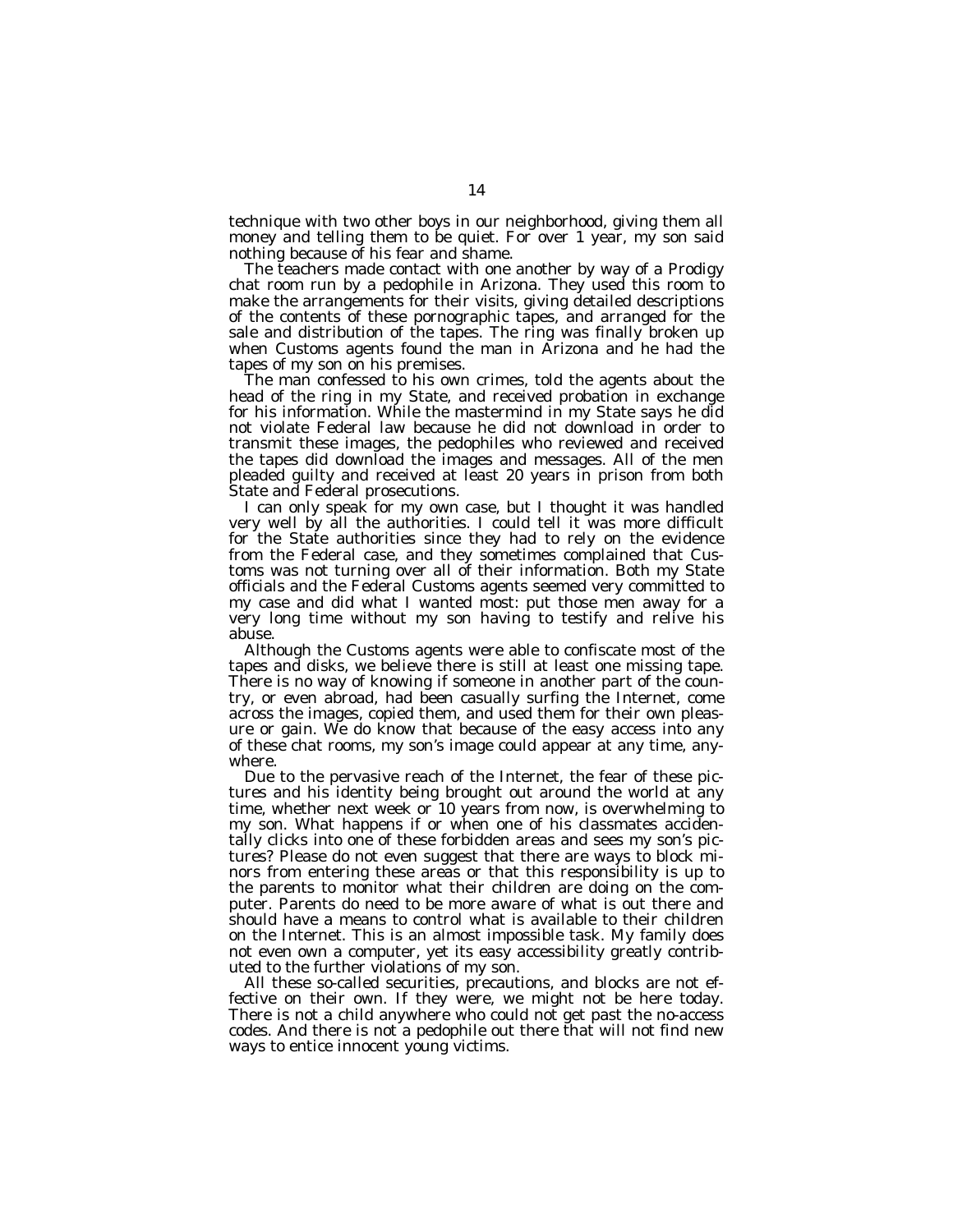My son will soon be 15. He should be enjoying and exploring his youth and his young sexuality, not being concerned if the images of his rape are being seen and by whom.

When all the investigations were going on and both he and I were being interrogated by all the various departments, I asked over and over to see the tapes to see what was done to my son. Although I was never able to do that, what I did learn and read in the newspapers, and knowing that I did not know it all but that the Internet world did, sickened me.

Computers, the Internet, the online services are all marvelous technological wonders. So much is being accomplished in every field. So many bridges are being crossed and friends being made all over the world. How sad that something so good is being used in such a heinous way. How sad that such a wonderful learning tool is being used to coerce and deceive our innocent children into exposing themselves in such a malicious way.

While I firmly believe in the freedom of speech, the freedom of press, and all those other wonderful freedoms we enjoy, I feel these freedoms are being stripped away by this rampant rape of our youth. Over and over, everyone says the children of today are the hope of the future. Our responsibility now is to protect them from the atrocities so many of our young are facing so they can go to be productive protectors of these freedoms for their children.

I by no means wish to see the end of the Internet. I do feel better measures need to be implemented in order to protect the children from this type of physical, mental, and emotional destruction. I do not want what my son went through—and is still going through to happen to another child. And I do not want another mother to feel the constant turn of the knife in her heart like I do every day. Thank you.

Senator GREGG. Thank you, Ms. Doe. That was a very compelling statement and it reflects the seriousness of this situation.

I would ask, Mr. Allen, if you have any estimate as to how many people are involved in this or if there is any way to estimate that?

Mr. ALLEN. It is very difficult. Our assumption is that there are large numbers, but the FBI has told us that in most of these cases, the FBI estimate has been 1 to 10 percent ever being reported to the police. So our assumption to begin with is that these are cases of hidden victims, and that once we identify a case, then invariably there is a ripple effect in which we identify other cases associated to this person.

Probably the most disturbing thing about the use of the Internet by pedophiles is they use it for multiple purposes. They use it to network with each other, with like-minded individuals. They use it to trade information, not just for purposes of arousal or sexual gratification, but to trade or access children. Now, this is not new. It is a methodology that has existed for a long time. What is new is they are using this tool in which they feel they have the lowest risk of exposure and the greatest potential of anonymity.

Senator GREGG. Senator Hollings?

Senator HOLLINGS. Mr. Allen, you heard Ms. Doe—well, maybe I can ask Ms. Doe and then ask you. In one breath, Ms. Doe, you say that all these so-called securities, precautions are not effective on their own, and yet we wind up asking—you say that you do feel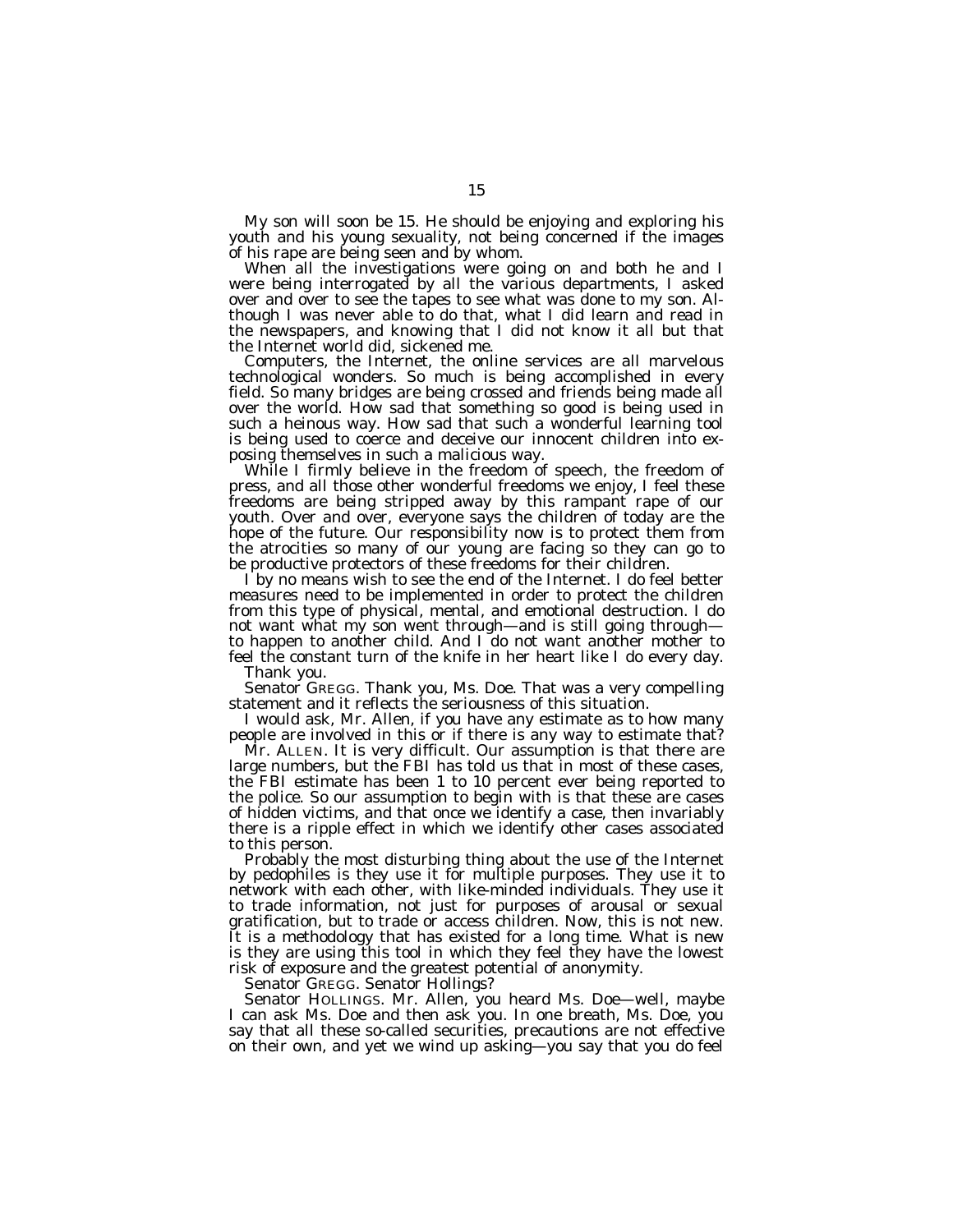that better measures need to be implemented in order to protect the children. Such as? Do you have any idea of other measures?

Ms. DOE. Senator Hollings, I am not a computer-literate person. Like I said, I have not got a computer in my home. There is no way, I do not think, to really block or stop these people from doing this type of thing unless there are a lot of people, other good people out there who are willing, when they do accidentally scan across it or whatever they do, report it immediately to the local authorities and to the national authorities. I do not know—I was totally unaware of any of this type of activity until this happened to my son. I never even heard of such a thing before.

Senator HOLLINGS. That would be public education.

What about it, Mr. Allen?

Mr. ALLEN. Senator, I think she makes a very good point, and that is that technology tools and access controls are not absolute. They are not guarantees. None of these things are.

What we believe is the best response is a comprehensive response in which we do educate parents and kids, we try to encourage better parenting so that parents get involved and know what their kids are doing online. We do encourage access controls and technology tools, but we do not assume that it is a panacea or that it is enough.

Our view in this area is that whatever the disposition by the court of the Communications Decency Act, this is an area where we have got law. Child pornography is not protected speech. It does not have to be defined or classified as indecent speech. It is illegal speech. And so I think the key is to do those things, do the public awareness, do the access controls, but also go aggressively after the people who are abusing the Internet, who are engaging in unlawful acts online.

Senator HOLLINGS. Well, as you know, we extended the telephone pornography laws to the Internet. It was heard by the Supreme Court only a couple of weeks ago, so we will have to see if they will continue to reaffirm that finding. But in the four areas where you say we need more public education and interviewing of the victims to lead to others, strengthening both the State and the Federal efforts—I guess the only way we are going to get to this is really strengthen the State effort, and that is going to have to come through the Federal Government.

What about the FBI's effort? Can you make a comment about it? Mr. ALLEN. I think the FBI's effort has been extraordinary. The FBI has created the *Innocent Images* task force, which I think brought this problem to the attention of the Nation—began to make cases. The FBI has a new crimes against children unit that is being formed.

I would like to see more Federal resources addressed to this problem. I do not think—and it is not a criticism of the FBI or Customs or anybody—I think this is a problem where, frankly, we have only scratched the surface. I suspect that Federal law enforcement will tell you the cases we have made are in many ways the tip of the iceberg.

I had one commanding officer say to me years ago—and I think it is absolutely true on this situation—that the only way not to find this problem is simply not to look for it. And in our judgment,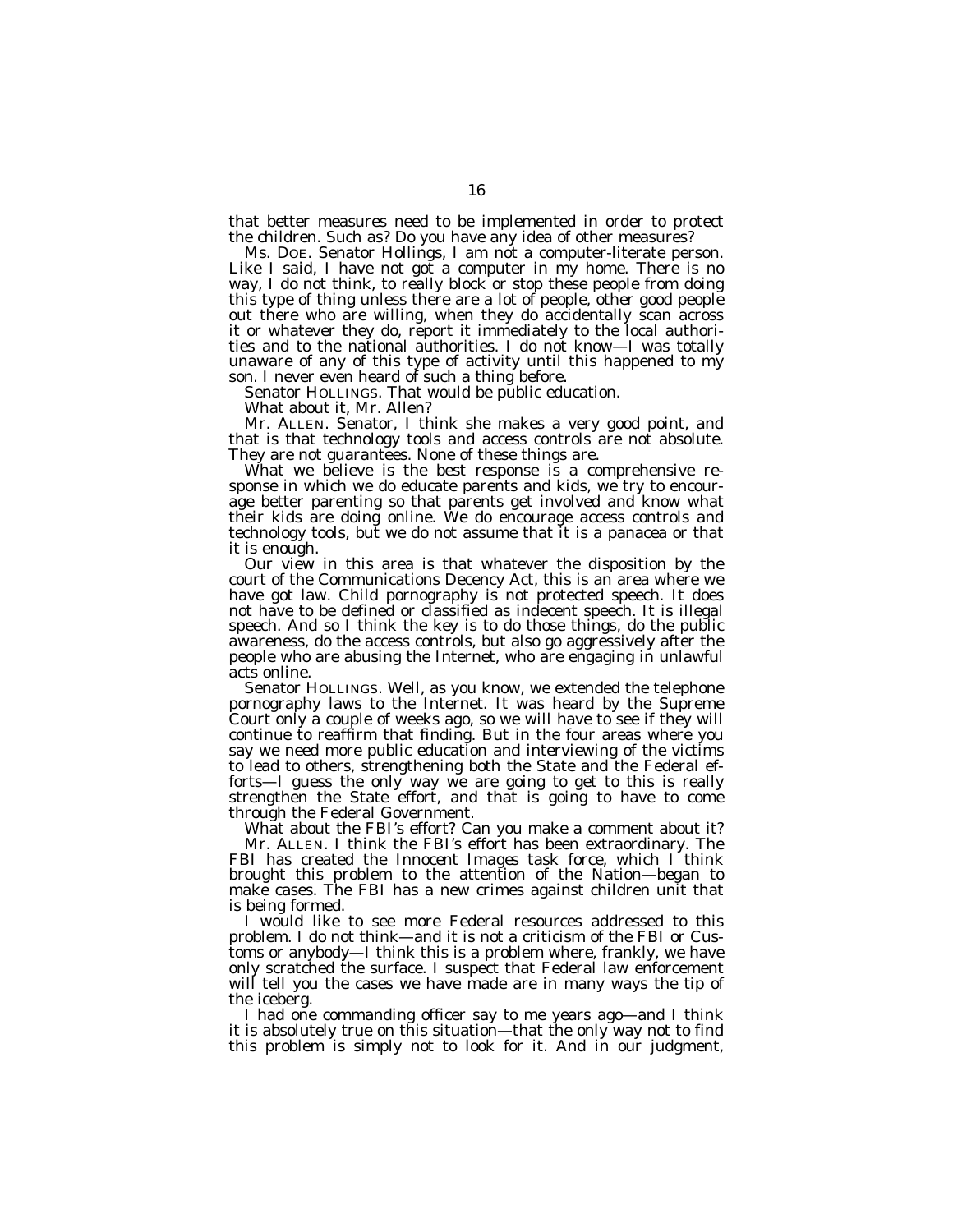America has begun to look, and the FBI and the Customs Service and the Postal Service and Federal law enforcement has led the way. But when the automobile was developed, there were law enforcement officials who said only the crooks will have the cars and we will be at a disadvantage. And I think what we are encountering here is exactly the same situation. Those who are most technology-adept in some cases are misusing the technology, and law enforcement once again has been behind the technology curve.

Because of the leadership of the FBI and Customs and others, we are catching up. State and locals are way behind except in isolated situations. So my judgment is this is not something that Federal law enforcement can do on its own. State and locals need to play a part. But the optimum solution would be if there were a real partnership, a real comprehensive approach to the problem.

Senator HOLLINGS. You have both made excellent statements. I appreciate it.

Thank you, Mr. Chairman.

Senator GREGG. Thank you, Senator Hollings.

I think Senator Hollings raises a good point, whether or not we should, maybe through the violent crime trust fund, set up some initiatives which would assist State and locals to set up task forces which would mirror the FBI effort and use the FBI experiences an educational initiative. Do you think that might be helpful?

Mr. ALLEN. Yes, sir, I agree. I think that would be very important.

Senator GREGG. Well, we very much thank you folks for coming. We especially thank you, Ms. Doe. It is very generous of you to take the time to come here. And we thank you, Mr. Allen, because your input is substantive and thoughtful and very useful to us.

Mr. ALLEN. Thank you, Mr. Chairman.

Senator GREGG. Thank you.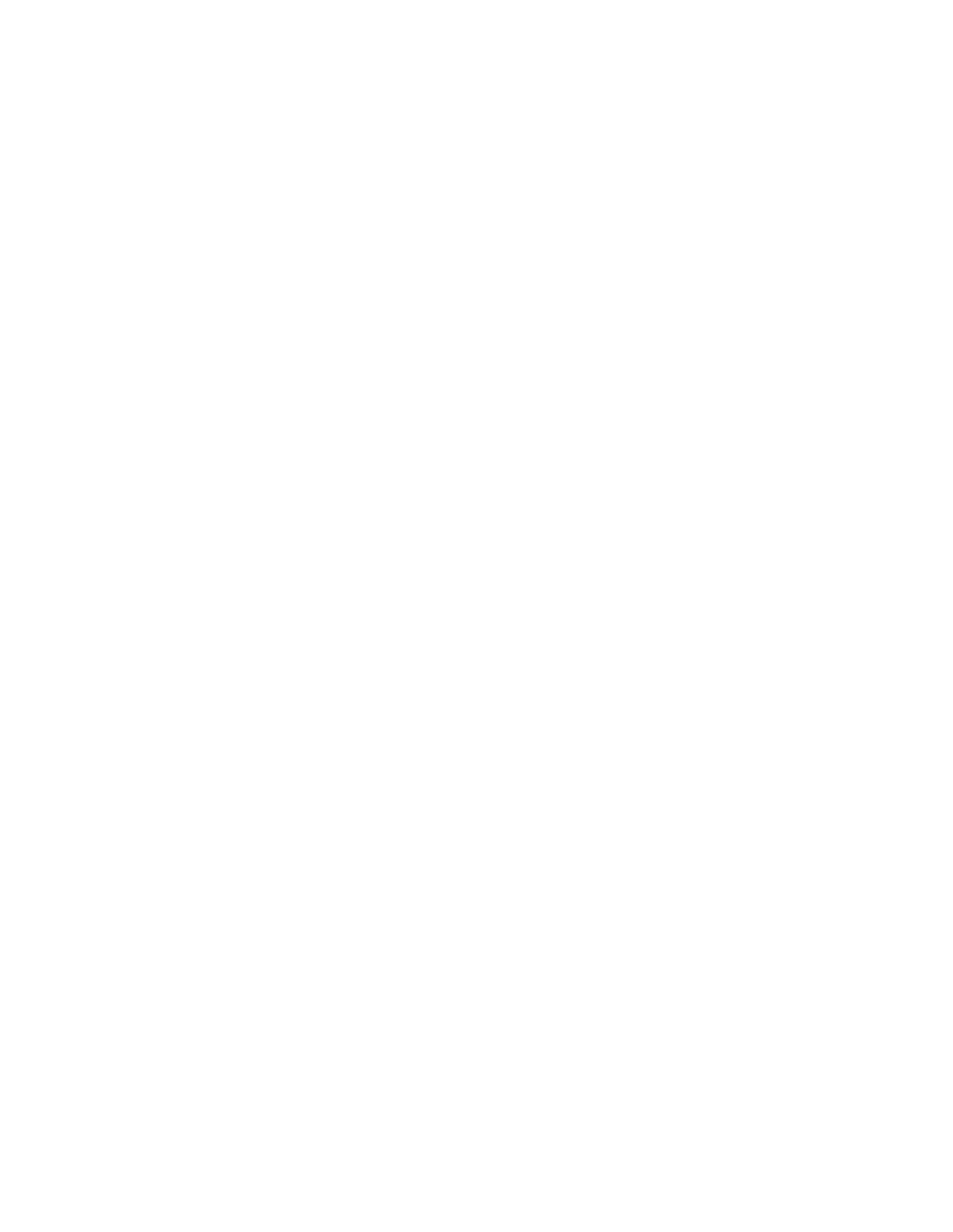# DEPARTMENT OF JUSTICE

## FEDERAL BUREAU OF INVESTIGATION

# **STATEMENT OF LOUIS J. FREEH, DIRECTOR**

#### **ACCOMPANIED BY:**

# **LINDA HOOPER, SUPERVISORY SPECIAL AGENT JORGE MARTINEZ, SUPERVISORY SPECIAL AGENT RICHARD POTOCEK, SPECIAL AGENT**

Senator GREGG. We will now hear from Director Freeh.<br>Director, we appreciate your taking the time from what we know is a very hectic schedule to come here today to testify on the initiatives which the FBI has undertaken in the area of child pornography and arresting pedophiles who use the Internet for the purposes of soliciting children for sex. We have heard some testimony already, and everybody has made an opening statement, so I would like to just turn to you to get your thoughts on how we should proceed from here; how this committee can be helpful; what the Congress should do; and what people should do relative to dealing with

the Internet in their homes and with their families? morning. Senator Hollings, good morning. It is a pleasure to be before the committee, particularly on a topic which is as critical and

Let me compliment you, Mr. Chairman, for having this particular hearing. It is the first time in  $3\frac{1}{2}$  years that I have appeared at a hearing strictly focused on crimes against children, and specifically now crimes on the Internet involving pornography and chil-<br>dren, and we think it is an outstanding effort.

I would like to introduce, with your permission, Supervisory Spe-<br>cial Agent Linda Hooper, who is on my right. Supervisor Hooper is in charge of the *Innocent Images* case in Baltimore and has been running that initiative very, very successfully, which I will talk about in my remarks. On my left is Supervisory Special Agent Jorge Martinez, who is the program manager for the national online child pornography initiative, Crimes Against Children Office. And I have asked them to assist me this morning, with your permission.

Let me begin by just saying that the environment in which crimes against children, and particularly child pornography on the Internet, are committed is a new venue, a new environment for all of us in law enforcement. Generally speaking, the advent of computers and the Internet, where by the year 2000 100 million people will transact together, present new challenges and new burdens for law enforcement—and, of course, new opportunities for criminals, particularly in this very dangerous area.

All of us are parents or brothers or sisters, and we have a great concern, as will be demonstrated during parts of my testimony,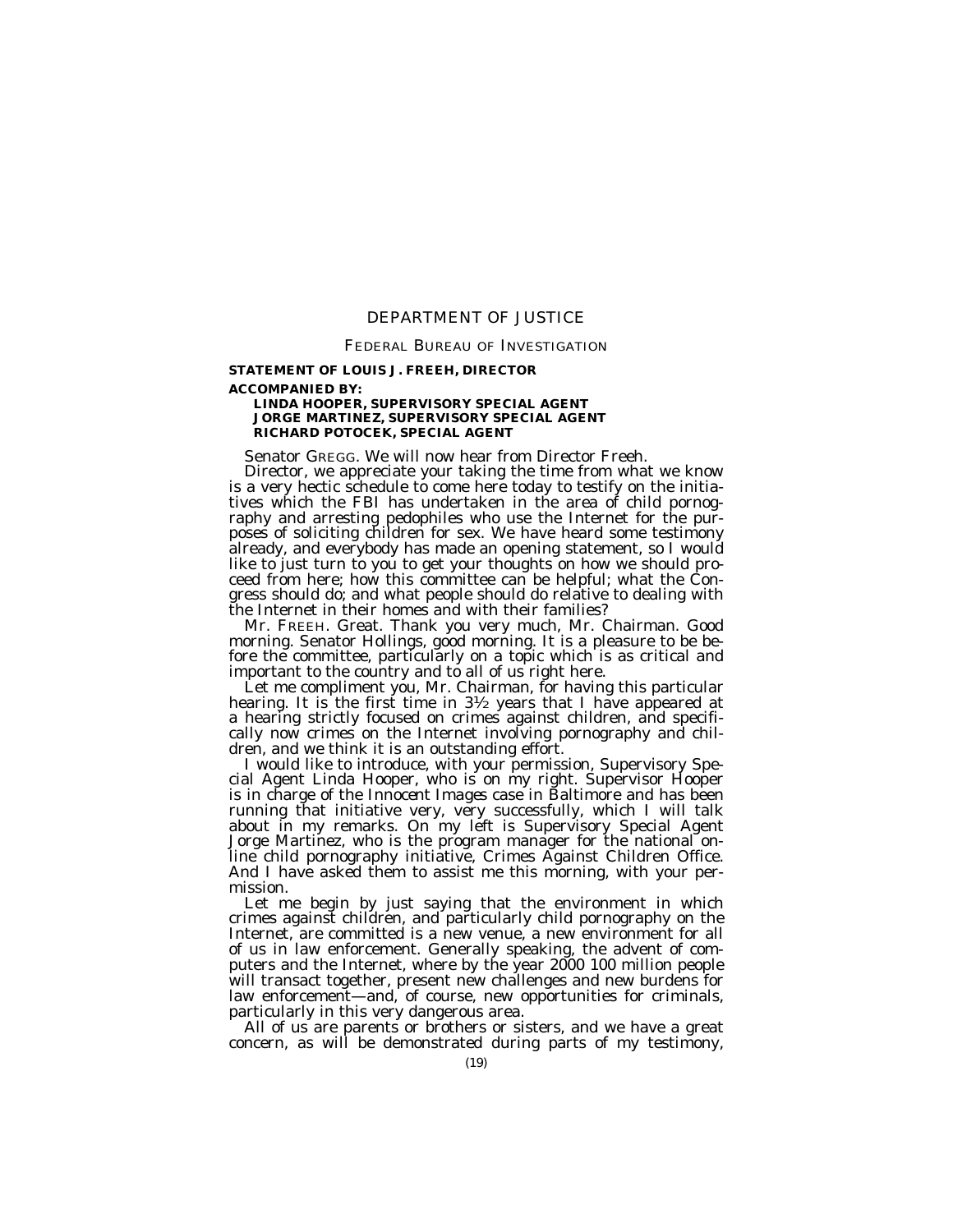about the impact that the Internet and the availability to pedophiles and other criminals of this new environment. This new medium establishes for them basically an entry into our homes. Unlike people who call on the telephone or knock on the door, pedophiles, people who would commit crimes against our children, can literally enter our homes over a computer, over the Internet, over an online service; many times without the knowledge or certainly without the opportunity for a parent or an adult to even screen or be aware of that activity. That is a very new and very dangerous environment for families and for children, and that is what we want to focus on a little bit today.

Generally, the Crimes Against Children Program has been being pursued by the FBI since approximately 1994. The Attorney General and I, early in 1994, decided that we needed to do several things to deal with the growth of crimes against children. One thing we did was to establish in Quantico, VA, a new unit, the child abduction and serial killer unit. That unit, which is now fully staffed, is an operational unit which deploys and assists local and State departments in solving some of the worst types of crimes against children, including crimes involving abductions and rapes, and serial murders. That was established by the Department of Justice to deal with this particular problem.

We have since, with the authorization of the Congress, established the Morgan P. Hardiman task force, which works directly with the National Center for Missing and Exploited Children. You heard from Mr. Allen, I believe, a few moments ago. The 15 Federal agents who are on that task force—including three FBI agents, and two each from Secret Service, Customs, DEA, Marshals, Postal Inspection Service, and ATF—work, again, operationally in that particular area where sexual predators, particularly in abduction cases, are involved in very high profile cases.

Unfortunately, we do not have to go very far in the news to see cases where children, particularly in sexually related crimes, are victimized and abducted and where a very quick and comprehensive response, not just by the Federal Government, but by the State and local governments with our assistance, is critical.

Just several weeks ago, there was a kidnapping of two young girls from Detroit—I am sure you remember reading about it—two sisters, 6 and 9 years old. The three subjects who were later arrested because of the efforts of the FBI and the police in Kalamazoo, MI, as well as Daytona Beach, FL, were charged with being responsible for the sexual molestation of at least one of those little girls.

Mr. Chairman, as you know, in your own State there is a continuing investigation in which several Federal warrants have been issued for the arrest of an individual linked to the disappearance of a 13-year-old girl in Nashua, NH, who remains missing. We know that the subject of the warrant in this particular case established a relationship with the victim on the Internet by communicating with each other. There are many, many cases which we are all tragically aware of the impact in this area.

The beauty of computer technology is that it allows your child to reach out to the world and browse through encyclopedias and expand greatly and exponentially the opportunity for knowledge. The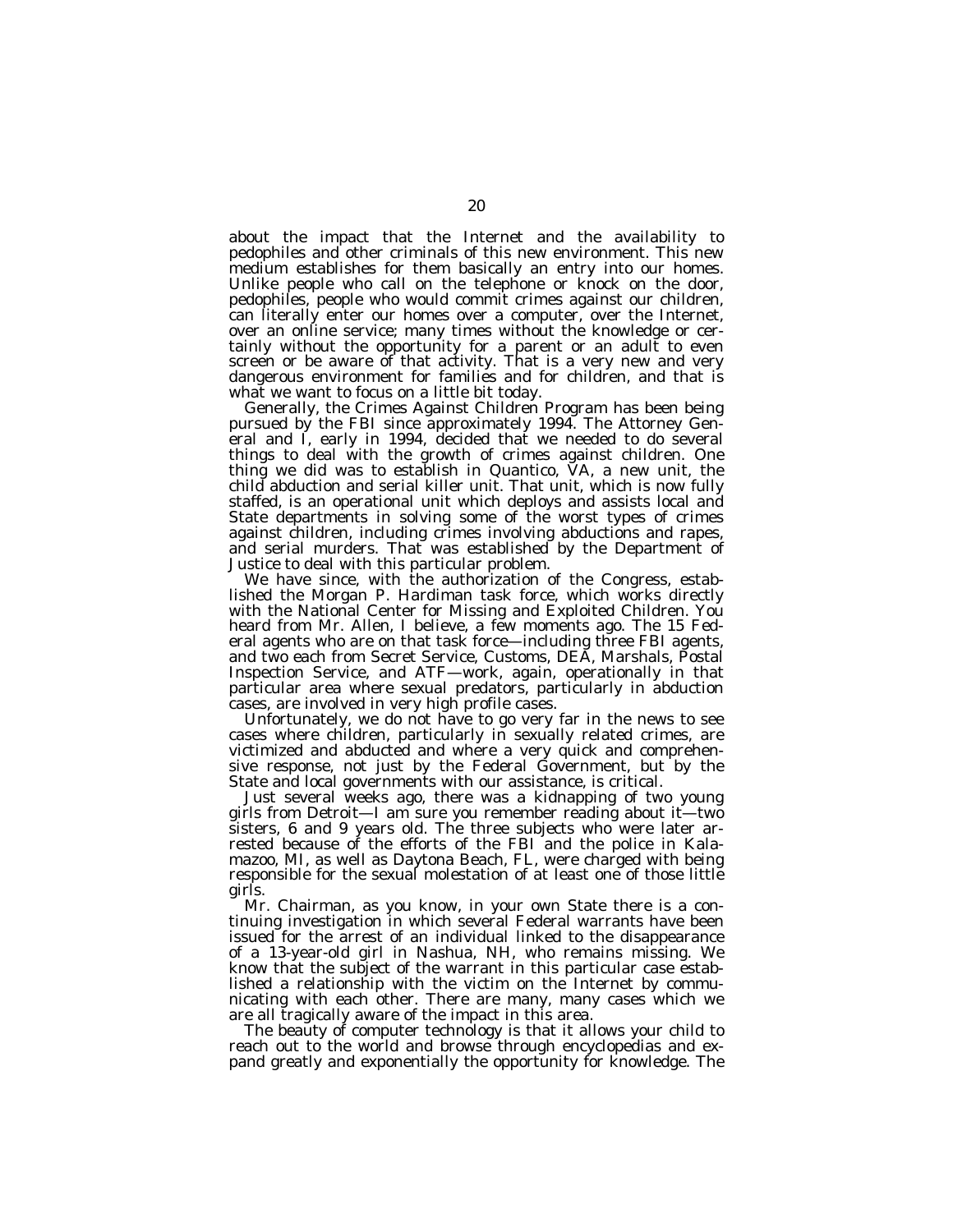reverse side and the dark side of the technology is that criminals or pedophiles can reach into your home and transmit pornography and other materials to children, again, without many safeguards.

There is commercial blocking software available, and there is some legislation in Congress which would require that to be provided. The technology experts—I am not one of them—advise me, however, that this is not an effective means to screen and protect children against these types of intrusions, principally because the software is often computer-specific. The ability of pedophiles and criminals to deal directly over the Internet by profiling users, including children searching for information for a school project, can quickly and easily defeat that software.

Part of the solution to the problem is really not a law enforcement solution but parental education and safeguards which have to be put in place in the home where children are using these computers. I can speak, if you wish, very briefly about that later.

We know that pedophiles and sexual predators use the Internet and online services to target and recruit victims—children—as well as to facilitate the meetings with those children. The one case which I mentioned is what we call a traveler case, where somebody using the Internet reaches out to a child, makes contact, and then makes an appointment to meet and pursue that relationship, which generally results in sexual abuse or sexual molestation.

The demonstration which we will provide to the committee at the close of my remarks, if you request it, is actually a documented case, a case which has been fully adjudicated, where the FBI used the screen name or the cyberspace alias name of a 14-year-old girl. The undercover agent, working under very strict investigative guidelines, portrayed himself as a 14-year-old girl. The subject in the case that you will see reached out for that girl and arranged a meeting. The subject was arrested at the meeting and prosecuted because he traveled from Maryland to Virginia.

We have worked approximately 19 traveler cases, as we call them, as part of the *Innocent Images* cases, and we feel that these are just part of the overall problem.

The online services provide chat rooms which are easily accessible venues for pedophiles and criminals to profile and contact juveniles—children using the Internet. The difficulty of this environment is that you never know who you are speaking to. You speak to a screen name who appears to be a 14-year-old high school peer and that person is actually a 40-year-old convicted pedophile. There is no way to determine who you are speaking to, which is one of the primary safety rules which parents need to be aware of as they evaluate what their children are doing there.

We also know that there is available, and we have seen used, very low cost scanners and software which allow the capture of original still photographs, as well as video images, to transmit and originate pornographic material to be sent either over the Internet or over online services and exchanged in chat rooms or from bulletin boards. It's easily made available by anyone who has that access.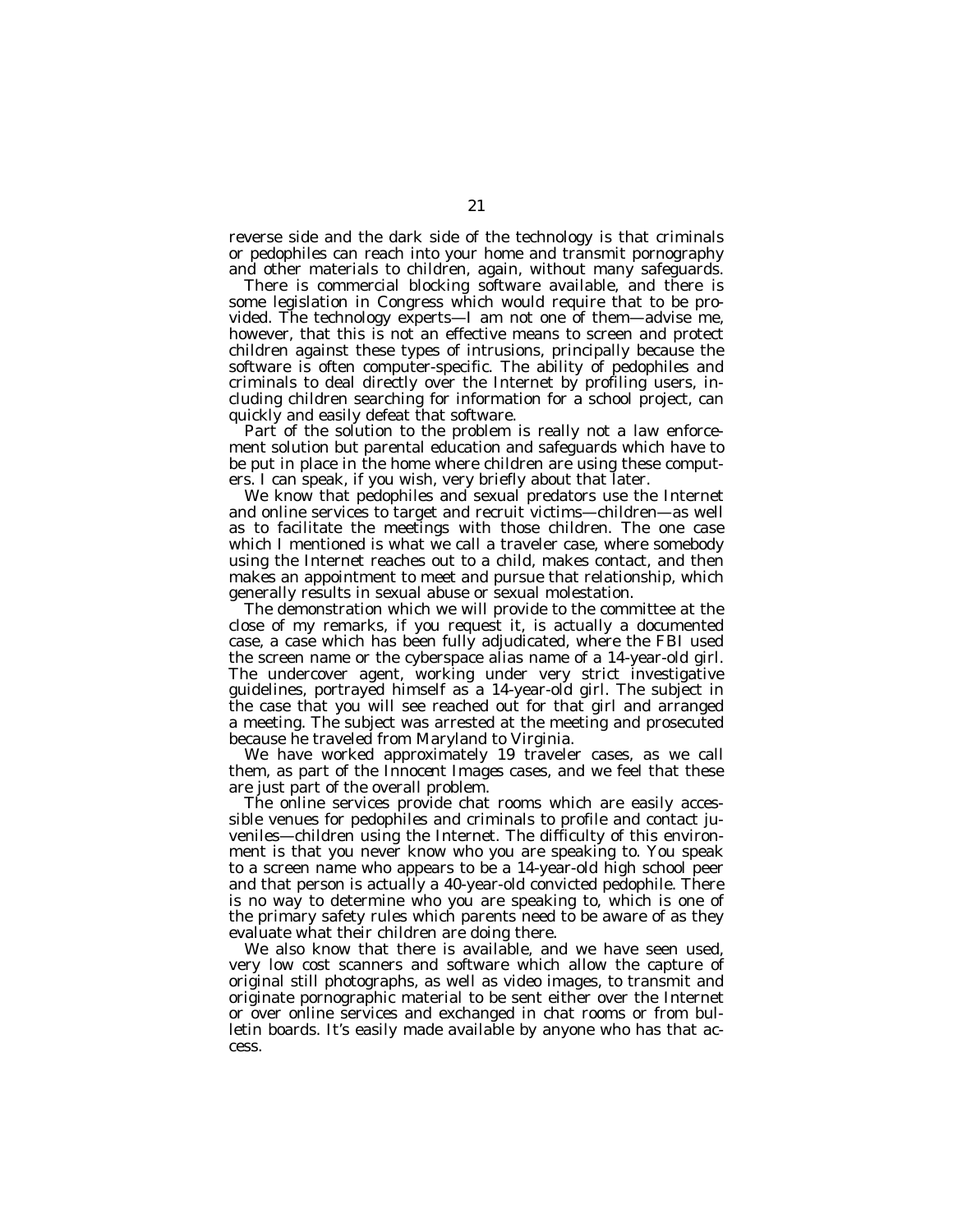## INNOCENT IMAGES

Let me speak a few moments about the *Innocent Images* investigation. This case was initiated in 1994 as a result of the disappearance of a 13-year-old boy named George Burdynski, who is still missing. The case was worked by the FBI and local detectives. They determined that two of the suspects in that case were using computers, and using online services to transmit, exchange, and originate child pornography. This became the basis for what is now known as the *Innocent Images* case.

That particular case currently maintains a grand jury file, which is the best way to describe it, of 3,978 true names of people who have been identified, pursuant to grand jury subpoena, as engaging or attempting to engage in violations of criminal law relating to pornography or solicitation over the Internet. There are currently 455 of those cases which are actively being worked as current investigations.

Over the course of the last 3 years, we have looked at many, many matters which fall within the area under the jurisdiction of the agents and support people who are working on the *Innocent Images* case.

Why are not the other cases being worked? The answer to that question is that we have investigative criteria which have been established, not only by the FBI but by the Department of Justice, to determine when a case is taken from this grand jury file and evaluated for prosecution by sending it outside the district—in many cases, actually 95 percent of the cases—to a venue around the country where there would be criminal jurisdiction.

The investigative and prosecutive criteria were established by the Department of Justice. The Department of Justice has a specialized child exploitation and obscenity unit which is staffed by 10 lawyers that evaluate these cases. They require that the subject of the investigation, before being worked as a criminal case, generally speaking—and I will give the exception to that in a moment transmits text and images of pornographic material involving children, on at least three different occasions. So that the triggering criteria for the initiation of the full criminal investigation and its referral is that on three separate occasions there is an origination or transmission of a pornographic image plus text. And the requirement for the text is to show intent, which would be necessary to prove in court.

That being said as the general investigative guideline, it is clear, and it has been our practice, that in any case—and each case is looked at on a one-by-one basis—if there is an egregious indication that the case needs to be looked at quickly without the criteria of the three separate events, we do that quickly. For instance, in any of the traveler cases, where someone is attempting to meet a juvenile through an online service for a date or what-not, that case is immediately worked. If the image being transmitted, or the text, is particularly egregious, if there are suggestions of rape or things like that, that case would be worked very quickly despite the investigative criteria which generally requires three separate instances.

In the processing of *Innocent Images* cases, as of March 5, 1997, there have been 200 search warrants issued, 40 consent searches,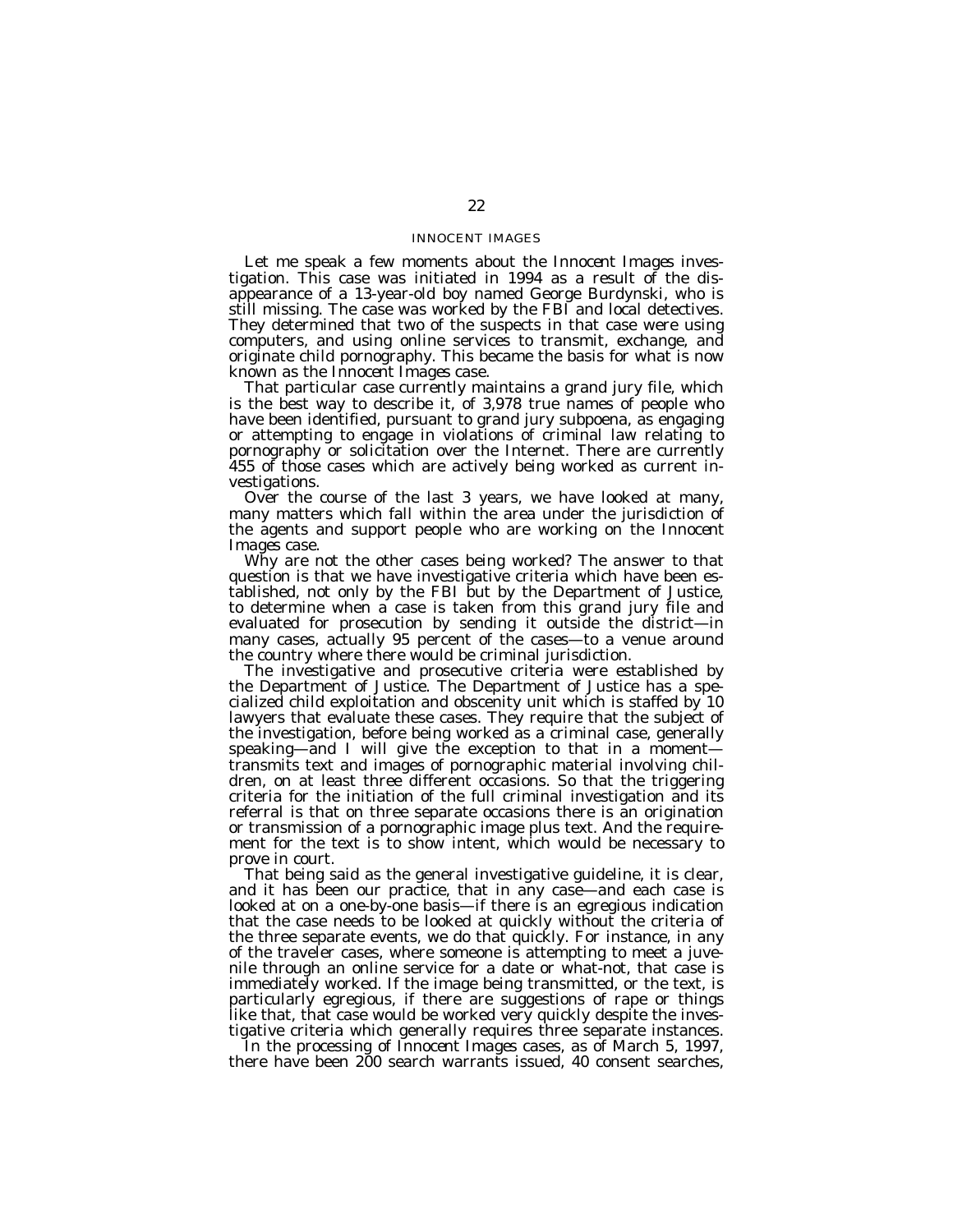33 informations, 81 indictments, 91 arrests, and 83 felony convictions.

*Innocent Images* has allowed the FBI and the Department of Justice to develop investigative guidelines for these crimes relating to cyberspace, which are the ones that I just detailed for you.

Senator Grassley has written a letter with respect to inquiries about the number of matters in this data base, which ones are being worked, and the criteria. I have responded to him by one letter, and he has sent another letter which I will try to respond to

today. We are very proud of the *Innocent Images* investigation. It has become a national clearing center within the FBI for those types of cases. The protocols established in that investigation have been shared with the other Federal agencies. In fact, the Florida Department of Law Enforcement uses that protocol to work its cases. The guidelines are established to avoid entrapment, to avoid investigation and prosecution of people who, short of criminal violation, perhaps have just, for whatever reasons, inquired into this particular area. And, again, the prosecution and the evaluation of the cases are done by the attorneys in the Department of Justice, and ultimately the assistant U.S. attorneys, because 95 percent of these cases go outside of the Baltimore-District of Columbia area.

## FBI CAPABILITIES

Let me talk briefly about some of the other FBI responses and capabilities. We know, unfortunately, that on an annual basis, studies show that the child abductions, nonfamily child abductions, number from 300 to 4,600 around the country, depending on what particular criteria you use to describe them, which is a large number, a tragically large number of children. And we feel, very justifiably based on our investigations, that the use of the Internet, particularly the use by sophisticated pedophiles and criminals, greatly expand the opportunities for these crimes. It is an area where we feel the FBI and the other enforcement agencies, particularly the Customs Service and the Postal Inspection Service—all three agencies having jurisdiction in child pornography matters—can be and have been very effective, particularly when they are combined together, as with the Morgan P. Hardiman task force.

We have established an office for Crimes Against Children, which is located in FBI headquarters and whose mission is to coordinate as well as establish training, dissemination of information, and operational assistance to the 56 FBI field divisions who work these particular cases.

We have also recently established an Office of Indian Country Investigations, many of which include sexual crimes against children. And by teletype, by training, by materials prepared at headquarters, we coordinate the national efforts and initiatives in that area, which are limited by resources, I might add.

We have, in addition to those resources, as I mentioned, the child abduction and serial killer unit. The unit was established in 1994 and became operational in 1995. That is the unit that actually gets on the telephone with the local detective in a small department who has a child abduction or a serial killer case and needs the assistance of the people who are specialized in that unit. They coordi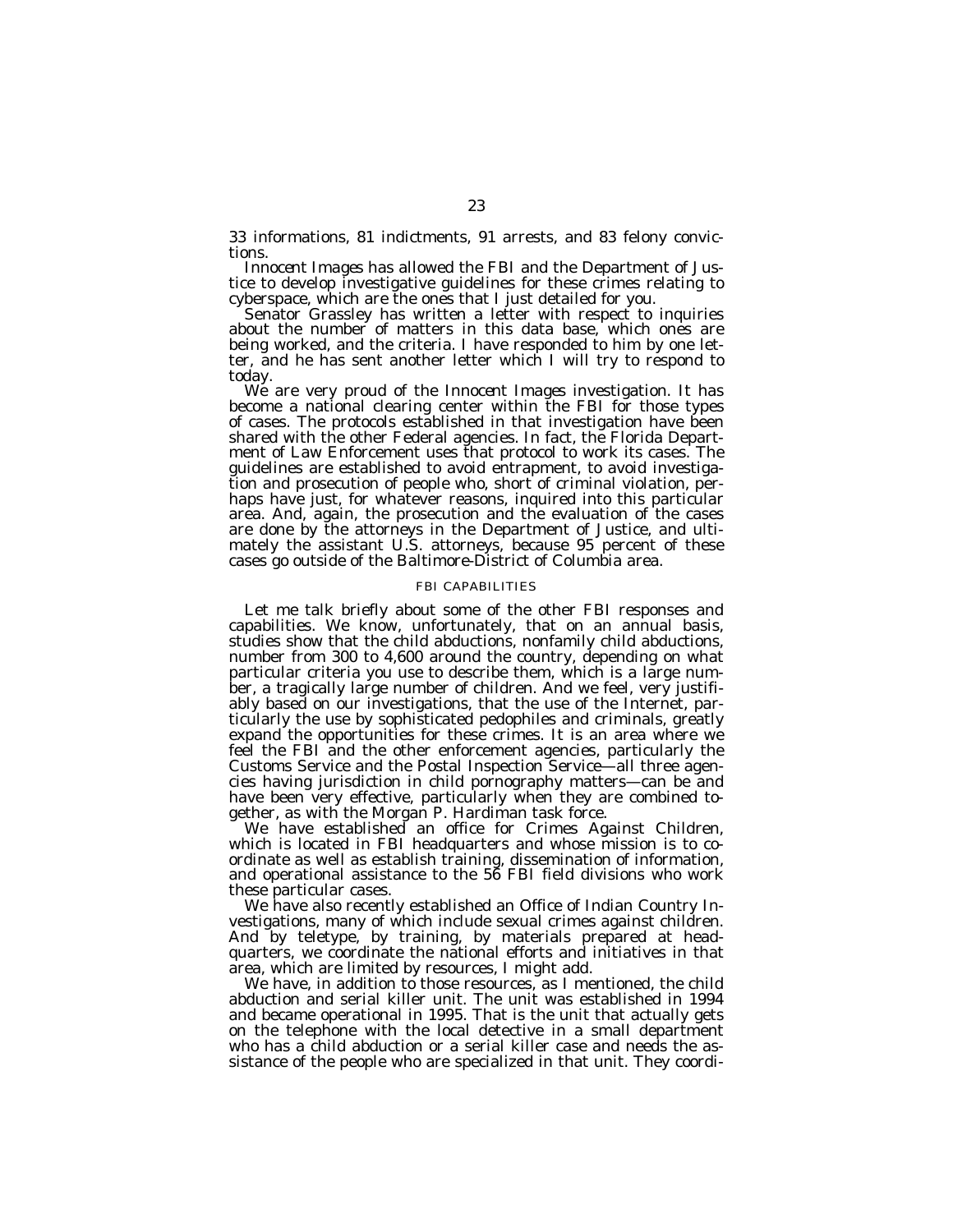nate forensics, the dispatching of evidence response teams, as well as profiling with respect to suspects so the local jurisdiction can target and evaluate the evidence that they have.

Again, the Morgan P. Hardiman task force is an adjunct initiative to the child abduction and serial killer unit, both supervised by the same FBI supervisor and working with the national center.

We also have established around the country five task forces or networking associations to deal with joint State and local efforts with respect to crimes against children. They are in Baltimore, Los Angeles, San Francisco, Dallas, and Las Vegas.

The FBI laboratory is directly involved in many of the cases involving child abductions. In the *Polly Klaas* case in Petaluma, CA, Richard Allen Davis would not have been identified, albeit convicted later on, without the palm print which the FBI evidence response team took from a particular location and which was analyzed by the FBI laboratory, which is the best forensic laboratory in the world, in my view.

Another operational support unit we use is what we call our computer analysis response teams, which this committee has generously funded over the last few years. These are the computer experts who can assist the agents who are working cases involving online transmissions and originations and give them the coordinates and assistance to obtain the evidence which is necessary.

We maintain in the FBI laboratory the combined DNA information system, CODIS, which, again, this committee has generously funded over the years. That system is now active in 62 different laboratories in 31 States, expanding to 22 more laboratories this year. That is a State and local operational ability to share and compare DNA sampling materials, which are critical as part of solving abduction and serial killer cases.

We have in our Information Resources Division a rapid start team, which is an automated case support system. So if we have a major kidnapping in a particular venue, we can send our experts from this division who will immediately set up data bases and computer assistance to work complicated cases.

We have in the Criminal Justice Information Services Division the National Crime Information Center, NCIC, which is very active and now maintains files for missing persons and unidentified deceased persons, which are very helpful in the solving of these cases.

Since February 1997, we have provided an interim sexual offender tracking and identification system as part of the NCIC. This system will become a permanent part of the NCIC 2000 feature in 1999. That system is the congressionally mandated index which is very important to solve these cases.

Even our legal attachés overseas, particularly in England and Germany, another one in Austria, have worked very carefully in the *Innocent Images* initiative. These offices give us a capability overseas, because the Internet is not limited to the United States or any particular jurisdiction. You can get on the Internet and within 5 minutes be talking to somebody anywhere in the world. And we feel that we need that type of external presence to work these particular cases.

In closing, there is no more precious asset than our children. There is certainly no greater danger to them in the context of this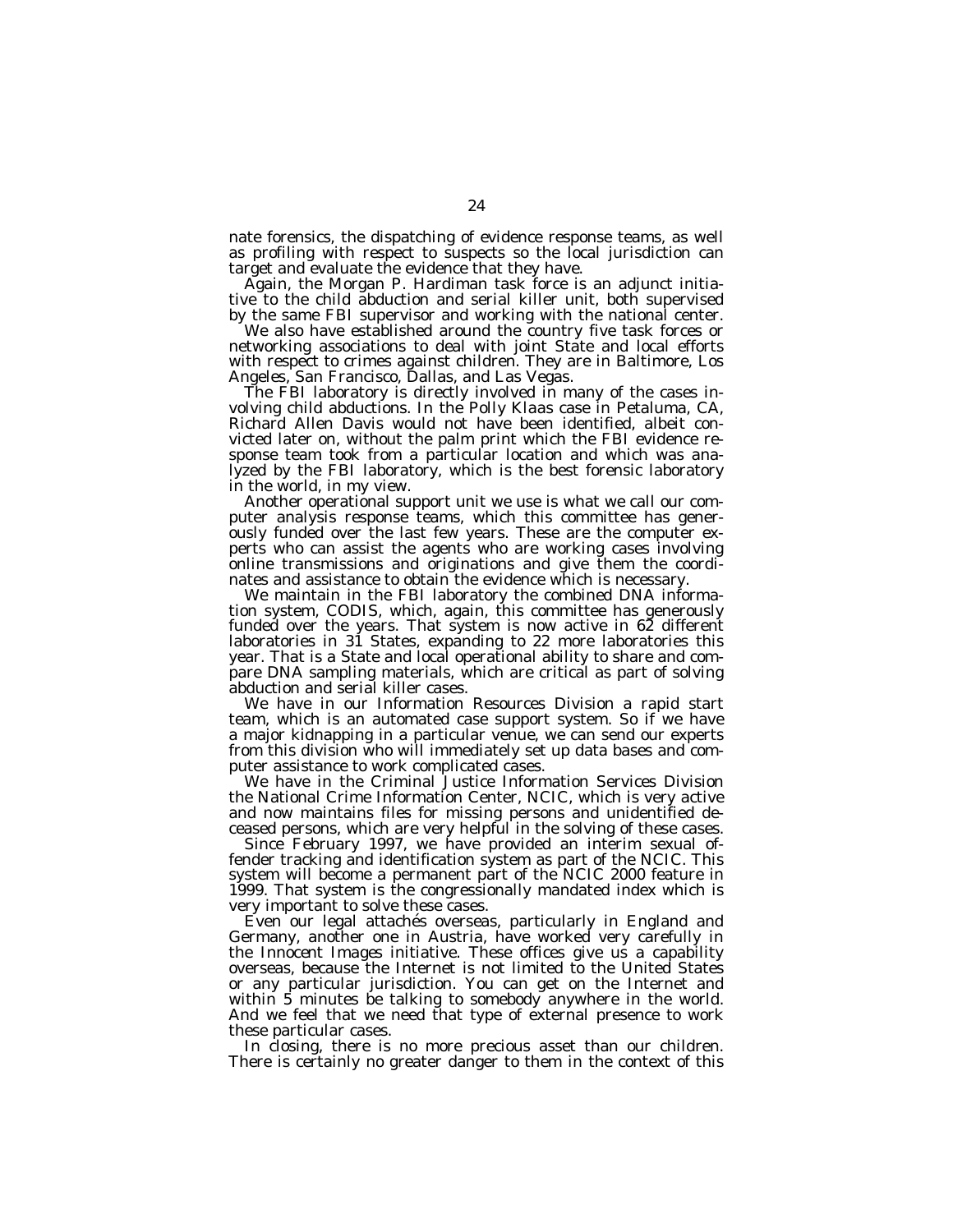subject matter than the Internet and the very easy use which pedophiles and criminals can make of the Internet, as well as online services, to transmit pornography and also to literally meet and see our children in places where we would not want them to go.

# SAFE COMPUTING TIPS

Just very, very briefly, since I know, Mr. Chairman, that you are particularly interested in this, there are several sort of rules of the road that parents are reminded of—and I can list them very briefly here—with respect to protecting children who use computers at home against these very present and immediate dangers. And these are actually guidelines from the National Center for Missing and Exploited Children. A lot of them are common sense, but it does not hurt to review them.<br>One is never hand out identifying information to people over the

computer—home addresses, school names, telephone numbers, things like that. Get to know the services that your child uses. Many times we walk past our children using the computer, and we do not really know what they are doing or how they are doing it or why. It is not bad, particularly for older parents like myself, to understand what the new generation and the new technology requires. I know I have to rely on my 7-year-old to get on to some of the computers.

Never allow your child to arrange a face-to-face meeting with somebody that he or she meets over the computer. Again, common sense, but something which does not hurt to be repeated.

Never respond to messages or bulletin board items that are suggestive, obscene, belligerent, threatening, or would make you feel uncomfortable.

## PREPARED STATEMENT

And, again, perhaps most importantly, people and things are not what they seem on the Internet. You may think you are researching a school project and talking to a retired history teacher. But you have no idea who you are talking to or where that person is or what his motives are. And it is a great technological revolution, computers, telecommunications, but like everything new, it poses new threats and new concerns, and everybody wants to protect our most precious asset.

Again, I am very pleased to be here.

[The statement follows:]

#### PREPARED STATEMENT OF LOUIS J. FREEH

Good morning, Chairman Gregg and members of the subcommittee. I am grateful for this opportunity to discuss the serious problems of child pornography, especially child pornography involving the Internet and on-line computer services. The FBI has developed a comprehensive ''crimes against children'' initiative that focuses on the full range of federal crimes involving the victimization and physical harm of children.

Our children are our nation's most valuable asset. They represent the bright future of our country and hold our hopes for a better nation. I can think of no greater satisfaction than that of being the parent of five young boys and watching them grow up in this great country.

Our children are also some of the most vulnerable members of society. As a parent, I share the same anxiety and outrage that parents across the nation experience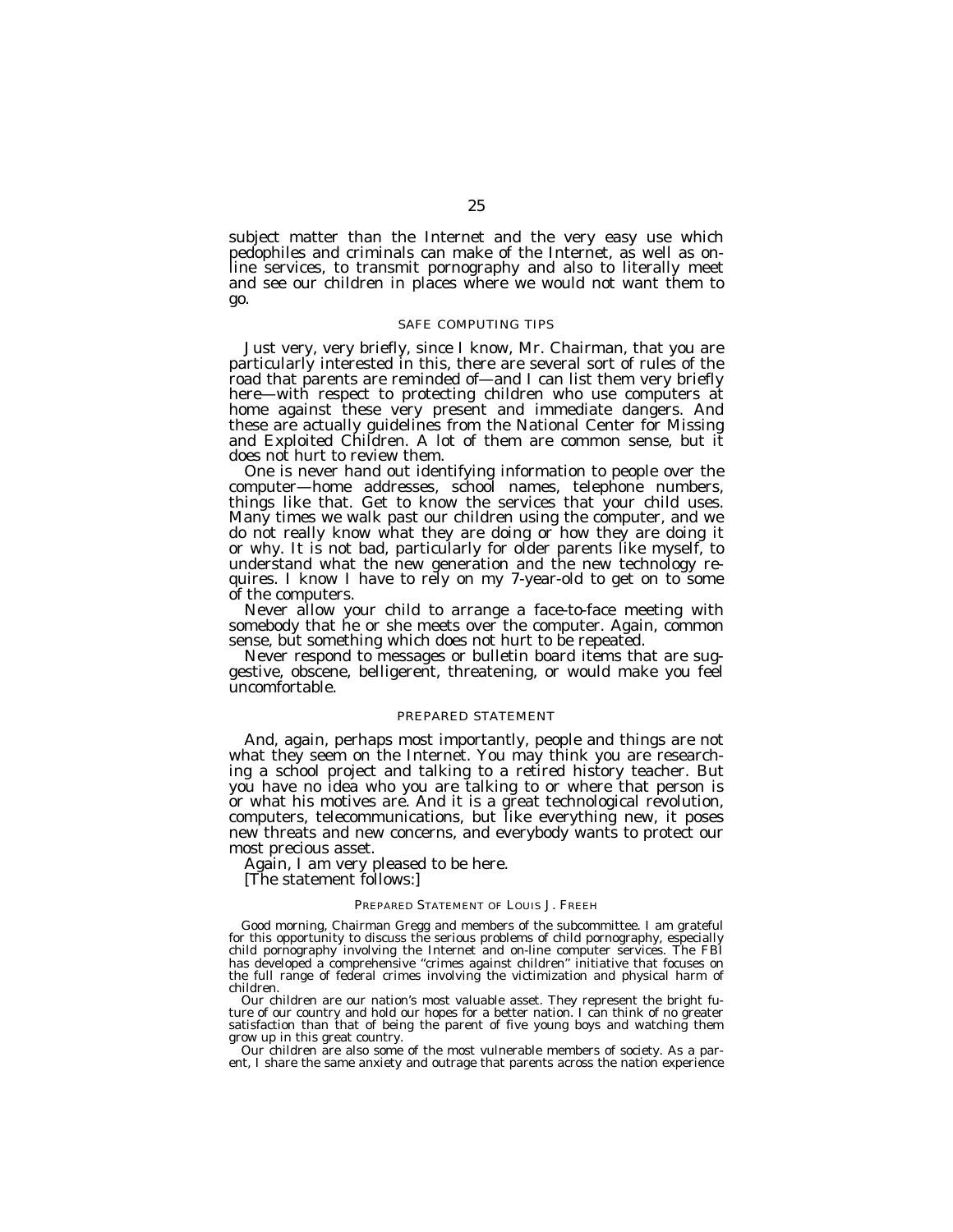each time a child is sexually exploited, sexually abused, or murdered. Protecting our children against the fear of crime and from becoming victims of crime must be a

national priority. Unfortunately, the same marvelous advances in computer and telecommunications technology that allow our children to reach out to new sources of knowledge and cultural experiences are also leaving them unwittingly vulnerable to exploitation and harm by pedophiles and other sexual predators in ways never before possible. The proliferation and ready availability of child pornography through the Internet

tors to target and on-line services, and the use of these services by pedophiles and sexual preda-<br>tors to target and recruit children for exploitation, represent new challenges to the FBI and the law enforcement community. These challenges include: (1) developing<br>innovative investigative and prosecutive strategies for dealing with federal crimes<br>committed in cyberspace, and (2) building strong legal pre

The FBI brings to cases involving child pornography and other crimes against children a full range of investigative resources and technical capabilities. FBI agents working these cases possess an extraordinary wealth of investigative expertise and<br>experience. The FBI has a demonstrated ability to apply modern technology to in-<br>vestigate crimes facilitated by computers and related medi to provide investigative, forensic, and technical assistance when requested.

#### PREVENTING VICTIMIZATION

At the same time, the widespread and growing availability of this technology de-<br>mands that all of us—elected and appointed public officials, law enforcement, par-<br>ents, educators, and industry—be more vigilant and respons their curriculum. Creating awareness of the problem is a first step toward reducing

Additionally, arrangements with on-line service providers and commercial soft- ware are available to block access to sexually-oriented Internet and on-line bulletin boards, chat rooms, and sites. Such arrangements and software can help reduce— but will not totally eliminate—the vulnerability of children against sexual predators. Teenagers who are adept at developing their own programming codes have been able to circumvent blocking software. Also, since blocking technology is often specific to a particular computer, children can obtain access to the Internet and commercial services from an unprotected computer. Despite these limitations, blocking technology can be an effective tool in safeguarding young children.<br>Strong and effective prevention strategies that develop and instill a sense of re-

Exponsibility in accessing the Internet and on-line services, in partnership with effective law enforcement initiatives, are necessary if we are to be successful in reducing the vulnerability of our children to sexual predators and related crimes.

#### CRIMES AGAINST CHILDREN INITIATIVE

As I indicated earlier, the FBI is attacking the proliferation of child pornography on the Internet and on-line services through a comprehensive ''crimes against children" initiative. This initiative encompasses several major crime problems, includ-<br>ing: the sexual exploitation of children; child abductions; child abuse on government and Indian reservations; parental/family custodial kidnapings; Child Support Recovery Act; and violent crimes against youth.

#### SEXUAL EXPLOITATION OF CHILDREN

Sexual exploitation of children involves sexual activity in which the perpetrator receives sexual gratification and may benefit financially, such as through the manufacture and distribution of child pornography. Exploitation may include contacts for sexual purposes, prostitution, pornography, or other sexually exploitative activities. Increasingly, pedophiles and sexual predators are using the Internet and on-line services to target and recruit victims and to facilitate the distribution of child por-

nography. Pedophiles often seek out young children by either participating in or monitoring activities in chat rooms that are provided by commercial on-line services for teenagers and pre-teens to converse with each other. These chat rooms also provide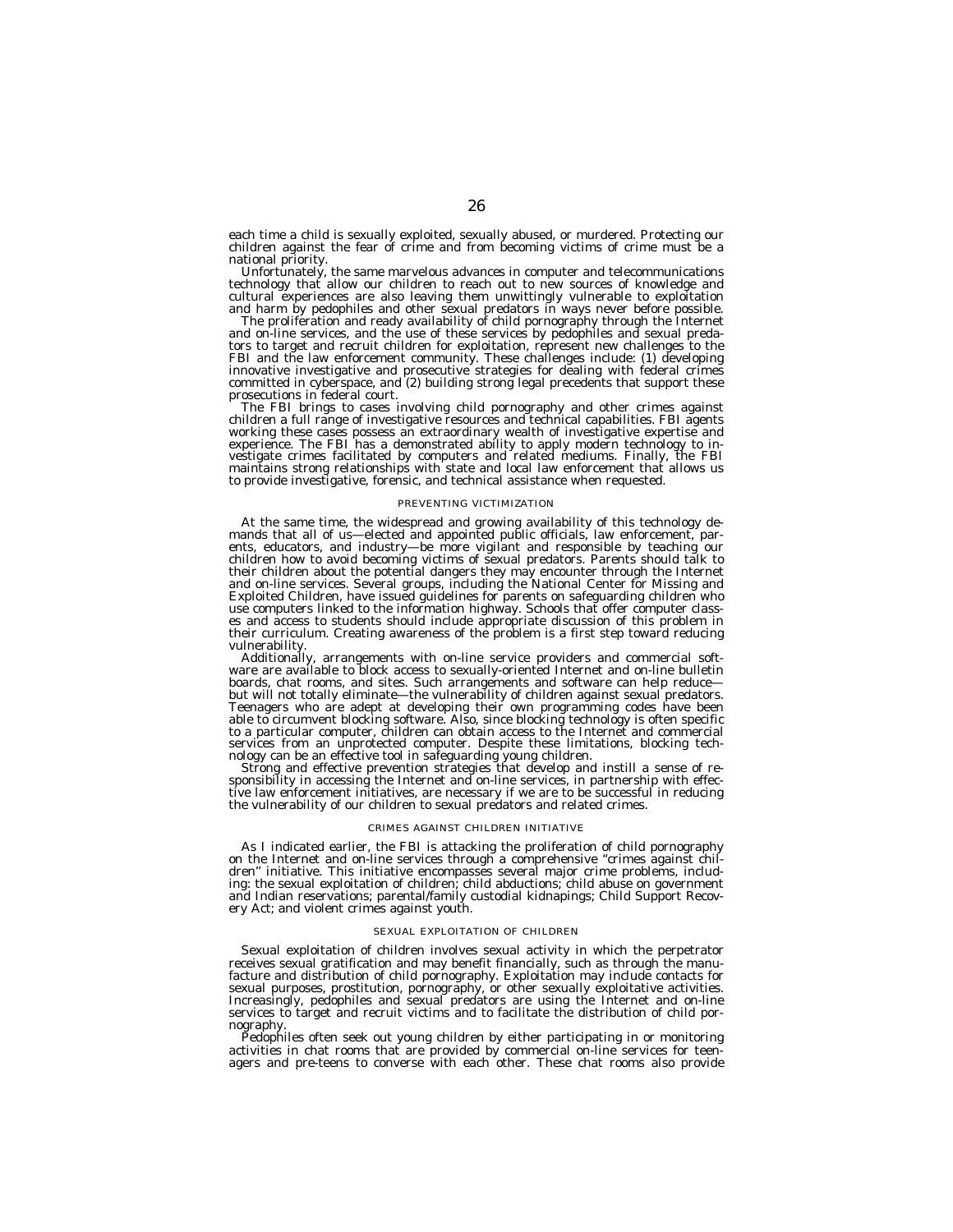pedophiles an anonymous means of establishing relationships with children. Using a chat room, a child can converse for hours with unknown individuals, often without the knowledge or approval of their parents. There is no easy way for the child to know if the person he or she is talking with is, in fact, another 14-year old, or is a 40-year old sexual predator masquerading as a peer. In other instances, a pedophile may use e-mail capabilities to send child pornography to persons who enter a chat room, even though the recipient does not request or want such mail.

Pedophiles and sexual predators also target children by posing as other children seeking pen pals or by posting notices on bulletin boards. Relationships are developed for the purpose of making contact for conducting illicit sexual acts.

The FBI has investigated more than 10 cases involving pedophiles traveling interstate to meet juveniles. In one case investigated by the FBI in Maryland and Florida, in conjunction with the Clearwater, Florida, Police Department, a subject was arrested in November 1995, after traveling from his home in Minneapolis, Minnesota, to Tampa, Florida, for purposes of having sex with what he thought was a 13-year old juvenile whom he had met through an on-line bulletin board system. In reality, the ''victim'' in this case was an undercover FBI agent. This subject, who was married and the parent of five children, was convicted in federal court.

Finally, on-line chat rooms, Internet news groups—electronic forums that cater to special interests and topics—and e-mail are used on a daily basis by pedophiles for trading and distributing child pornography. These sites are often filled to capacity by users throughout the day. The availability of low cost scanners and software that allows the capture of original still photographs and video images from television and video recorders as computer graphic image files has made it possible for pedophiles to take original pornography and facilitate its distribution to other users of the Internet and on-line services.

In July 1996, 16 members of a group that often frequented a chat room known as the ''Orchid Club'' were indicted in federal court on a variety of charges involving the production and distribution of child pornography, as well as conspiracy. A joint investigation by the FBI, the United States Customs Service, and the United States Postal Inspection Service determined that individuals used the chat room to arrange for and transmit child pornography. While in the chat room, they also discussed their involvement and desires in molesting children. What was especially significant in this case was that many of those conspirators later admitted active participation in child molestations within each of their own geographic locations.

One subject of the ''Orchid Club'' case admitted to having sexual attractions to girls age four to ten years old. He also admitted to writing diaries of his sexual desires for children and to secretly videotaping children at playgrounds. During a search of this subject's residence, investigators found approximately 700 floppy diskettes, 100 videotapes, diaries, writings, books, magazines, clippings, and related materials that indicated the subject's sexual interest in children.

#### ''INNOCENT IMAGES''

In 1994, the FBI initiated an innovative and proactive investigation, designated as ''Innocent Images,'' to focus on the sexual exploitation of children through the Internet and on-line services. This investigation grew out of our experience in the May 1993 disappearance of George Stanley Burdynski, Jr., a 13-year old, in Prince George's County, Maryland.

In the course of the Burdynski investigation, FBI agents and Prince George's County Police detectives identified two suspects who had sexually exploited numerous juvenile males over a 25-year period. Investigation of these two suspects determined that both adults and juveniles were routinely using computers to transmit images of minors showing frontal nudity or sexually explicit conduct, as well as to lure other minors into engaging in illicit sexual activity with the suspects.

Consultations with experts, both within the FBI and in the private sector, revealed that the use of computer telecommunications was rapidly becoming one of the most prevalent techniques by which pedophiles would share photographic images of minors, as well as identify and recruit children for sexually illicit relationships.

To combat the use of computer telecommunications by pedophiles and sexual predators, the FBI and the Child Exploitation and Obscenity Section of the Department of Justice jointly developed an investigative and prosecutive strategy to identify subjects who originate, upload, or forward child pornography to other subscribers through the use of on-line service providers. Our highest priority is on those individuals who indicate a willingness to travel for the purpose of engaging in sexual activity with a juvenile and those who are distributors of child pornography.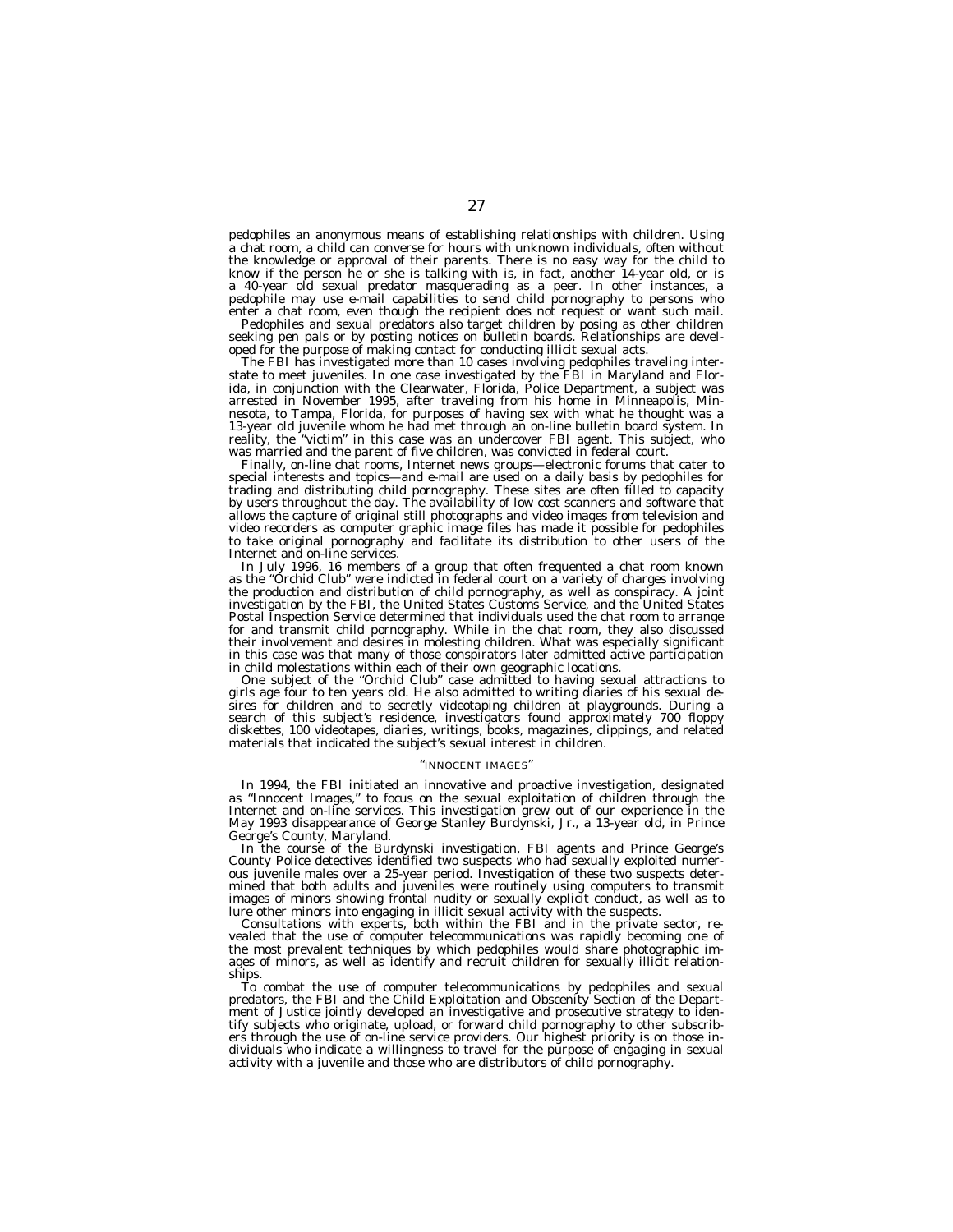As of March 5, 1997, the ''Innocent Images'' investigation has generated 200 search warrants, 40 consent searches, 81 indictments, 33 informations, 91 arrests,

and 83 felony convictions.<br>The "Innocent Images" task force is staffed by agents of the FBI's Baltimore, Maryland, field office, other federal agencies, and investigators from surrounding state and local jurisdictions in Maryland, Virginia, and the District of Columbia. However, it is estimated that 95 percent of the subjects identified by the ''Innocent

Images'' investigation reside in other states. The ''Innocent Images'' investigation has allowed the FBI and the Department of Justice to develop the investigative techniques needed to address child pornography and other crimes in cyberspace. These techniques fully take into account the Attorney General's guidelines for criminal investigations, including federal statutes that apply to electronic communications and the public's first amendment rights.

apply to electronic communications and the public's first amendment rights.<br>The search warrants, seizures of computer equipment, and convictions resulting<br>from the "Innocent Images" are putting pedophiles and criminals on

who may consider engaging in such illicit acts.<br>This ongoing investigation also provides us with extensive background and intel-<br>ligence on how pedophiles and sexual predators use and manipulate the Internet<br>and on-line se their solicitations in legitimate news groups and bulletin boards knowing that law enforcement is aware of the more obvious sites frequented by pedophiles.

#### CHILD ABDUCTIONS

Each year, as many as 300 children are abducted by strangers and either murdered, ransomed, taken with intent to keep, or detained at least overnight. A substantially larger number of children, as many as 4,600 each year, are victims of relatively short-term abductions, a large majority of which are sexually motivated. These nonfamily abductions pose an enormous challenge for law enforcement.

Each reported or suspected child abduction presents complex and unique circumstances with respect to jurisdictional issues, local liaison, local law enforcement expertise, and other considerations. Experience and research have underscored the crucial need for an immediate response to actual or suspected child abductions, and to mysterious disappearances that occur under circumstances suggesting a child may have been abducted.

The FBI's response to a reported abduction or mysterious disappearance may be in the form of a full investigation based on a reasonable indication that a violation of the federal kidnaping statute has occurred, or it may take the form of a preliminary inquiry in order to determine if that statute has been violated. In either case, the FBI response is immediate and comprehensive.

#### CHILD ABUSE ON GOVERNMENT AND INDIAN RESERVATIONS

Another focus of the crimes against children initiative is child abuse on government and Indian reservations. Investigations of child sexual abuse on Indian reservations are among the most sensitive cases worked by the FBI. In fiscal year 1996, the FBI investigated 1,148 cases involving the sexual and/or physical abuse of children, which is an increase of 74 percent when compared to the 660 cases investigated during fiscal year 1994.

While Indian child and adolescent abuse and neglect are issues of widespread concern, no reliable statistics exist regarding their prevalence. In 1995, 21 Indian tribes in Arizona reported 115 cases of child molestation and sexual contact with a minor. For the period July 1995 to July 1996, the Navajo Nation Division of Social Services reported 626 cases of child sexual abuse. In the 626 cases reported, 174 were substantiated. In 22 of the 174 cases, substance abuse was involved.

A strategy currently being used in FBI field offices to respond to these cases is the formation of multidisciplinary teams that include a special agent, tribal or Bureau of Indian Affairs investigator, social worker, clinical psychologist, a victim/witness coordinator, and an assistant United States attorney. Using a team effort to investigate child abuse allegations facilitates the successful prosecution of the child's abuser, while the child is protected from further victimization.

The FBI also provides advanced training to Bureau of Indian Affairs investigators and tribal police officers in an effort to improve delivery of law enforcement services on Indian reservations; enhance the identification, preservation, and collection of evidence at crime scenes; and establish closer working relationships and partnerships between the agencies responsible for investigating crimes committed in Indian country.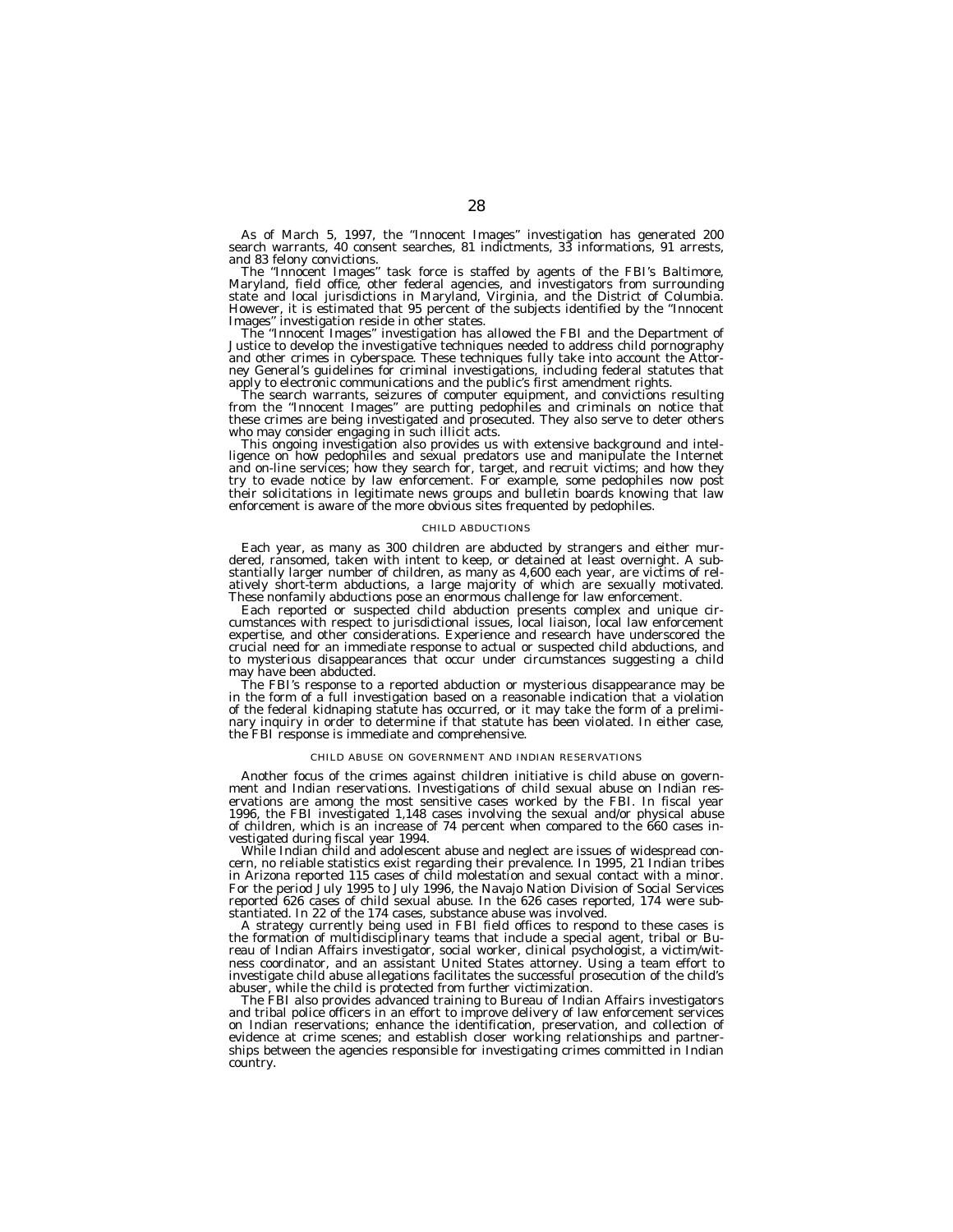#### PARENTAL/FAMILY CUSTODIAL KIDNAPING

Parental/family custodial kidnaping refer to those situations where a family member takes a child or fails to return a child at the end of an agreed upon visit in violation of a custody agreement or decree. A 1988 National Incidence Study on Missing, Abducted, Runaway, and Thrown Away Children estimated that over 354,000 children each year may be victims of parental/family abduction. Within that large group, it was estimated that over 163,000 children were transported interstate or internationally in an attempt to conceal or prevent contact with the child, or the abductor intended to keep the child or permanently change custodial privileges. It is this latter group of victims and violators in which the FBI typically becomes involved.

Most of the victims of parent/family abductions are young; 33 percent were between 2 and 5 years old, and 28 percent were between 6 and 9 years old. Most were returned within a week; 62 percent were returned in 6 days or less, and 28 percent were returned in 24 hours or less. For over half of the children abducted by a family member, their caretaker knew their whereabouts more than half of the time they were away from home.

Three key laws were enacted to address interstate and international parental child abductions: the Uniform Child Custody Jurisdiction Act, the Parental Kidnaping Prevention Act, and the Hague Convention on Civil Aspects of International Child Abduction.

#### CHILD SUPPORT RECOVERY ACT

Criminal nonsupport has become a high-profile issue, with nonsupport being viewed as an increasing threat to the children, in particular, who are denied the benefits and opportunities of lawful financial support, and to society, as a whole, which is often required to bear the financial burden of providing basic support and services for children as a result of nonsupport.

Some states have local remedies that include a felony prosecution for failing to pay child support, which in some cases would be preferable to the prosecution of a federal misdemeanor offense. However, many states either do not have a felony offense or view the federal Child Support Recovery Act as an additional tool to be used in the area of child support enforcement, and they rely upon federal assistance.

The FBI actively participates with the United States attorneys, the Criminal Division of the Department of Justice, the Office of Inspector General for the Department of Health and Human Services, the United States Marshals' Service, and other federal, state, and local agencies to ensure compliance with the Child Support Recovery Act, to coordinate program efforts, and to obtain maximum benefits from resources available for these cases.

#### VIOLENT CRIMES AGAINST YOUTH

Violent crimes against youth is another focus of the crimes against children initiative. Our nation's youth are increasingly finding themselves the victims of violent and serious crimes. The growth in violent crimes against children is most disturbing: between 1984 and 1994, the number of juveniles murdered in the United States rose 82 percent; in 1994, an average of 7 juveniles were murdered each day; 50 percent of the juveniles murdered in 1994 were between the ages of 15 and 17 years old; and 30 percent of the juveniles murdered in 1994 were younger than 6 years of age.

A 1992 study found that abused or neglected children were 53 percent more likely to be arrested as juveniles and were 38 percent more likely to be arrested for violent crime. This study also reported that 75 percent of chronic violent delinquents suffered serious child abuse by a family member and that 80 percent witnessed extreme acts of violence.

The nation's changing demographics indicate that this problem may become even more challenging in the years ahead. By 2010, the juvenile population is expected to reach 74 million, an increase of seven percent from 1995. Youth violence and violence against youth are expected to increase appreciably. For the FBI and other law enforcement agencies, there will be the special challenges of addressing child-victimization and encountering juvenile offenders more frequently.

#### FBI RESPONSE AND CAPABILITIES

Let me describe some of the steps the FBI has taken to address each of these crime problems and some of the capabilities the FBI possesses to meet these challenges.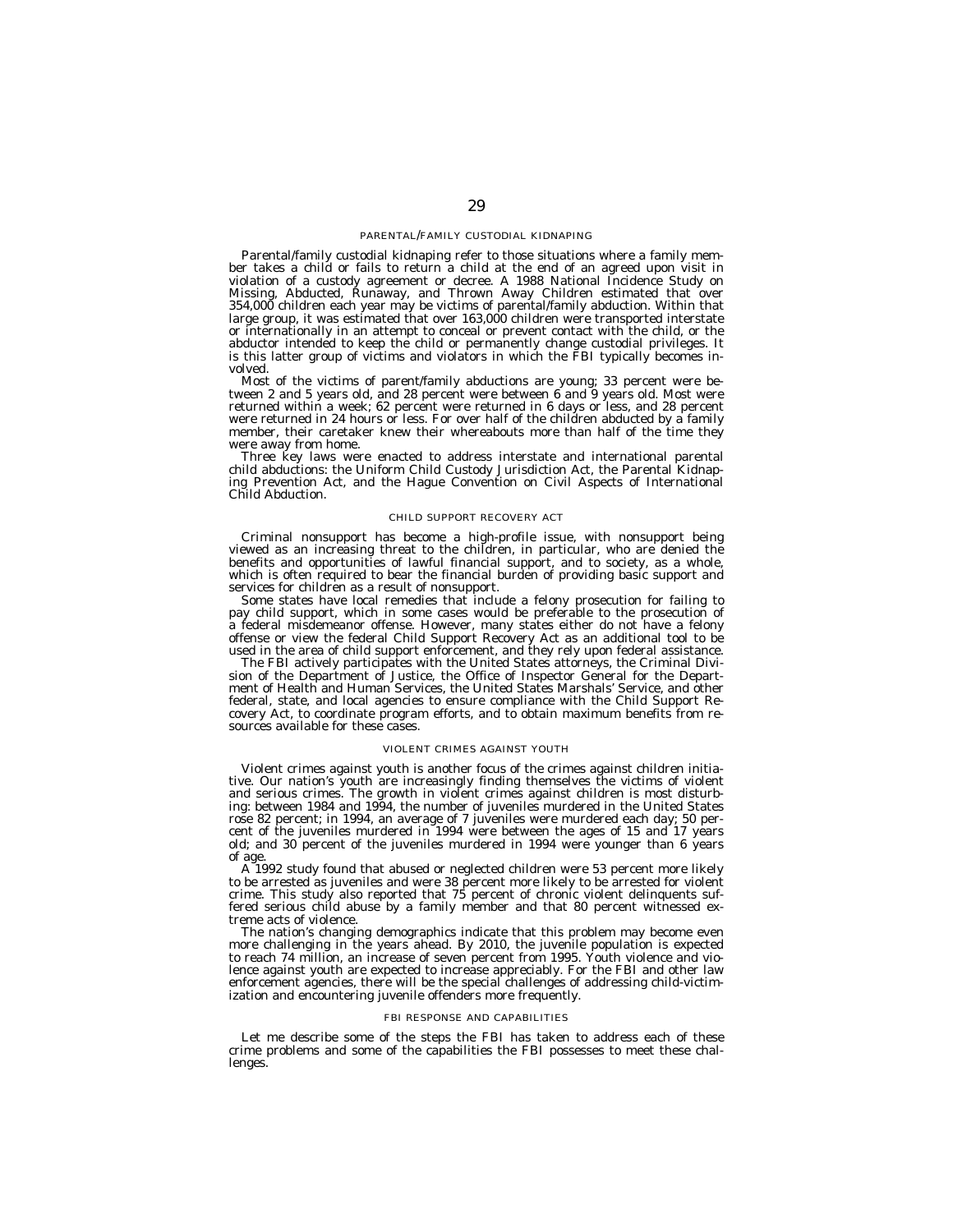As I indicated earlier, the FBI has begun a comprehensive "crimes against children initiative." Under this initiative, the FBI has consolidated all investigative operations and administrative matters involving child victim

erations and administrative matters involving child victimization.<br>At FBI headquarters, I have established two offices within our Criminal Inves-<br>tigative Division—the Office of Crimes Against Children and the Office of In Country Investigations—to plan, manage, and coordinate our nationwide efforts

Nationwide, there are 56 FBI field offices located in major cities across the United States, along with approximately 400 resident agencies in smaller cities and towns.

This extensive field organization, along with over 11,300 authorized agents, provides<br>the FBI with a unique federal law enforcement capability in these types of cases.<br>The Baltimore, Los Angeles, San Francisco, Dallas, and forces or networks to create multidisciplinary teams to address child abductions,<br>sexual exploitation of children, and other crimes against children.

Sexual exponention of the FBI's critical incident response group are often called<br>upon to support cases involving sexual predators and pedophiles. The child abduction and serial killer unit was established to provide specialized investigative support services to this category of investigations. Additionally, in compliance with the Violent Crime Act of 1994, the FBI established the Morgan P. Hardiman task force

on missing and exploited children as part of the unit.<br>The Hardiman task force brings together agents and investigators from seven fed-<br>eral agencies—the FBI, the Drug Enforcement Administration, the United States Marshals' Service, the United States Secret Service, the United States Postal In-spection Service, the United States Customs Service, and the Bureau of Alcohol, Tobacco and Firearms—to serve as a resource for state and local law enforcement

The child abduction and serial killer unit provides profiling services to federal, state, local, and, on occasion, foreign law enforcement that are often used to direct and guide investigative efforts. The unit also assists agents and investigators by developing strategies for interviewing persons suspected of crimes against children<br>based upon information known about the crime and the suspect. The unit also co-<br>ordinates the services of the violent criminal apprehension Through VICAP, the FBI provides profiling assistance in serial crimes to other law

Along with members of the Hardiman task force, the unit provides on-scene ad- vice to state and local officers. Working together, the unit and task force facilitate the use of federal agency resources and capabilities, where appropriate, to assist state and local agencies. On a daily basis, the members of this unit and the Hardiman task force work closely with the National Center for Missing and Exploited Children.

The recently established Computer Investigations and Infrastructure Threat Assessment Center (CITAC) will be a source of expert computer support to cases involving the Internet.

The FBI laboratory provides a wide range of services that are used in these types of investigations. For example, in the *Polly Klaas* case, FBI evidence specialists used advanced forensic technologies to discover the palm print of Richard Allen Davis on Polly Klaas' bedroom wall. This evidence was crucial to the California state prosecution and conviction of Davis for the abduction and murder of Polly Klaas.

Computer analysis response team (CART) agents and technicians, trained under the auspices of the FBI laboratory, assist in the search and examination of computer and telecommunications equipment used by pedophiles and sexual predators. Pedophiles and sexual predators are often very computer savvy and use advanced techniques to protect themselves from being detected by law enforcement. The FBI laboratory maintains a child pornography reference library that supports investigators in tracing the source of images and materials.

Another important forensic tool is the FBI's combined DNA information system (CODIS) that serves as a national index containing DNA profiles from convicted offenders and unsolved crimes. Currently, there are 62 forensic laboratories in 30 states and the District of Columbia that are part of the CODIS network. We are hoping to add another 22 state and local forensic laboratories to the CODIS network this year.

Our Information Resources Division provides critical automation services to support investigations of child pornography and other crimes against children. These services include the Rapid Start team, which is deployed to cities where a child abduction or similar crime has been committed and there are large volumes of information that must be computerized, indexed, and made available for analysis for the investigators. Crimes against children investigations often generate multitudes of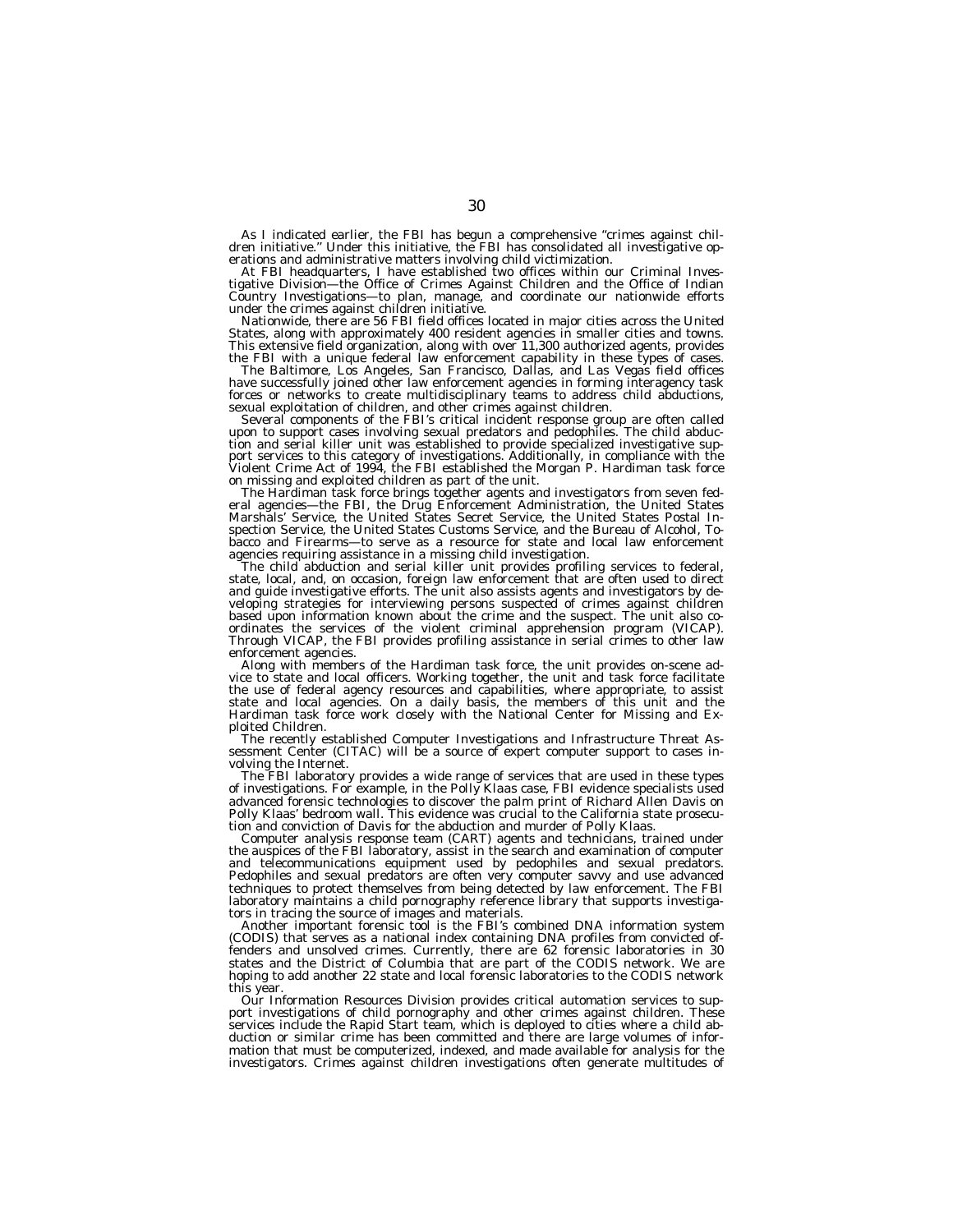leads from concerned citizens. Rapid Start provides investigators with critical and timely information management capabilities. This division also provides necessary technical services and support, such as radios, communications, and electronic surveillance, to joint task forces operations.

Our Criminal Justice Information Services Division operates and maintains the National Crime Information Center (NCIC), which includes files for missing persons and unidentified persons. Through NCIC, the FBI also makes available criminal history data that is contained in the interstate identification index.

Additionally, the FBI has established an interim capability for a national sexual predator and child molester registration system, as mandated by President Clinton in Executive Order 137789 and the Pam Lyncher Sexual Offender Tracking and Identification Act of 1996. An interim capability became operational in February 1997. A permanent sexual offender registry file, which will include the capability to electronically transmit photographs of registered sex offenders, is being developed within the NCIC 2000 system that is expected to become operational in July 1999.<br>Finally, our overseas legal attachés support child exploitation cases. For example,

our legal attache offices in London and Bonn assisted the "Innocent Images" investigation by facilitating the dissemination of evidence regarding subjects who resided in England and Germany that were receiving and transmitting child pornography through an American commercial on-line service. Austrian authorities have provided the FBI with evidentiary images obtained from the Internet as part of their efforts to identify individuals transmitting child pornography.

FBI legal attachés also serve as a ready resource for investigations in foreign countries in cases involving international parental kidnapings.

#### **CONCLUSION**

Protecting our children from becoming the victims of crime is everyone's responsibility. It is a tough responsibility for parents, neighbors, teachers, coaches, clergy, and public officials. It is a responsibility that requires constant vigilance and perseverance.

Violent crimes committed against children are among the most emotional and demanding cases that investigators and prosecutors must face. Let me assure you that the FBI, as well as everyone in the Department of Justice, accepts its responsibilities in this area seriously and wholeheartedly. Our commitment is to work closely together on all such cases that are brought to us for investigation so that persons who prey upon our nation's children can be brought before the bar of justice to answer for these offenses.

This concludes my prepared remarks. I would like to respond to any questions that you may have.

#### TRAVELER CASE DEMONSTRATION

Mr. FREEH. Mr. Chairman, if you want, either now or later, we do have the ability to do a very short demonstration, with text only, of a traveler case. That is a case where someone contacts a child over the Internet, arranges for interstate transportation, and we are happy to do that now or-

Senator GREGG. Why don't you do it now, Mr. Director? Then we can ask questions.

Mr. FREEH. Great. I will ask Richard Potocek, who is our expert, also an agent assigned to the *Innocent Images* case, to just explain to us what he is doing. Richard, do you want to take over, please?

Mr. POTOCEK. Thank you. While the computer is counting down and warming up, let me explain. This is an actual case that was worked last year by the *Innocent Images* squad in Calverton, MD. It involved an undercover agent who happened to be online, and he was contacted by the defendant in this case, who was using the screen name ''XderAlte.'' The undercover agent was using the screen name ''JulieJ1982,'' and in online parlance that would generally mean it is a female, Julie J., with a year of birth of 1982.

This is a very brief portion of the online conversation that went back and forth between these two people, the defendant and the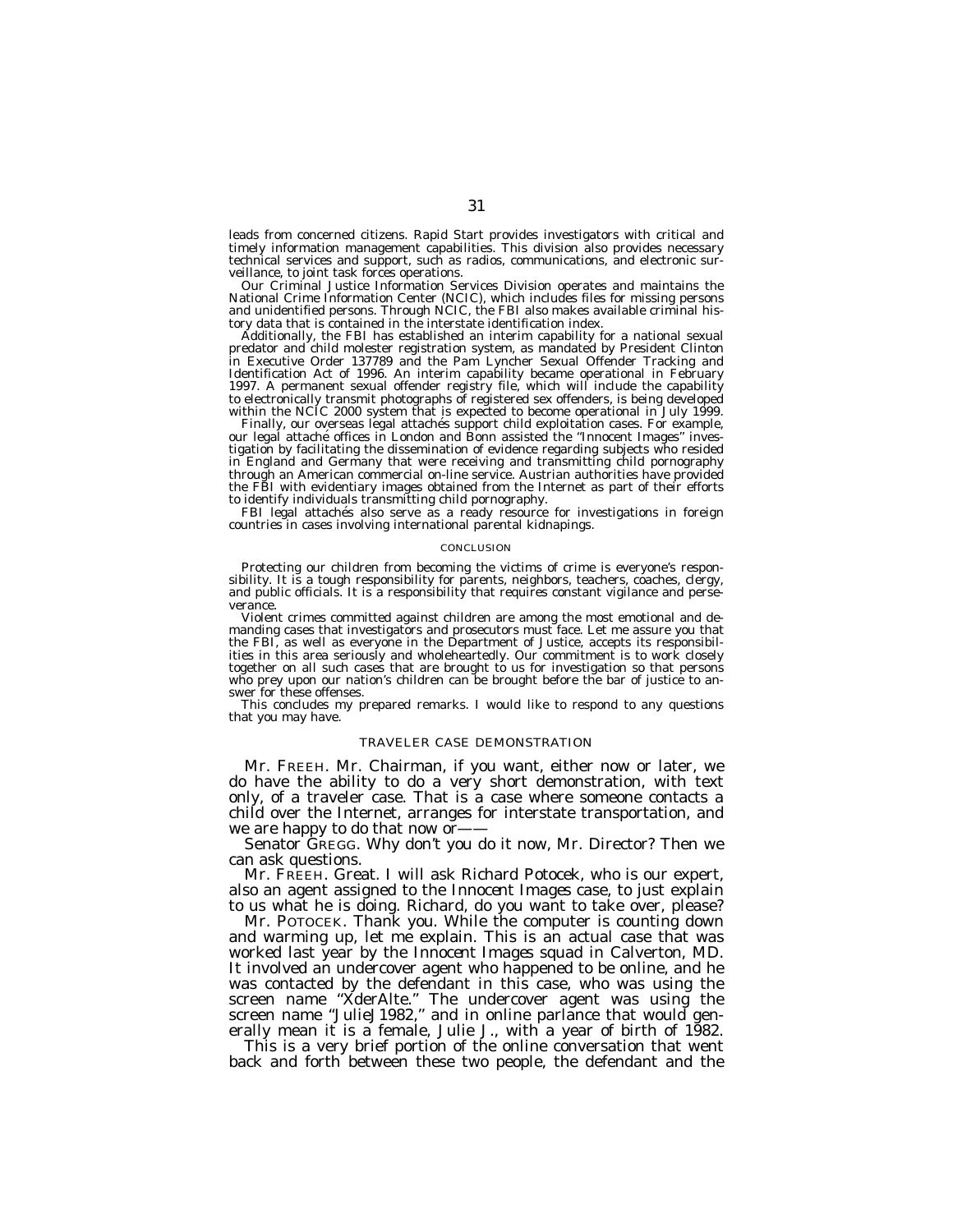undercover agent. This is in a private chat room where no one else could see this, no one else who was online. It has been edited somewhat to take out some of the language that was used, and what I will do is just read through it line by line. Just by way of background, the defendant in this case was a CEO of a manufacturing company in Columbia, MD.

That first line is an administrative message from the computer system telling anyone in this particular room which room they are in. This room was created by the defendant. And XderAlte says, ''Have you ever actually met anyone you met online?'' Julie, actually the undercover agent, responds, ''No; not exactly.''

He states, "What do you mean, not exactly?"

Julie: ''I was going to meet somebody once but chickened out.''

XderAlte: ''Would you chicken out if we had plans for lunch, do you think?" "I might." [Smiley face.]

''Are you there, Julie? Didn't mean to have that question upset you.''

Julie: ''I don't think so. I'm in school during lunch.''

''The meeting sounds very nice, Julian.''

XderAlte: ''I would very much enjoy that. I would give you a very gentle hug when we met!''

Julie: ''That would be nice.''

He asks her, ''Do you drive? How would I meet you? Is there a restaurant you like very much?''

Julie: ''No; I don't drive, but I have friends who do.''

XderAlte: ''I think if we meet, it should be someplace where you would feel safe.''

Julie: ''But then what would I do with my friend? What about a mall? How long do you think we would need?

He responds, ''A mall sounds very good. I think the first time we meet it should be just long enough for us to get to know each other better \* \* \* no strings attached, and just see how we are together.''

And so on. That is the end of the text.

What eventually happens is another—actually, the same undercover agent using a different screen name finds this individual online, suggests to him that he, the undercover agent, has the ability to procure minors for sexual purposes, and the defendant in this case expressed interest in that. There was a meeting arranged in Arlington, VA. The defendant traveled from Columbia, MD, to Arlington, VA, where he met an undercover agent, paid him \$180 for the sexual services of a minor female, at which time he was arrested.

Mr. FREEH. Thanks, Rich.

Senator GREGG. Thank you.

Mr. Director, I appreciate that demonstration. How easy is it to find individuals in these chat rooms who either, one, are willing to send pornographic photographs of minors—of children, or, two, are looking to make contact with a child?

Mr. FREEH. The contact cases or the traveler cases, as we have mentioned them, are less frequent. In fact, we have only worked 19 of them since the inception of the *Innocent Images*. In terms of people willing to contact what appears to be a young

child and the speed with which they will send pornographic im-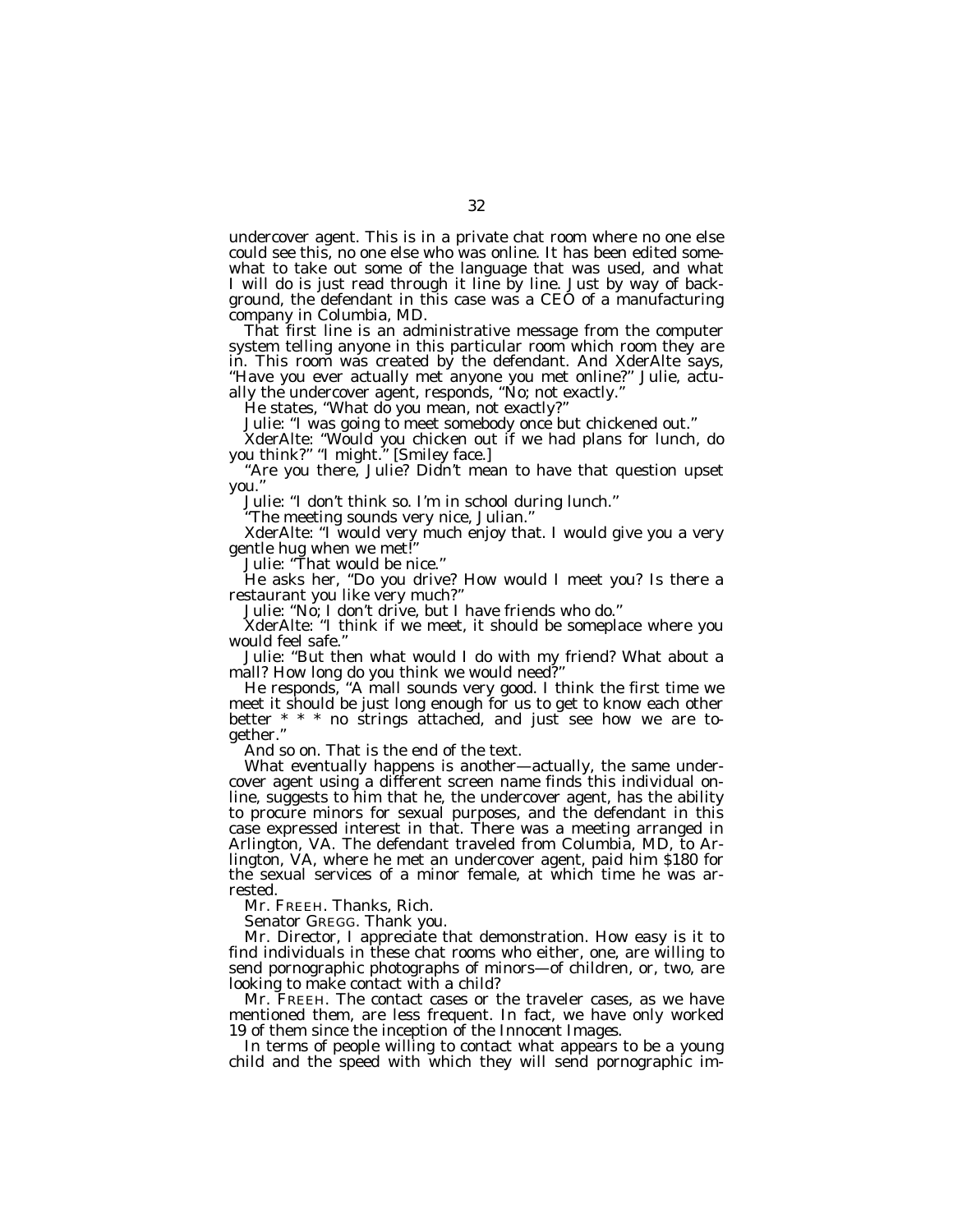ages, it is almost frighteningly amazing. We did a demonstration in my conference room yesterday where Rich went online realtime as a 14-year-old girl, and I think several seconds after he was in the chat room, he was getting contacts and solicitations for images. Several minutes after he was in the chat room, there was a list of waiting messages. The chat rooms are basically full all the time, which means there are people in there constantly. And there is no reluctance to engage in those types of conversations and transmissions.

I was told yesterday that in one instance the FBI undercover agent, who was working under a screen name in one of these venues, told the subjects or the people who were contacting her that she was an FBI agent, and that did not deter or interrupt the solicitations or transmissions at all.

So I think there is a huge reservoir of people out there who are willing to engage in this, and the demonstration which I had yesterday—it is certainly available to you to have it; I think you have had part of it—shows that there is no shortage of interest or activity in that regard.

Senator GREGG. Do you have any idea what percentage of that is within the country and what percentage is outside the country?

Mr. FREEH. It is hard to estimate. I know looking at some of the messages yesterday, we identified some of them, at least, through the screen name as originating from foreign activities. Some of the profiles—and I am not the computer person here, but there is an inquiry mode to ask for a profile or background of the people in the chat room, and one of them showed yesterday an individual from West Germany. So that is very, very common.

Senator GREGG. The main concern, then, is the projection of child pornography images over the Internet. That is basically what you are looking for?

Mr. FREEH. Yes; that is the basic violation, and most of the cases deal exactly with that violation.

Senator GREGG. There is a pretty clear law on that. Do you need additional legislation in that area?

Mr. FREEH. I do not think we do. The law is fairly clear that one transmission is sufficient to predicate a criminal investigation and support a conviction. I think the law is fairly clear on that. It is more of a resource issue for us and the other agencies to be out there actively and proactively to deal with what is a huge problem.

Senator GREGG. We are talking child pornography here, purely child pornography?

Mr. FREEH. Yes.

Senator GREGG. So there is no issue of first amendment rights. Mr. FREEH. That is correct. We are not talking about any community standards relating to obscene or indecent material. This is strictly child pornography.

Senator GREGG. Now, maybe you could give us a sense of how you are setting up—to the extent you are willing to disclose it in a public forum—how you are setting up this process? Are you bringing agents in with computer backgrounds? What is the training? Is there a special training process for agents involved in this? How are you structuring it?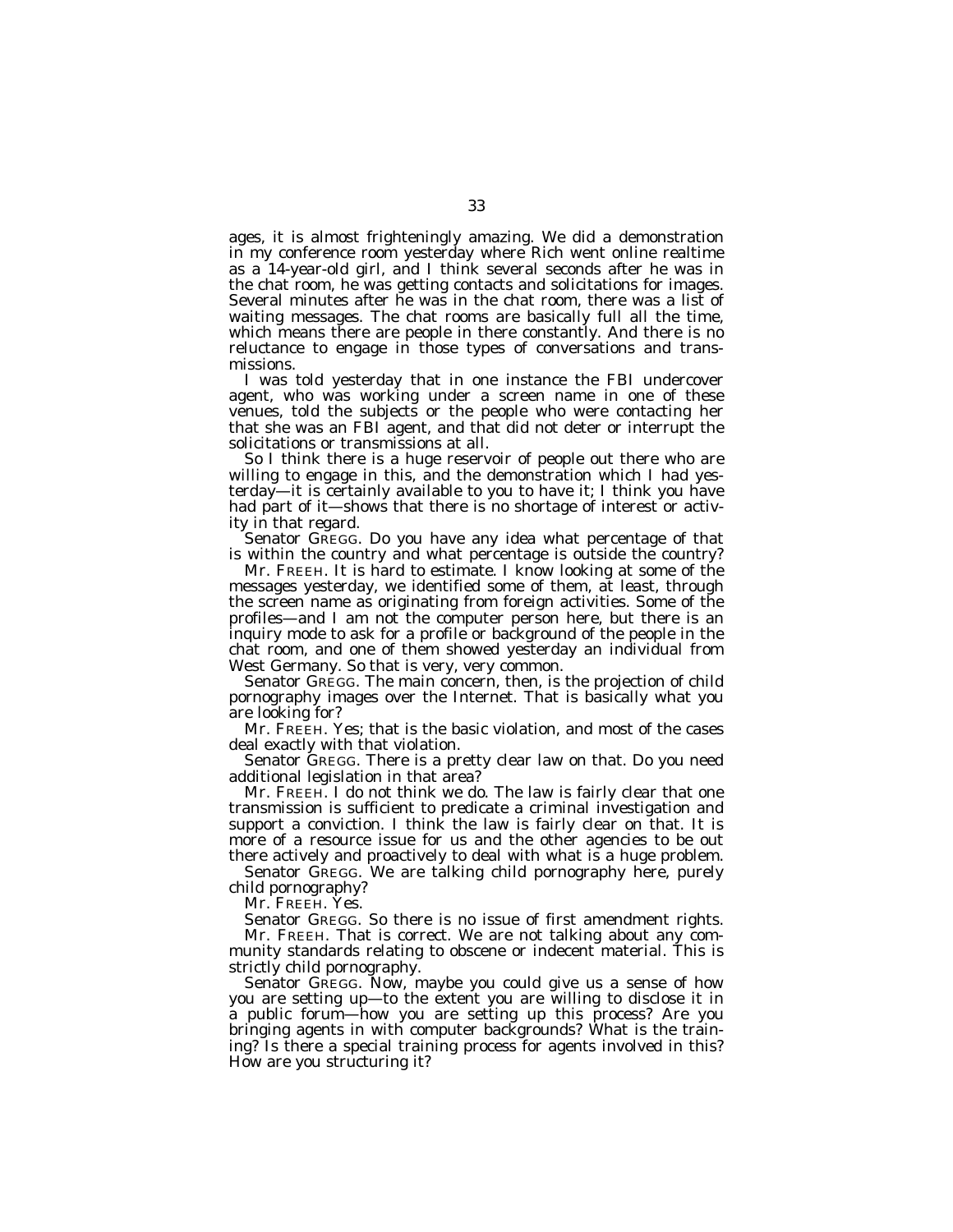Mr. FREEH. I would answer that in two parts. There is a comprehensive effort, as I think I told the committee last year, to recruit people who have backgrounds in computer sciences and technology. We have hired, since 1993, 400 special agents who have computer or high-tech backgrounds. We have hundreds of agents who are proficient now in the use of computers. When we graduate our new agents at Quantico every 2 weeks now, we give them a gun, a badge, and a laptop computer, which is not only symptomatic but requisite in terms of the kinds of cases they are going to be working on.

The agents who work the *Innocent Images* cases do not necessarily need a computer science background.

They can be trained and are trained very proficiently to use the tools they need in this particular case. But in the investigative detection—in other words, to identify subscribers to online services, particularly if it is a foreign online service, or just to try to run down and identify somebody on the Internet that works outside the purview of an online subscriber service requires a lot more computer expertise, which is why we have our CART unit and why we are looking for people who have that type of background.

Senator GREGG. Do you have a special class structure now at Quantico dealing with the forensics of computer science and the issue of pornography on computers?

Mr. FREEH. Yes; we do. In addition to the new agents' training, we have training which we provide in the field to more experienced agents for greater proficiency. We have found—when we started hiring agents in 1994, after a 22-month hiatus—the course that was presented to the new agents was a little bit stale. The instructors told me that when they presented the computer keyboarding class that was part of the older curriculum, a couple of the agents came up to them and said: You know, we learned that stuff in high school. What else do you have?

We have now substantially upgraded and made a much more complicated and comprehensive curriculum to get the kind of expertise that we need.

Senator GREGG. Senator Hollings.

Senator HOLLINGS. Well, that is what interests me, is how we are going to really extend the techniques, the know-how to the State and local level. Here is child pornography, an offense that the Federal Government does not have the resources to take over singularly as a responsibility. And the only way it is really going to be controlled is at the State and local level. I am thinking back when the then FBI Director came and said now we have given up on bank robberies, we are turning that over to the States and the local authorities, because we did not have the resources. In a similar fashion, I commend you for what you have done. You have got your setup. You have got the various task forces. You have got the parts to the FBI school and everything else. But it seems to me that what we need to do is institute a special school for the local and State authorities to sort of bring them up to date here, because you can see from Mr. Allen's testimony that, just like you just started in 1994, I do not know whether any of the other States have started in even yet.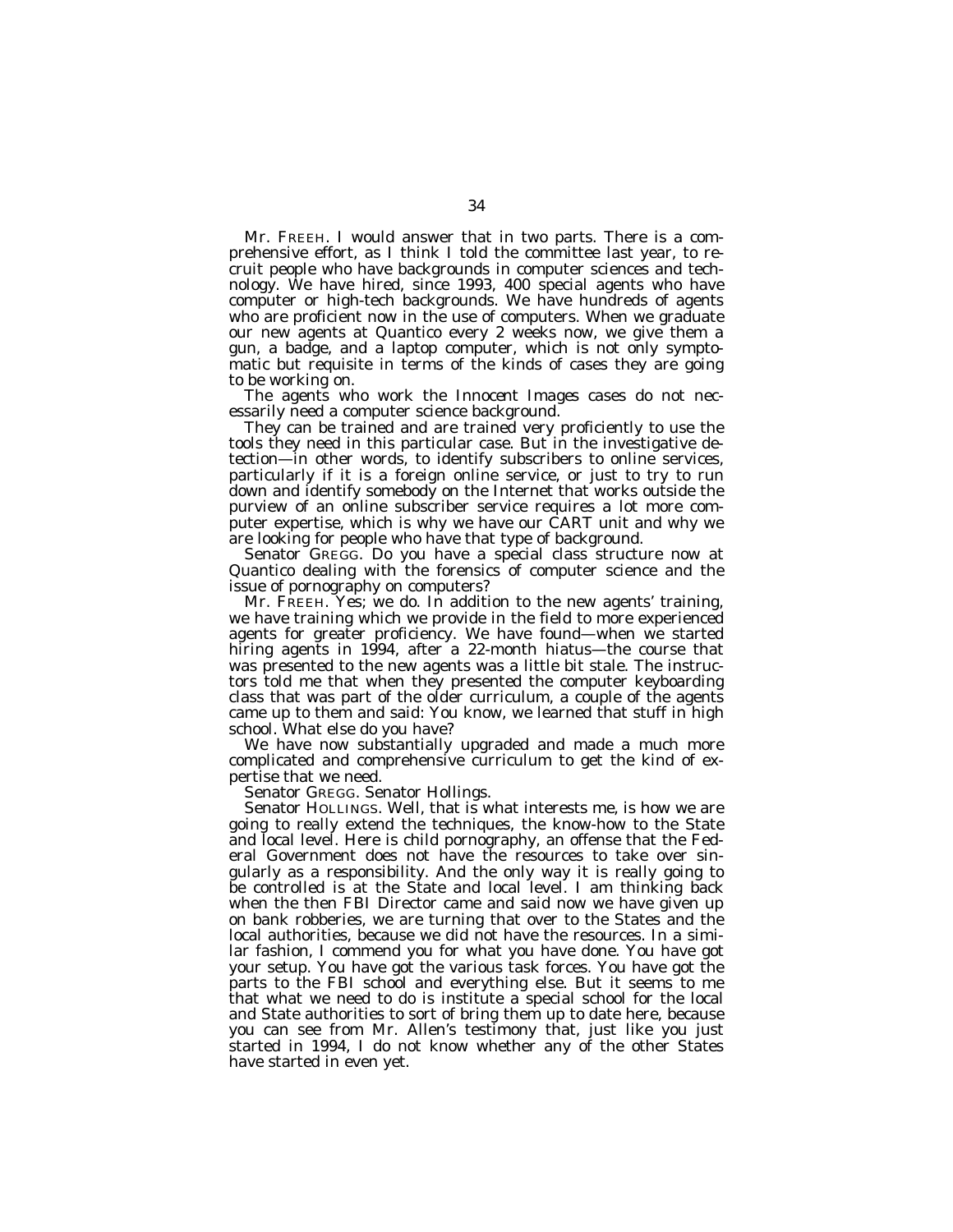What we need is just that, some comprehensive approach at this time because we are growing like Topsy. The Justice Department has grown in 10 years from \$4 billion to \$19 billion. Your FBI budget just 10 years ago was \$1 billion, and now you are asking this year for about \$3 billion. And everywhere I go on the Senate floor, Members say that they are cutting taxes and cutting spending.

With that kind of environment, we have got to be sensible about this, if we are really going to do it. I think a full-court press of educating the State and local authorities is called for so that they can take it over and handle it in an authoritative manner, and then we will be able to control this Internet child pornography. But these particular cases that you have got here, you can be setting those up ad infinitum, and we just do not have enough money in the Federal Treasury to take care of it and monitor every personal computer.

So with that in mind, what would you suggest? In this FBI budget request that you have before us this year—and I think we are going to be hearing that in this subcommittee here on Thursday what amounts do you have set aside for any comprehensive educational approach? You have got the know-how. You have got those who really understand how to really get on top of it. But to get this information and get this expertise down and the techniques down to the local and State law enforcement agencies, what part of the \$200 million are you going to use?

Mr. FREEH. Senator, I would probably need to just review that quickly before I give you a specific answer. Generally, however, the protocols and the techniques, as well as the investigative guidelines which we have now used successfully even after court challenges, are available and are distributed whenever we can make them available to State and local agencies. For instance, the Florida——

Senator HOLLINGS. But they do not know how to ask the questions. You make it available, but in a general sense, I will bet my boots right now that if you go to these States and everything else, they will say, well, yes, we understand it is a problem; fine business on, you know, continue with respect to kidnaping and the serious and the violent crimes and the serial murders and crimes of that kind. But when it comes, just as this hearing indicates, to child pornography, local law enforcement will not even be asking you the question. They will say, ''Well, I do not want to bother the FBI with child pornography.'' And you have got to sort of bring them in and train them and educate them, and then get rid of it. Then you move on to some of the other more serious crimes.

Mr. FREEH. Right. Well, I agree. It is much like you referred to the bank robbery crime.

Senator HOLLINGS. Yes.

Mr. FREEH. What we have to do is ensure that the protocols and the techniques are available to be franchised to the State and locals where most of these offenses are being committed.

We have in our Quantico training provisions—and this I am aware of—in the National Academy, classes which deal with investigative computer sciences, the use of computers to commit crimes. I will give you a specific answer in terms of how much of our budg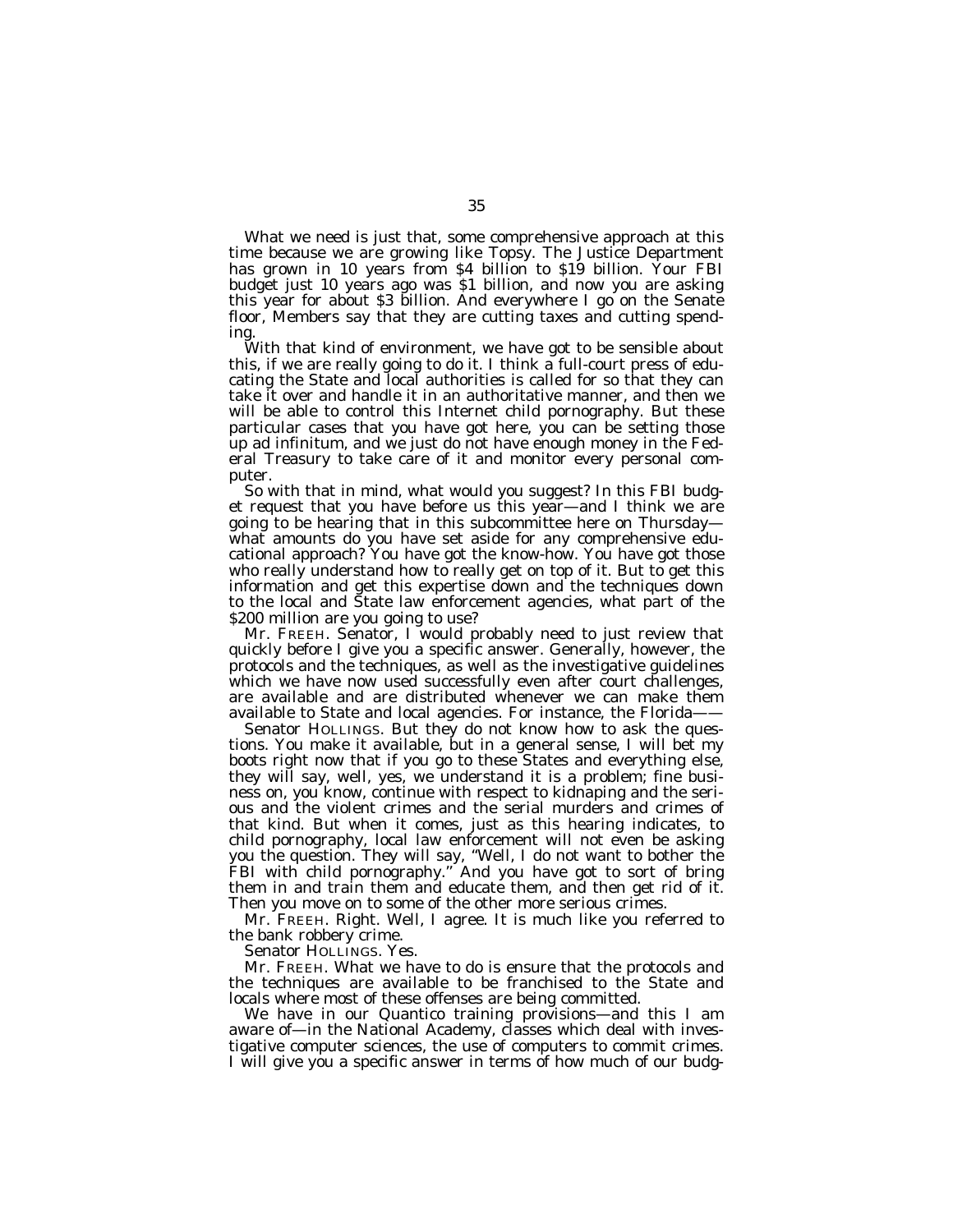et is devoted to training or propagation of those particular techniques.

# [The information follows:]

#### NATIONAL ACADEMY INVESTIGATIVE COMPUTER COURSES

Among the numerous courses available to the over one thousand State, local, and international officers who annually attend the National Academy are three instructional classes that contain material directly applicable to the investigative use of computers and computer crimes: Management Applications of Computerized Law Enforcement Information Systems, Contemporary Issues in White Collar Crime, and the Practice of Crime Analysis. These courses present training on topics such as obtaining search warrants for computers and computer records; sources of information and electronic databases; computer crimes (e.g., child pornography); use of computers as investigative tools; computer forensics; and Internet access, capabilities, and law enforcement on-line services.

The FBI's Training Division is also developing a three-credit course, which will be accredited through the University of Virginia, dedicated solely to the investigative use of computers. In addition to the training that focuses directly on the investigative use of computers, the FBI provides other computer training within the National Academy program: Introduction to Micro-Computers, Micro-Computers for Managers and Management Planning and Budgeting. In fiscal year 1998, the FBI also plans to address the need for cyber-crime training.

Senator HOLLINGS. I am trying to get a figure, because you take the Center for Exploited and Missing Children that Mr. Allen has over here in Virginia, and he has got four offices around the country. I bet you he would like to have 46 more.

Mr. FREEH. He sure would.

Senator HOLLINGS. And he could use them effectively.

Mr. FREEH. Right.

Senator HOLLINGS. Then how do we get that done and get ahead of the curve before this thing just breaks out like the drug problem. The volume will overwhelm you unless the State and local people are astute to the techniques on how to handle it and how to really nip it in the bud. That is what I have in mind.

Mr. FREEH. As I said, the Florida Department of Law Enforcement now uses all of our protocols to conduct on their own these types of investigations.

Senator HOLLINGS. That is Florida. How many other States?

Mr. FREEH. I do not have-

Senator HOLLINGS. Ms. Hooper, how many other States? You know, I just want good answers, but adequate answers are fine. You have informed the Director and me now that it is Florida, but how many other States?

Ms. HOOPER. We provide demonstrations and training to every National Academy class at Quantico before they graduate. We travel throughout the country and provide training to State and local law enforcement officers, prosecutors, and judges. We present demonstrations. We have gone all over the country to do this. I do not have an exact-

Senator HOLLINGS. You have done it in every State already?

Ms. HOOPER. Not every State, but we have traveled throughout the country.

[The information follows:]

#### INNOCENT IMAGES TRAINING

Listed below is a sample of online child pornography investigative training that was provided by FBI Baltimore to other law enforcement personnel: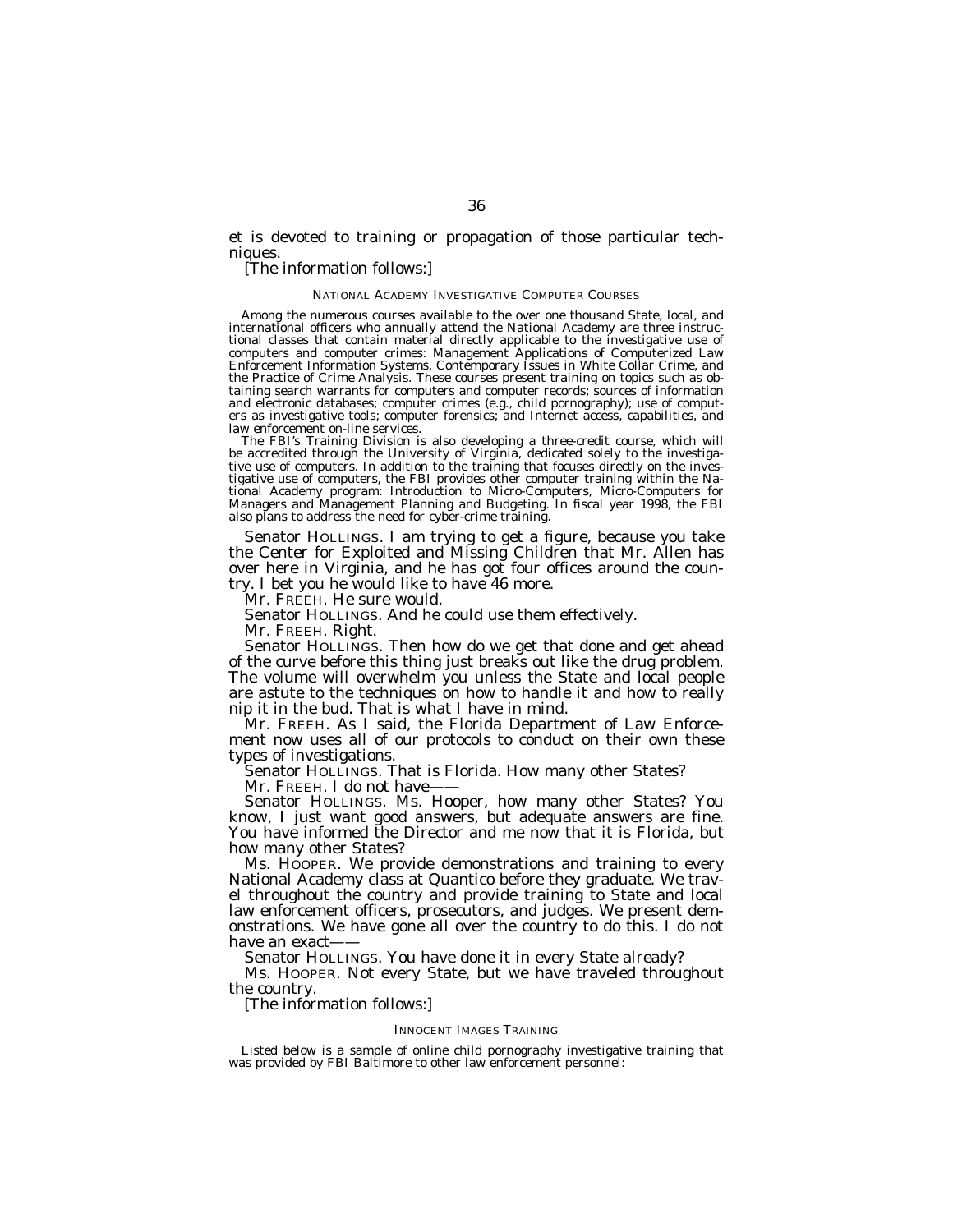FBI National Academy—Law Enforcement Supervisors.

Albuquerque, New Mexico—Group of Women Judges. Milwaukee, Wisconsin—State and Local Law Enforcement.

Alexandria, Virginia—Federal Prosecutors. Richmond, Virginia—State and Local Law Enforcement.

Chesterfield, Virginia—Local Law Enforcement.<br>Ocean City, Maryland—Federal Law Enforcement Agencies.<br>On a daily basis, FBI Baltimore receives numerous telephone inquiries from other<br>Federal, State, local and county law enf Federal, State, local and county law enforcement agencies concerning online child pornography investigations.

Senator HOLLINGS. Well, good enough. You can see what I am getting at.

Mr. FREEH. Yes.<br>Senator HOLLINGS. Because the particular case you showed me, we will all be dead and gone, you can put that on in 10 minutes and catch them. I mean, you are just going to have those kinds of people in society. Unless you can sort of develop that technique at the local level, we are gone. You just do not have enough money at the Federal level.<br>Mr. FREEH. Senator, in partial response to your question, I have

something which I can certainly provide as an exhibit to the committee. It is called the child abduction response plan. This is now being printed in the FBI, and what this is is a how-to-do handbook in child abduction cases. This will go out to thousands of police departments around the country. We are also preparing a floppy disk which will transmit this information.

Our goal is, with respect to the protocols and the techniques used in *Innocent Images*, to do the same thing, to at least make avail- able in a reference and operational form, how to do steps 1 to 10 to investigate and prosecute those kinds of cases. We will endeavor to continue that kind of law enforcement assistance.

[The information follows:]

#### CHILD ABDUCTION RESPONSE PLAN

The FBI's Child Abduction Response Plan is a law enforcement sensitive document not suitable for public dissemination. The FBI will provide the Subcommittee a copy of the plan under separate cover.

Senator HOLLINGS. Very good. I think the record would show— I do not know whether you were here at the time, but we had a favorable word for the FBI from Mr. Allen and the National Center for Missing and Exploited Children, and also the witness, Diane. This is the first favorable word I have heard about the FBI since January, and we are glad to hear it. We commend you both on the job being done.

Thank you, Mr. Chairman.

Senator GREGG. Thank you.

I think Senator Hollings has raised a good point. It is one that I think the committee will want to pursue, which is how we systematize and institutionalize the communication of your expertise to the local and State law enforcement community? I think you would see a lot of receptivity on this committee to some sort of programmatic way of doing that. If you could put some of your thinkers to work on coming up with some proposals in that area, and maybe Mr. Allen could also give us some ideas, that would be very helpful to us. I think what Senator Hollings has pointed out is a very much needed effort.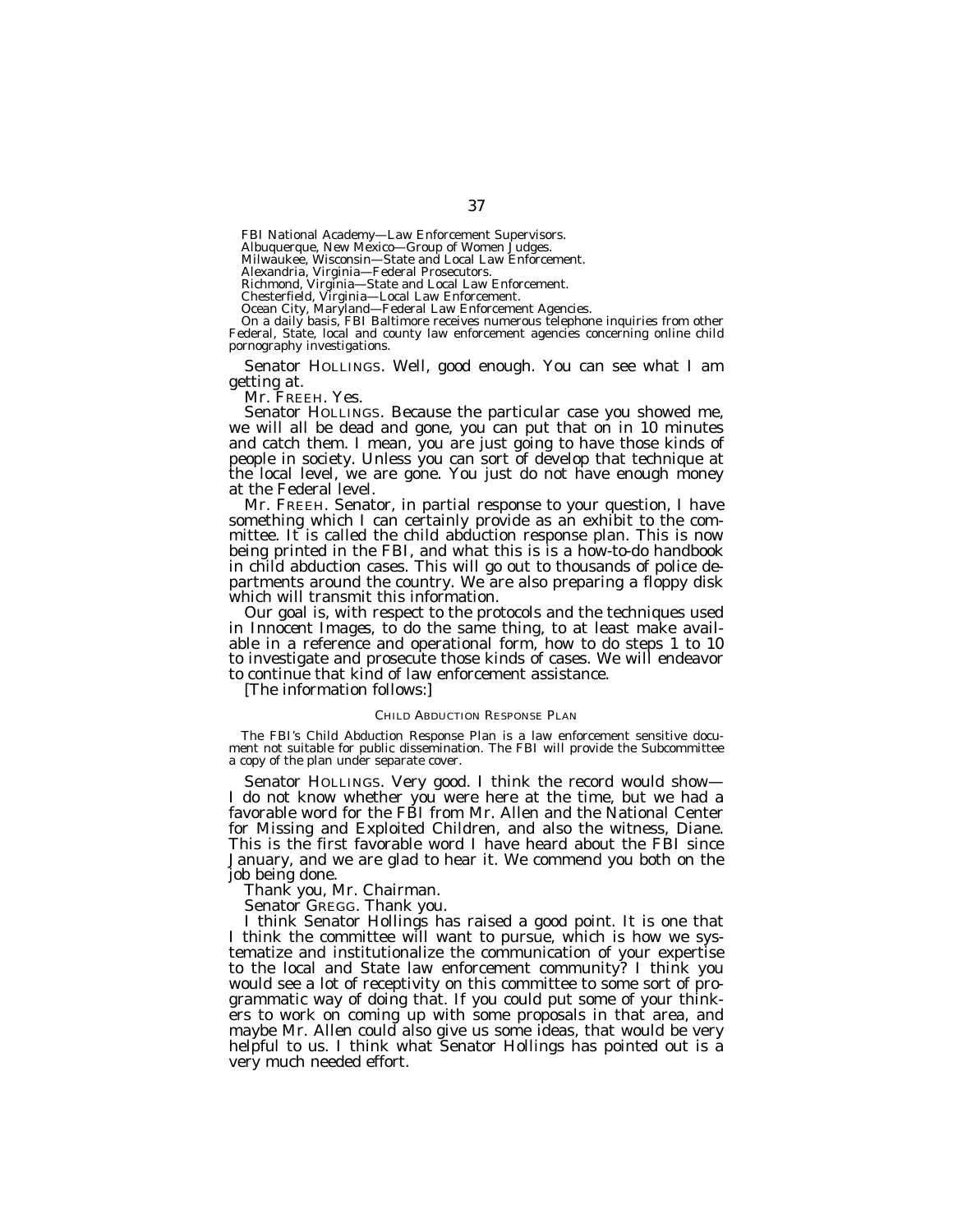Mr. FREEH. We will do that, Mr. Chairman. Senator GREGG. Thank you.

## BUDGET AND LEGISLATIVE INITIATIVES

I was wondering, in the area of your budget and in the area of additional legislative activity, are there any initiatives in the budget area or in the legislative area that you feel you need in order to continue an aggressive pursuit of the *Innocent Images* initiatives?

Mr. FREEH. In the budget area for both 1997 and now estimated for 1998, the crimes against children programs, which include sexual exploitation of children, parental kidnaping, child abduction, and serial killers, the Hardiman task force, we estimate for 1998 we will expend about \$15 million, which is what we expended in 1997, 250 positions.<br>We had asked for in 1998 a significant enhancement to pursue

some of the propagation, which is what both Senators just referred to—that is, moving these task forces and resources around the country so they could be, one, more operational and, two, more interactive with the State and local officials. That particular request to OMB was not approved for 1998, and we intend to pursue it next year because we think it is a very good investment of resources.

Senator GREGG. But you do not feel you need any additional leg-<br>islative language in this area?<br>Mr. FREEH. I think with respect to the legal requirements for the

possession of child pornography, which now require three separate episodes or three separate items, it seems that one would be legally sufficient, certainly on a constitutional basis. That may be one technical area for change. Other than that, I do not, at this time, have any sense that we would need major legislative assistance. I think we have the tools there. I just think we need more resources.

# VICTIMS ASSISTANCE TO LAW ENFORCEMENT

Senator GREGG. Mr. Allen made a point that the victim is sort of left out of the equation when it comes to a potential resource for identifying perpetrators, and he felt that there should be some more formalized effort to talk to victims, obviously try to help them out psychological, I presume, but, in addition, determine how they can be useful in expanding the universe of knowledge. Do you have

a formal followup for the victims?<br>Mr. Freeh. There is a departmental witness assistance program and a victim assistance program. There is a special unit in the Department for these programs. All the component agencies, including the FBI, have resources in the field which address these programs, and part of that is the safety and informational disbursements to the witness during the process, particularly the victim witnesses; also to make them aware of their various rights, the right to have an input at sentencing, the right for restitution under certain statutes.

That is an ongoing program. It certainly would apply in all of the cases where you would have crimes against children.

Senator GREGG. I think his point was that some of these victims could be great sources of information as to potential other criminal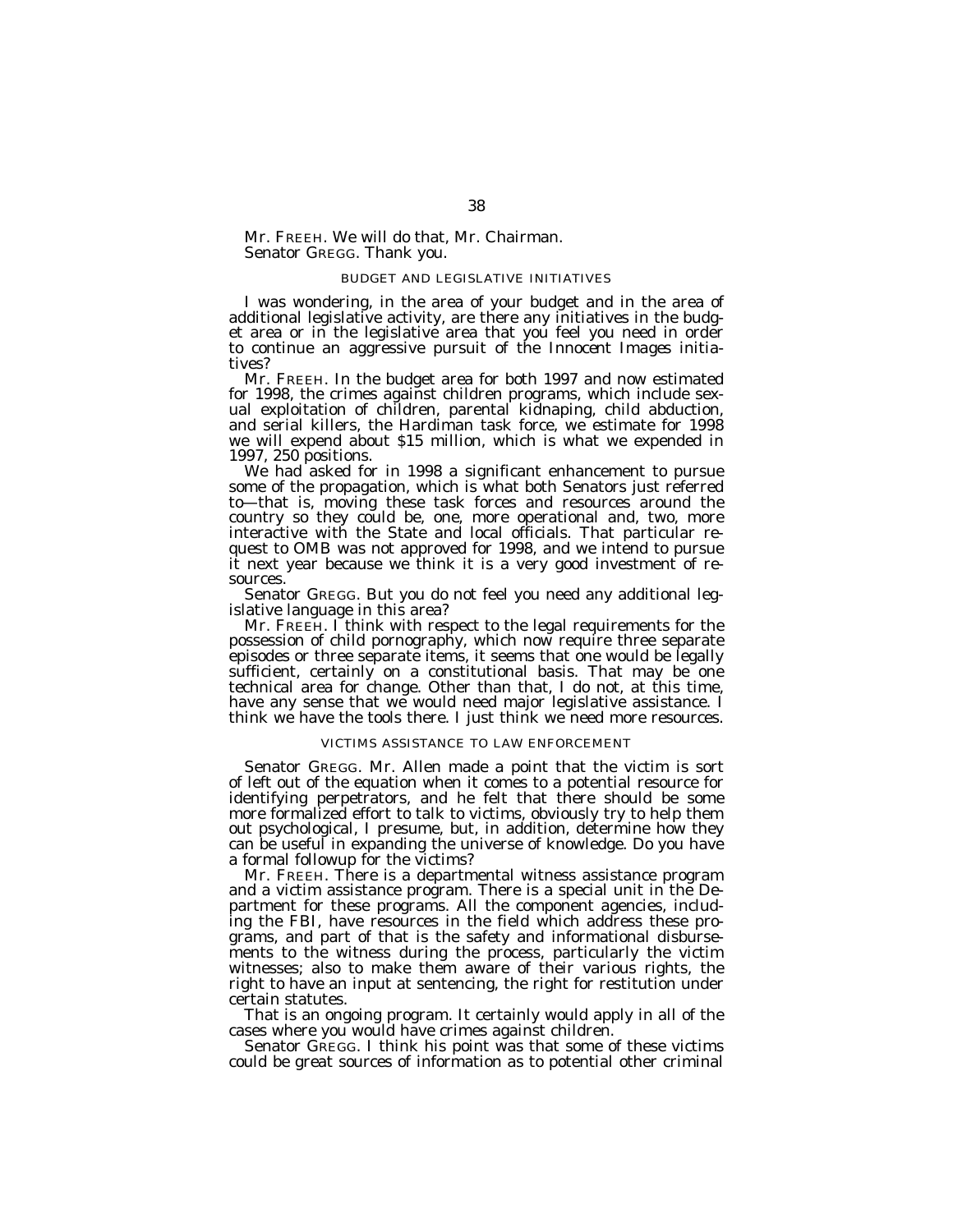activity. I presume your investigators pursue that, but I did not maybe you could give me some input on that.

Mr. FREEH. We will get that for you.<br>[The information follows:]

#### VICTIM INPUT

The FBI frequently interviews child victims in missing and exploited children<br>cases. The interviews are conducted to determine the facts of the child's victimiza-<br>tion and develop specific information that could lead to th ecution of the offender. In addition to obtaining basic investigative information, it has proven beneficial to also obtain information about the offenders behavior. In cases involving the sexual victimization of a child, it is very important to obtain information about the offenders verbal, physical, and sexual behavior. With that information, FBI profilers can assist the investigators by providing information about characteristics of the offender that can be helpful in their search for the offender.

Senator GREGG. Again, the parents' role in this is critical. I appreciate your reading one more time the things that parents can do. We are all parents.

#### INCREASING SAFETY AWARENESS

Is there anything beyond that that we feel that we, as a government, should be doing? The FBI brings to the table great credibility in dealing with education. It is a unique situation, I think. The FBI and the National Science Foundation are two of the institutions which, when children are communicated with by these organizations, they are given great credibility. I was wondering if there was any thought given to some sort of educational, promotional effort. I can understand if there has not been because this is a new area. But I remember when I was going to school, there was a lot of information that came through the FBI that was promotional and explained how to deal with criminal activity. And kids respond to that.

I was wondering if you had any sort of FBI kids' packet—elementary or secondary school packet—that involved quizzes or some sort of creative, interactive effort that makes kids sensitive to this problem, makes parents sensitive to this problem, and has the FBI imprimatur of interest and obviously expertise on it. Has that been given any thought?

Mr. FREEH. It is a very, very good point. I think it is something we probably have not taken advantage of, and it is certainly something we will look at.

We have various programs, the Junior FBI Special Agent Program. We have agents and support employees around the country who, on a daily basis are active in schools and communities, particularly high-risk areas. And it seems like with a little bit of work and not a lot of resources, but with potentially a big impact, we could do something like that. And I certainly will take that up after the hearing.

## FBI TOUR

Senator GREGG. Just off the top of my head, I was thinking I do not know how many millions of people go through the FBI, but I know in my office it is the most popular tour. When kids come to Washington, that is where they want to go. Possibly, your tour guides could hand them the booklet put together by Mr. Allen's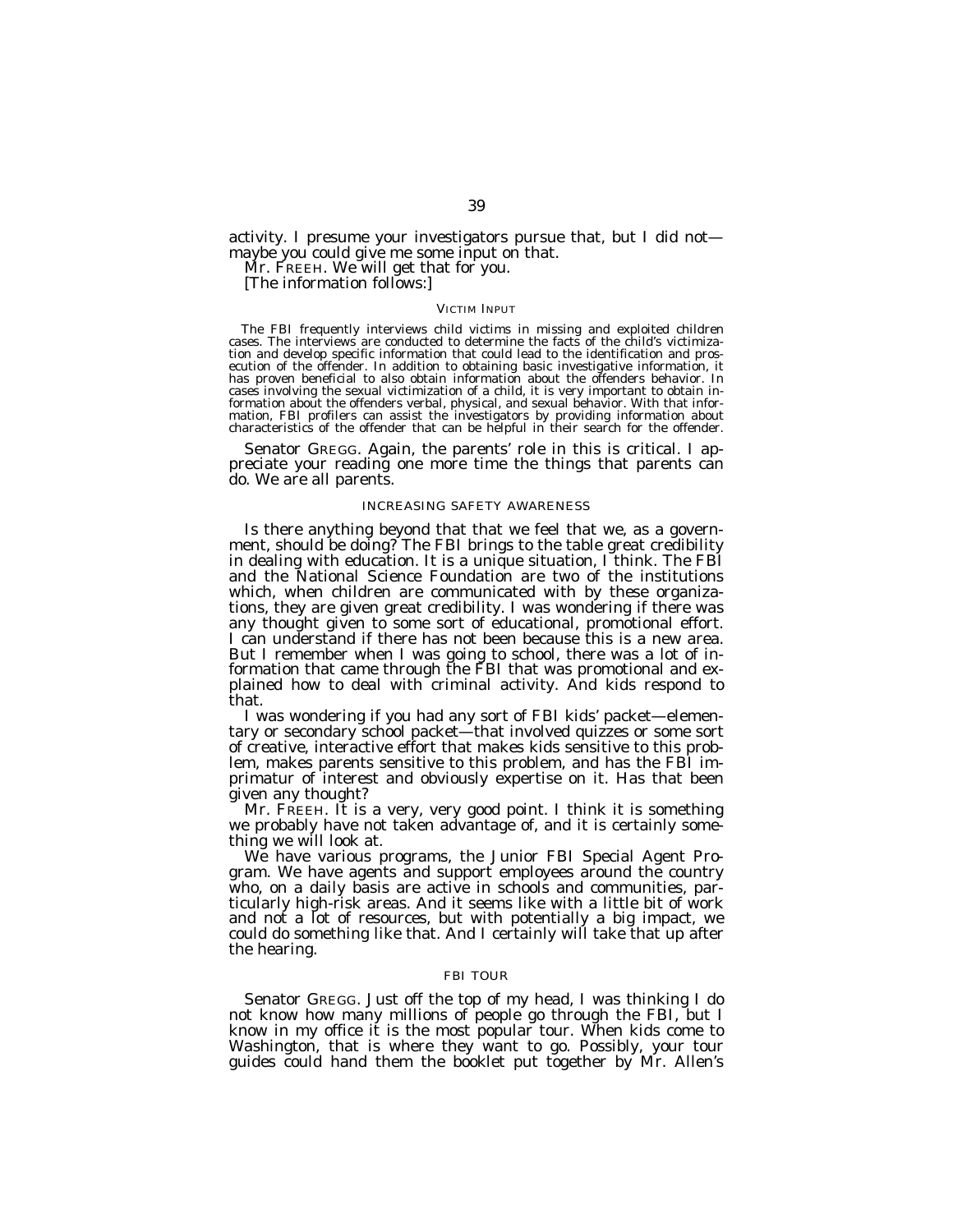group, or the booklet we are putting together, or a booklet that you folks put together, to just give them some awareness of the dangers, or maybe even make it part of the tour such as a stop on the tour would be good.

Mr. FREEH. Yes; that is a great idea, Senator. We will pursue that.

Senator GREGG. That is just a thought. In any event, I congratulate your agency for a lot of things. I think your agency does do excellent work. I think this country is very indebted to what the FBI does. I am very supportive of your efforts. I am very supportive of what you have done, Mr. Director. And I think in this area you especially deserve to be congratulated, your agency and your people. It is an initiative that had to be undertaken, and you saw the problem and you pursued it. Congress and everybody else is a little bit behind you, but we are trying to catch up with you, and we want to support you, so thank you very much.

Mr. FREEH. Thank you, Mr. Chairman, and thank you for having this hearing. Senator Hollings, thank you.

# 1998 BUDGET REQUEST

Senator HOLLINGS. Excuse me. What was the amount you requested for the crimes against children section in your budget this year that OMB did not approve?

Mr. FREEH. For the sexual exploitation of children task forces, we asked for 94 positions, including 56 agents around the country. That was \$9.9 million.

Senator HOLLINGS. \$9.9 million?

Mr. FREEH. Yes, sir.

Senator HOLLINGS. Thank you, Mr. Chairman.

Senator GREGG. Thank you, Senator Hollings, for participating so effectively in this and giving us some good ideas.

Mr. FREEH. Thank you. Mr. Chairman, may I just make part of the record the correspondence between us and Senator Grassley so I can complete the answer that I gave before?

Senator GREGG. Absolutely.

Mr. FREEH. Thank you.

[The information follows:]

UNITED STATES SENATE, COMMITTEE ON THE JUDICIARY, *Washington, DC, March 27, 1997.*

The Honorable LOUIS FREEH,

*Director, Federal Bureau of Investigation, Room 7176, J. Edgar Hoover Building, Washington, DC.*

DEAR DIRECTOR FREEH: As Chairman of the Subcommittee on Administrative Oversight and the Courts, I am writing to verify certain information regarding the FBI's commitment of resources to investigating violations of federal child pornography laws. At a recent briefing for Judiciary Committee staff, FBI presenters indicated that the FBI has a database of approximately 4,000 names of persons who have sent computerized child pornography to undercover agents. Despite having sent sexually explicit images of children over a computer network, FBI presenters also indicated that these individuals were not being investigated. Please describe: the precise number of names in this database; how those names came to be included in the database; why the names included in the database are not being further investigated; and any ''threshold'' requirements to launch an investigation for sending computerized child pornography.

Please deliver your response to these questions to 308 Senate Hart Office Building not later than the close of business on April 3, 1997. Thank you for your assistance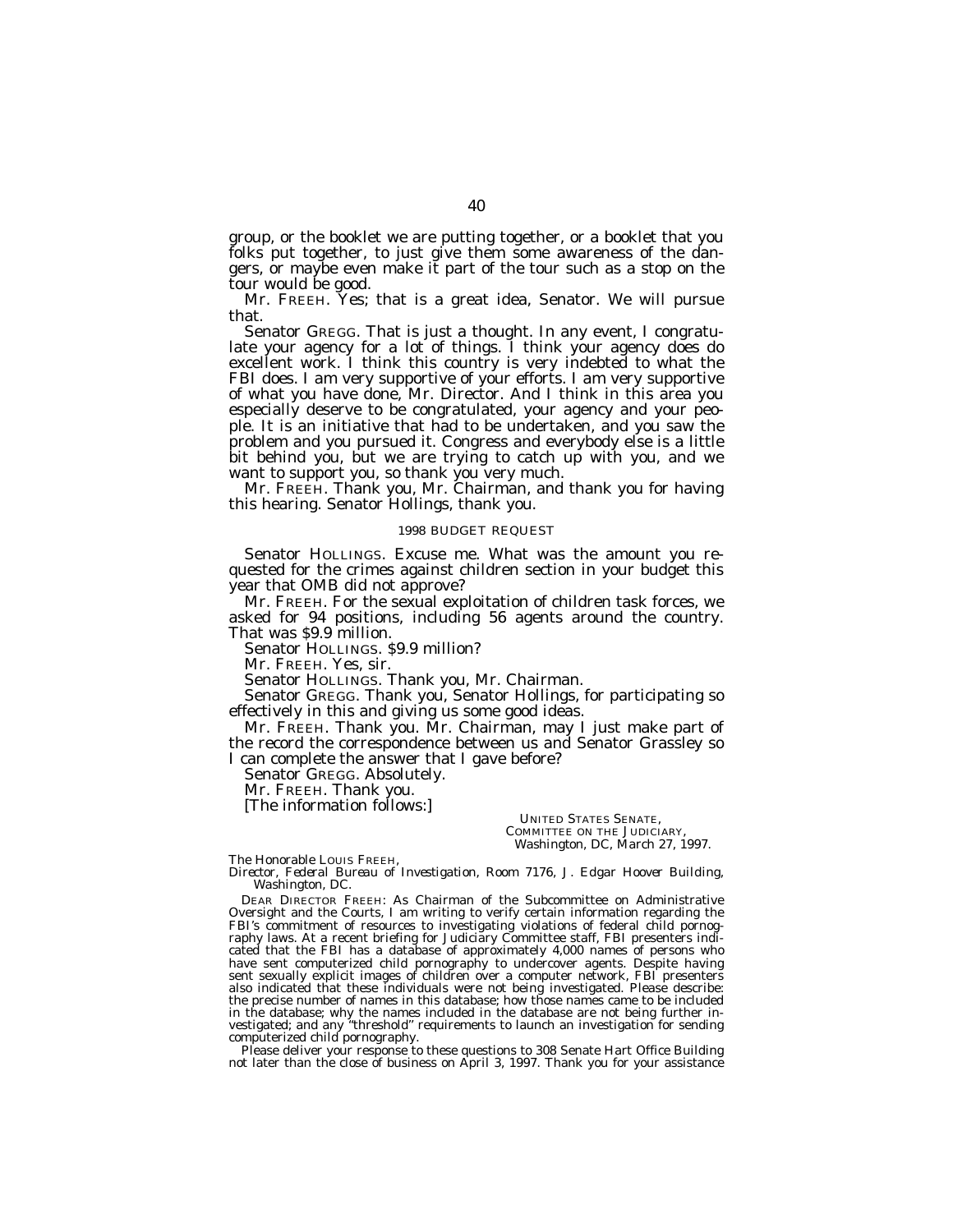in this matter. If you have any questions regarding this request, please call John McMickle of my Subcommittee staff at 224–6736. Sincerely,

CHARLES E. GRASSLEY,

*Chairman, Subcommittee on Administrative Oversight and the Courts.*

U.S. DEPARTMENT OF JUSTICE, FEDERAL BUREAU OF INVESTIGATION, *Washington, DC, April 4, 1997.*

Honorable CHARLES E. GRASSLEY,

*Chairman, Subcommittee on Administrative Oversight and the Courts, Committee on the Judiciary, United States Senate, Washington, DC.*

DEAR MR. CHAIRMAN: Thank you for your letter of March 27, 1997. I greatly appreciate your interest in the FBI's investigative programs designed to identify and prosecute criminals who deal in child pornography or otherwise exploit or harm children in violation of federal law.

As you know, I will be testifying in front of Chairman Gregg on Tuesday about the full range of the FBI's programs in this area: ''Innocent Images'' is but one aspect of a larger investigative effort designed to capitalize on the FBI's substantial experience dealing with computer-aided crimes, kidnappings, pornography, and the other types of crimes committed by those intent on bringing harm to children. We are very grateful for the support Chairman Gregg, his Committee, and Congress have given the FBI.

Regarding ''Innocent Images,'' please be assured that in all cases where the subject has been identified by an apparent true name, the FBI is conducting an investigation. At any given time, the number of persons under investigation is changing. Subjects are added if they originate and disseminate what appears to be child pornography to an undercover agent, or if they are the subject of a complaint by a citizen or Internet service provider. The federal grand jury process is utilized to discover the true identities of the originators of the child pornography. Thus, the true names in the file to which you refer are covered by Rule 6e of the Federal Rules of Criminal Procedure.

We do apply investigative guidelines. They were designed in conjunction with the Department of Justice to ensure that in any instance where it appears there is physical harm to a child being committed, it is instantly and vigorously investigated; that the cases investigated have prosecutive merit; and, that an intent to distribute pornography is apparent from the transmission. No single factor is determinative; instead, all of the known facts are taken into account.

I hope this is helpful. We would be pleased to provide you a full briefing on this case as well as on our entire investigative program aimed at protecting children by enforcing the applicable federal laws.

Sincerely yours,

LOUIS J. FREEH, *Director.*

UNITED STATES SENATE, COMMITTEE ON THE JUDICIARY, *Washington, DC, April 7, 1997.*

The Honorable LOUIS FREEH, *Director, Federal Bureau of Investigation, Washington, DC.*

DEAR DIRECTOR FREEH: Having received your letter of April 4, 1997, I am writing to express my disappointment with the non-responsive nature of your reply to my questions. As I stated in my earlier letter, I had asked whether, as FBI presenters told Judiciary Committee staff at a recent briefing, the FBI currently has a database of approximately 4,000 names of known child pornographers who sent child pornography to undercover FBI agents over computer networks. This is a cause for serious concern since child pornography is such a vicious and horrendous crime. Unfortunately, you did not forthrightly address this issue in your letter.

I believe this information will be very helpful to Congress in determining whether law enforcement resources dedicated to fighting child pornography should be re-di-<br>rected. Obviously, if the FBI and Justice Department have not properly allocated<br>enough resources to prosecute all known child pornographer sider earmarking funds for the specific purpose of investigating and prosecuting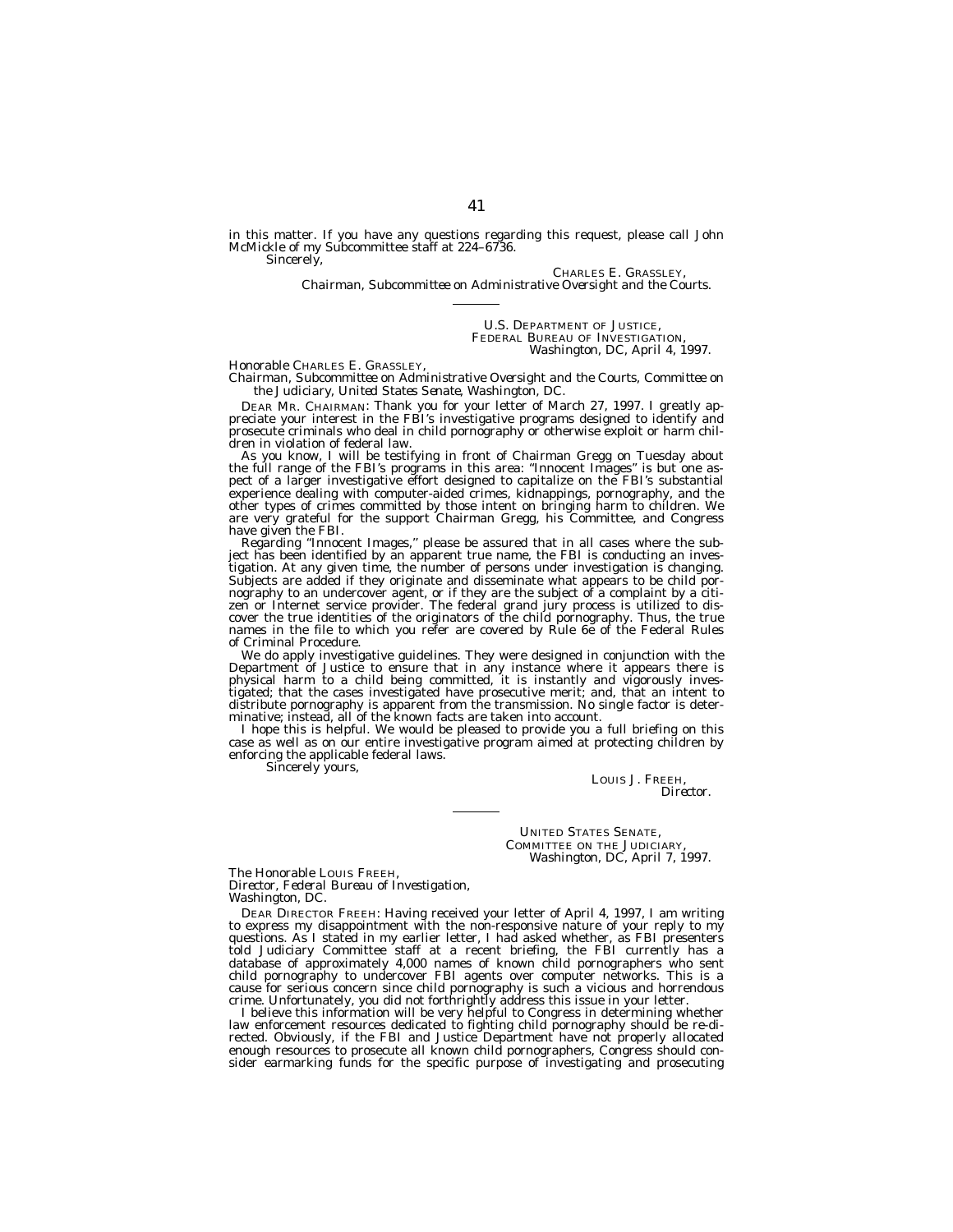child pornographers. It is my understanding that there are at most three agents assigned specifically to work on child pornography cases. By contrast, under last year's funding resolution, the FBI's Office of Congressional and Public Affairs has an authorized complement of 81 employees with a budget of nearly \$6 million. This allocation of resources seems to indicate that the FBI considers lobbying Congress and issuing press releases to be many times more important than fighting child pornography. I believe that the American people would be well-served if Congress were to consider re-allocating a portion of these agents to fight child pornography. The Weekly Standard this week has struck a chord by suggesting that the real problem is "a lack of resolve at the highest levels of law enforcement.

While I await an appropriate response to my inquiry, I will be sending a letter to Chairman Gregg communicating my concerns and asking him to pursue this matter during his Appropriations Subcommittee hearing on April 8, 1997.

Sincerely.

#### CHARLES A. GRASSLEY,

*Chairman, Subcommittee on Administrative Oversight and the Courts.*

U.S. DEPARTMENT OF JUSTICE, FEDERAL BUREAU OF INVESTIGATION, *Washington, DC, April 17, 1997.*

Honorable CHARLES E. GRASSLEY,

*Chairman, Subcommittee on Administrative Oversight and the Courts, Committee on the Judiciary, United States Senate, Washington, DC.*

DEAR MR. CHAIRMAN: Thank you for your letter of April 7th. I greatly appreciate your interest in insuring that the FBI has sufficient resources to identify and investigate criminals who distribute child pornography or otherwise exploit or harm children in violation of federal law.

As you know, Senator Gregg held a hearing in support of the FBI's comprehensive program designed to capitalize on the FBI's substantial experience in the types of crime involving harm or exploitation of children. We greatly appreciate the support Congress is giving the FBI in that regard.

I can assure you that there is an absolute resolve at every level in the FBI and the Department of Justice to investigate and prosecute criminals who transmit child pornography or otherwise harm children.

The FBI has a much greater commitment of resources dedicated to this problem than you have been told. In addition to the Agents and professional support assigned to the Baltimore FBI office, the central point for the Innocent Images investigation, there are Agents in nearly every FBI field office around the country dedicated to, and in direct support of, this effort.

Because this program is so important to the safety of our children, these numbers are supplemented whenever investigative needs dictate. We will not leave unaddressed a situation that we have identified as potentially harmful.

In answer to your specific questions:

- —There are 3,978 names of individuals in the Innocent Images case management file, all obtained in response to grand jury subpoenas. Please understand, this number is cumulative and fluctuates constantly. It does not represent a holding place for unaddressed work.
- —Individuals are added to the case management file if they have disseminated what appears to be child pornography to an undercover Agent, or if they have been the subject of a complaint by a citizen or Internet service provider.
- There is an ongoing case-by-case review in which immediate action is taken where the circumstances dictate. Included in these circumstances are details of transmission itself, and/or facts which raise a concern for the safety of a child. —Names included in the case management file are being investigated consistent with the law and established prosecutorial guidelines.
- —There are specific investigative guidelines developed with the Department of Justice. They are not a ''requirement'' per se. As was explained at the hearing, any number of factors are considered. For example, investigation is immediately conducted when a child appears to be in any danger. Other factors include the egregious nature of the material, whether the images are new or ones that have been circulated for years out of published sources, whether the true identity of the sender is known, past experience or record of the sender, analysis of accompanying written material, the apparent age of the persons in the images, the age of the sender, etc. One transmission can and has resulted in an immediate investigation.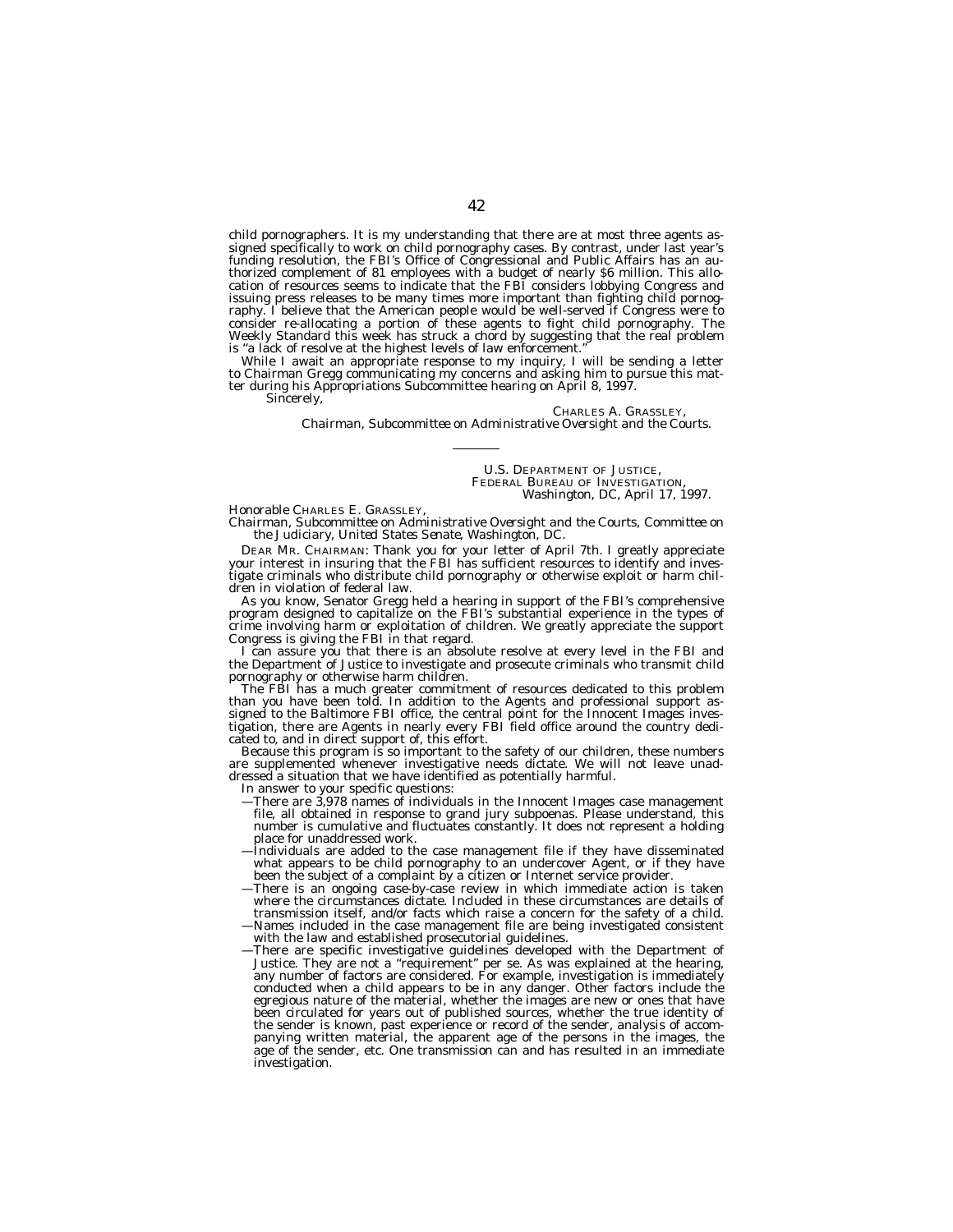We believe there is a valid reason for guidelines. Our goal is to have a prosecutable case. To do that, we must establish a true identity, knowledge, intent and the other requirements for a successful prosecution. In addition, we always need sufficient information to establish probable cause to obtain search warrants. Frequently, a single transmission is insufficient for these purposes, particularly if the people in the images are not clearly and unequivocally juveniles as defined in the statute. Three instances are usually sufficient to meet these legal requirements. We present for prosecution every case that we are able to make prosecutable.

I hope this information answers your questions. Please be advised that in an effort to be responsive we included information the public disclosure of which will harm our investigation. I respectfully ask that you treat it accordingly.

Again, thank you for your interest. I would be pleased to arrange a full briefing for you if you believe that would be helpful.

Sincerely yours,

LOUIS J. FREEH, *Director.*

## ADDITIONAL COMMITTEE QUESTIONS

Senator GREGG. I ask that the record remain open for Senators to submit additional questions, and I appreciate everybody being here.

[The following questions were not asked at the hearing, but were submitted to the agency for response subsequent to the hearing:]

#### QUESTIONS SUBMITTED BY SENATOR JUDD GREGG

*Question.* The Senate Judiciary Committee notified us that they were briefed that the FBI had a database with some four thousand names of people who have actually sent computerized child pornography to undercover FBI agents.

How many names are in this database?

Answer. There are 3,978 names of individuals in the Innocent Images case management file, all obtained in response to Federal Grand Jury subpoenas. This number is cumulative and fluctuates constantly. It does not represent a holding place for unaddressed work. Names included in the case management file are being investigated consistent with the law and established prosecutorial guidelines.

*Question.* What criteria are used for adding a name to the database?

Answer. Individuals are added to the case management file if they have disseminated what appears to be child pornography to an undercover agent, or if they have been the subject of a complaint by a citizen or Internet Service Provider.

*Question.* What are the ''investigative guidelines'' governing investigations where computerized-child pornography is sent?

Answer. There are specific investigative guidelines developed with the Department of Justice. They are not a ''requirement'' per se. A number of factors are considered in these guidelines. For example, an investigation is immediately conducted when a child appears to be in any danger. Other factors include the egregious nature of the material, whether the images are new or ones that have been circulated for years out of published sources, past experience or criminal record of the sender, analysis of accompanying written material, the apparent age of the persons in the images, the age of the sender, etc. One transmission can result in an immediate investigation. There is an ongoing case-by-case review in which immediate action is taken where the circumstances dictate.

*Question.* What plans, if any, does the FBI have for transferring resources to deal specifically with investigating child pornography?

Answer. It is the FBI's intention to create a Bureau wide Crimes Against Children (CAC) initiative, both at FBIHQ and in each field office, which will consolidate FBI investigative operations and administrative matters involving child-victimization. It is the FBI's intention to pursue funding through the budget process to establish 56 FBI-sponsored CAC interagency task forces, one in each field office. Special Agents in each field office would be designated and specially trained to conduct CAC investigations.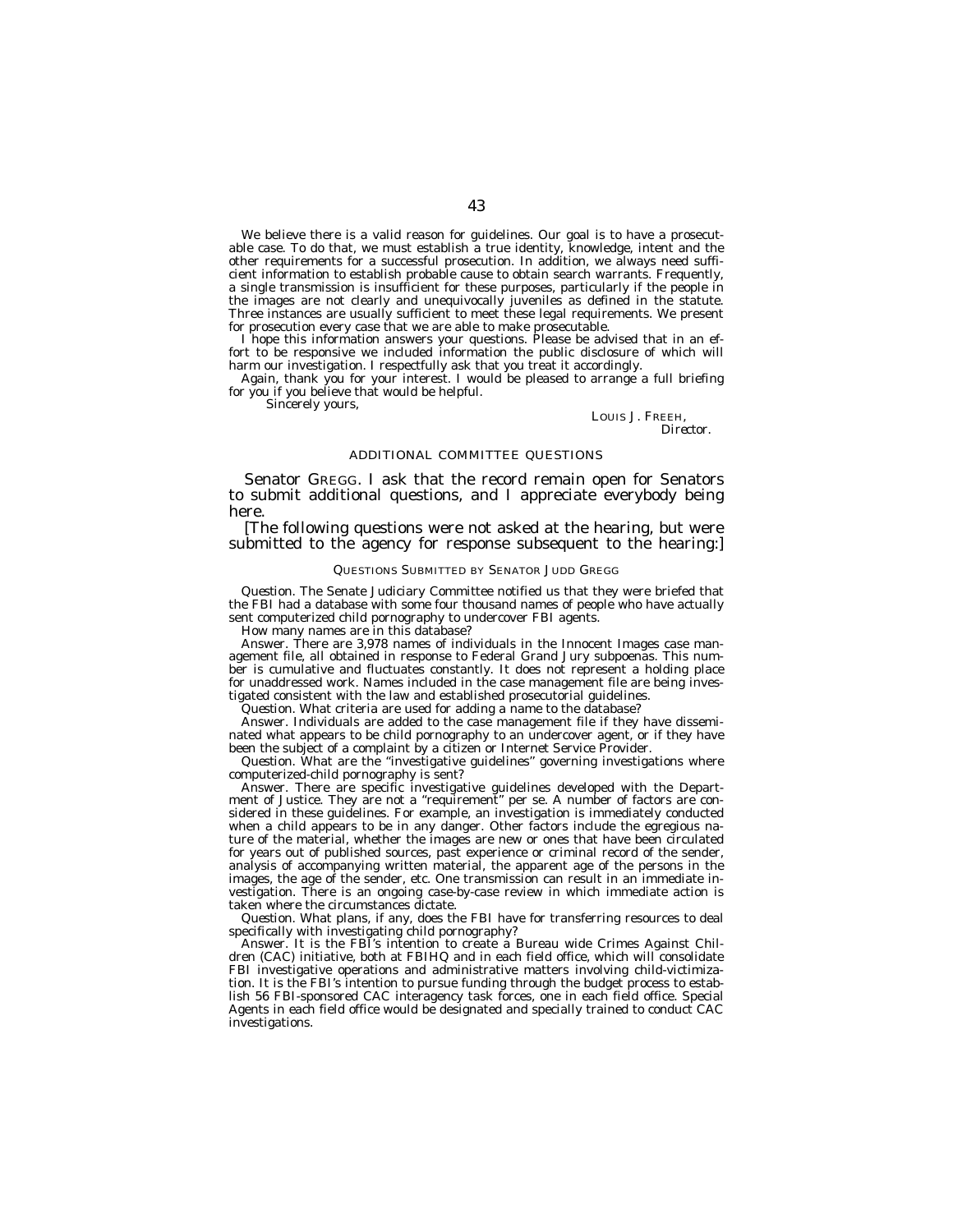#### QUESTIONS SUBMITTED BY SENATOR ERNEST F. HOLLINGS

#### CRIMES AGAINST CHILDREN INITIATIVE

*Question.* Your prepared statement describes the FBI's Crimes Against Children initiative, of which child pornography on the Internet is a major focus of crimes involving the sexual exploitation of children. In looking ov request, I did not find the Crimes Against Children initiative listed among the FBI's

Within the FBI's budget, where does funding for the "Innocent Images" and<br>Crimes Against Children initiative currently fall?<br>Answer. Funding for Innocent Images and the Crimes Against Children initiative<br>is provided in the

the Violent Crimes Decision Unit.<br>*Question.* What is the funding for fiscal year 1998?<br>Answer. For fiscal year 1998, the requested funding for the Violent Crimes and<br>Major Offenders Program is 3,939 positions (2,248 agent agents) and \$18,892,000 combating crimes against children.

#### INDUSTRY COOPERATION WITH LAW ENFORCEMENT

*Question.* In tracking down pedophiles and sexual predators using the Internet and commercial on-line chat rooms, I am told that the FBI must go back to service providers in order to obtain the names and address of subscribers who are involved in transmitting pornographic materials or soliciting minors. There are thousands of these service providers, ranging in size from industry giants, such as America On-Line and Prodigy, to ''Mom and Pop'' outfits in smaller cities and towns. Are you satisfied with the cooperation the FBI is getting from service providers?

Answer. The FBI is developing working relationships with service providers that<br>will acquaint them with FBI investigative jurisdiction and needs. Some providers<br>have referred child pornography cases to the FBI as a result FBI is hopeful that cooperation will continue to build as a result of these efforts.<br>Question. Are they fully complying with your search warrants or court orders?

*Question.* Are they fully complying with your search warrants or court orders?<br>Answer. The online service providers have, to a large extent, demonstrated their<br>"good faith" in complying with subpoenas and court orders. Th tion to the same detail or availability that other businesses do, i.e., banks and telephone companies. In some instances, service providers have been unsure of what in-formation can be provided due to lack of legal precedent, fear of civil liability, and applicability of Federal statutes.<br>*Question*. Is there a need for legislation to ensure the full cooperation of service

providers to lawful requests for subscribers information?

Answer. For both the FBI and industry, this is an emerging area where case precedents are still being developed. At the present time, the FBI does not foresee a need for legislation and is continuing to work with industry to develop cooperative relationships under existing law.

#### FBI ROLE IN CHILD PORNOGRAPHY ON THE INTERNET

Question. What is the FBI's role in child pornography on the Internet?<br>Answer. The FBI focuses on those individuals who are producers of child pornography; those who actually upload illegal images onto the online services; are major distributors of child pornography; and those who indicate a willingness to travel for the purpose of engaging in sexual activity with a juvenile. A major distributor is defined as one who appears to have transmitted a large volume of child pornography via computer on numerous occasions to numerous other subscribers.

*Question.* How does it differ from what other Federal agencies do?

Answer. The U.S. Postal Service investigates violations of Title 18, USC, Sections 1461 and 1463, which deal with the transmission of obscene matter through the mail.

Title 19, USC, Section 1305, which is included in the Tariff Act of 1930, prohibits the importation of obscene matter into the United States. Violations of Section 1305 are within the jurisdiction of the U.S. Customs Service.

*Question.* How does the FBI interact with the National Center for Missing and Exploited Children (NCMEC) and local law enforcement?

Answer. The FBI enjoys an outstanding working relationship with NCMEC. The NCMEC continues to forward all complaints received from their child abuse toll-free hotline to the FBI. The Child Abduction and Serial Killer Unit (CASKU) maintains a close working relationship with the NCMEC, and assists in coordinating a field